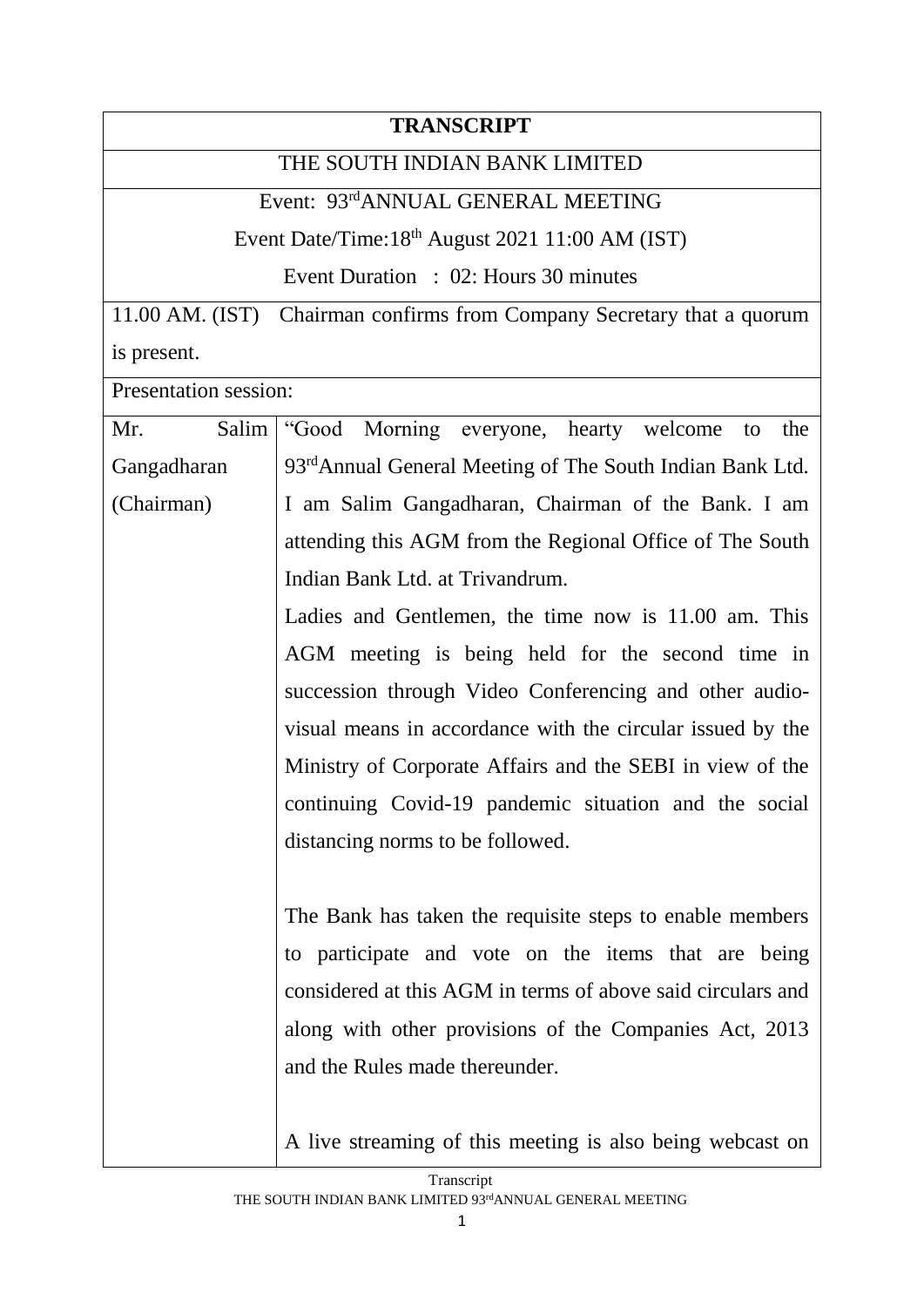|                  | NSDL's website.                                            |
|------------------|------------------------------------------------------------|
|                  |                                                            |
|                  | Before we start the main proceedings of the meeting, I     |
|                  | request my esteemed colleagues in the video conference to  |
|                  | introduce themselves.                                      |
|                  |                                                            |
|                  | Mr.Murali Ramakrishnan                                     |
| Mr.Murali        | Good Morning everyone, I am Murali Ramakrishnan,           |
| Ramakrishnan     | Managing Director $&$ CEO of the Bank. I am attending this |
| (MD & CEO)       | AGM from the Bank's Head office in Thrissur.               |
|                  |                                                            |
| Mr.<br>Salim     | Madam. Ranjana S Salgaocar                                 |
| Gangadharan      |                                                            |
| (Chairman)       |                                                            |
| Ms. Ranjana<br>S | Good Morning Everybody, I am Ranjana Salgaocar,            |
| Salgaocar        | Independent Director. I am attending this AGM from my      |
| (Director)       | residence in Goa.                                          |
|                  |                                                            |
| Mr.              | Salim   Mr. Parayil George John Tharakan                   |
| Gangadharan      |                                                            |
| (Chairman)       |                                                            |
|                  |                                                            |
| Mr.<br>Parayil   | Good Morning everyone, I am Parayil George<br>John         |
| George<br>John   | Tharakan, Independent Director. I am attending this AGM    |
| Tharakan:        | from the DICT Kakkanad, I am the Chairman of the CSR       |
| (Director)       | Committee of the Board. Thank You.                         |
|                  |                                                            |
| Salim<br>Mr.     | Ya, Thank You                                              |
| Gangadharan      |                                                            |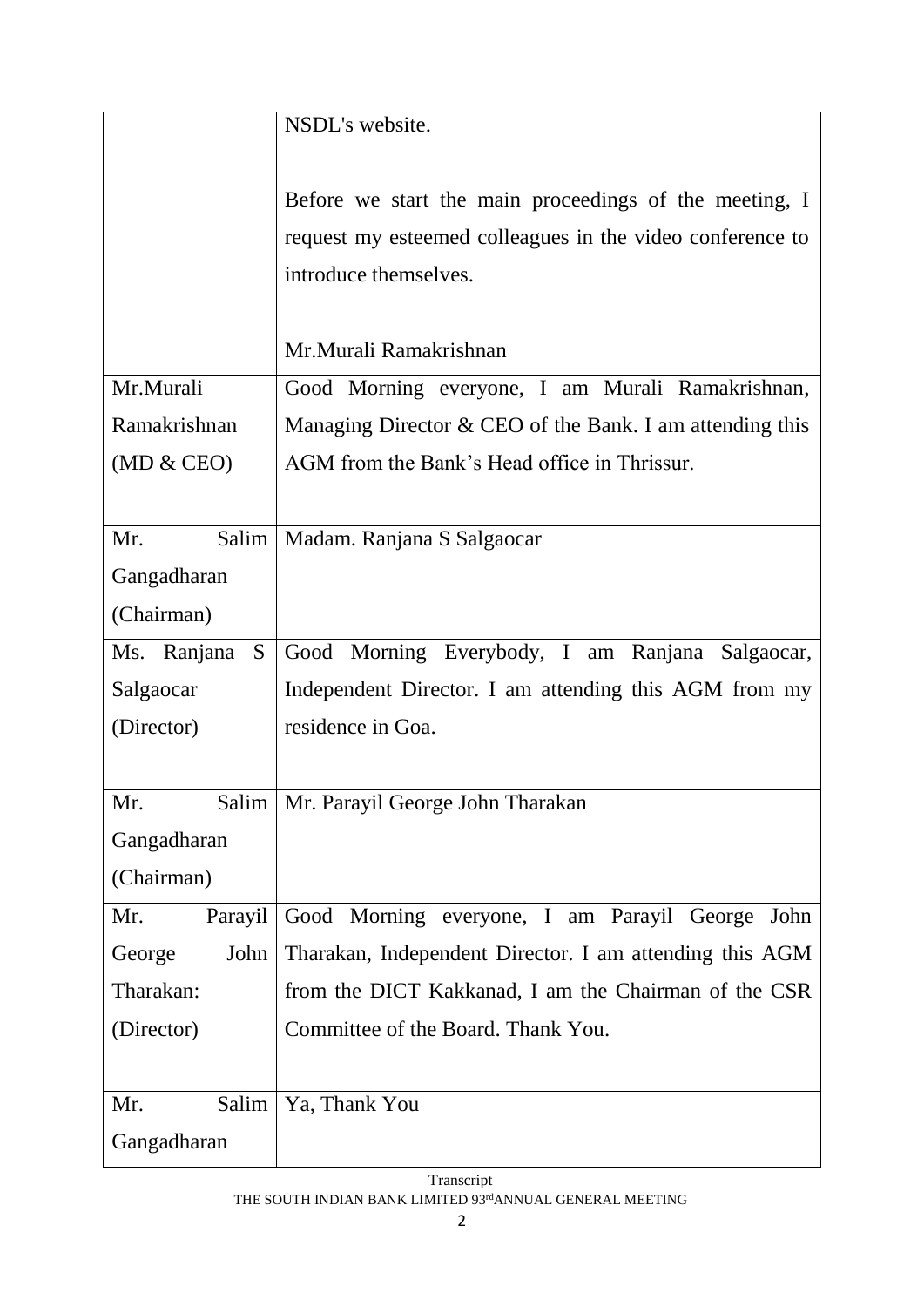| (Chairman)      |                                                                      |
|-----------------|----------------------------------------------------------------------|
| Salim<br>Mr.    | Mr.V J Kurian                                                        |
| Gangadharan     | Mr. Kurian We can't hear you. Can you just put the mic on?           |
| (Chairman)      | Kurian We can't hear you.                                            |
| Mr.V J Kurian   | Can you hear me now?                                                 |
| (Director)      |                                                                      |
| Salim<br>Mr.    | Ya, Ya, Fine. Thank You, thank you                                   |
| Gangadharan     |                                                                      |
| (Chairman)      |                                                                      |
| Mr.V J Kurian   | Thank you. Good Morning Everyone, I am V J Kurian,                   |
| (Director)      | Independent Director. I am attending this AGM from my                |
|                 | residence at Cochin. I am the Chairman of the Nomination             |
|                 | Remuneration Committee<br>and the stakeholders<br>and                |
|                 | Relationship Committee of the Board. Thank you                       |
|                 |                                                                      |
| Salim<br>Mr.    | Mr.George Korah                                                      |
| Gangadharan     |                                                                      |
| (Chairman)      |                                                                      |
|                 | Mr. M George   Good Morning everyone, I am George Korah, Independent |
| Korah           | Director. I am attending this AGM from my office at                  |
| (Director)      | Cochin. I am the chairman of Audit Committee of the Board            |
| Salim<br>Mr.    | Mr.Pradeep M Godbole                                                 |
| Gangadharan     |                                                                      |
| (Chairman)      |                                                                      |
| M<br>Mr.Pradeep | Good Morning everyone, this is Pradeep M Godbole, Non -              |
| Godbole         | Executive Director here. I am attending this meeting, AGM            |
| (Director)      | from my residence in Mumbai                                          |
| Salim<br>Mr.    | Mr. Paul Antony                                                      |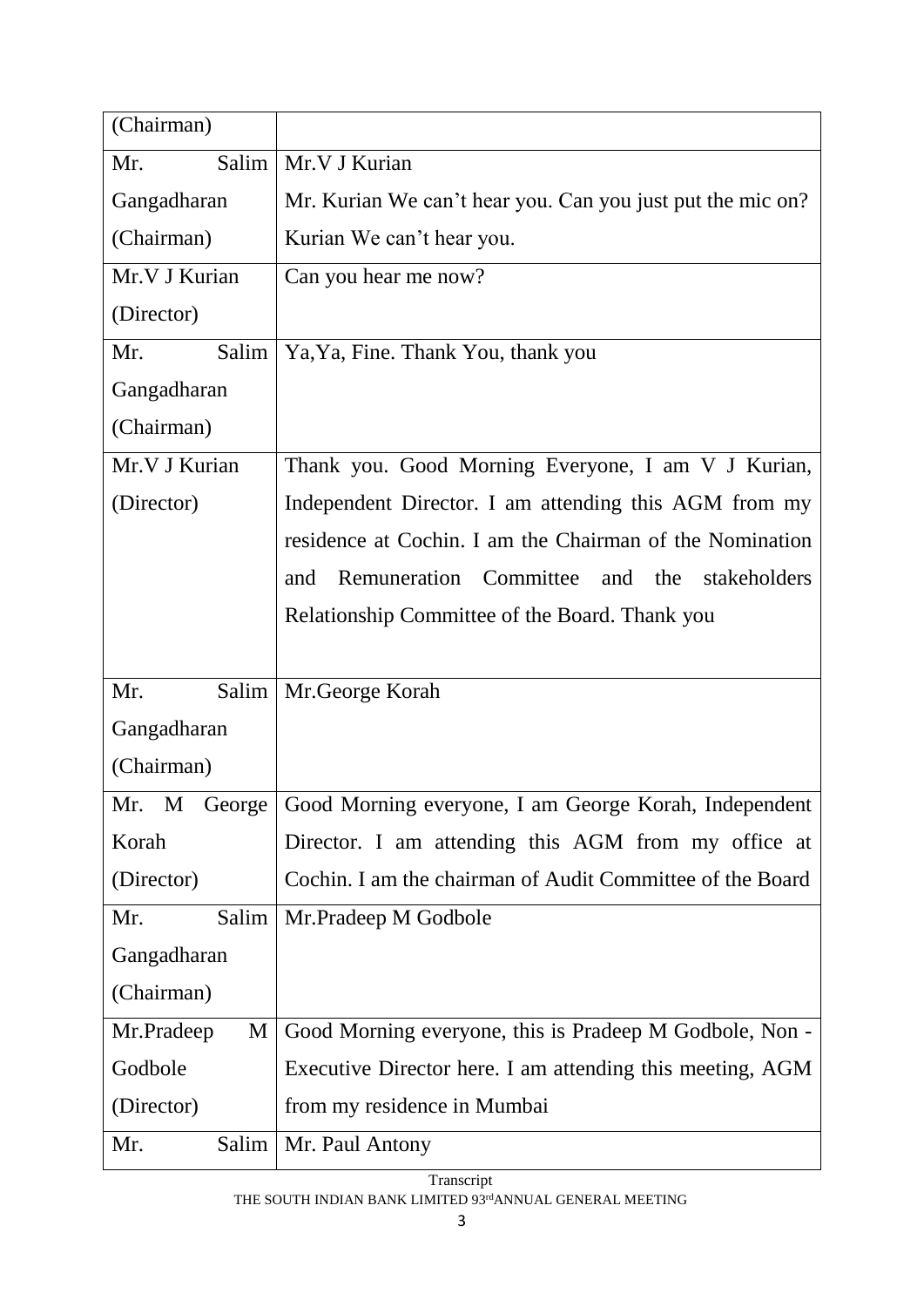| Gangadharan       |                                                             |
|-------------------|-------------------------------------------------------------|
| (Chairman)        |                                                             |
| Mr. Paul Antony   | Good Morning Everyone. I am Paul Antony, Non -              |
| (Director)        | Executive Director. I am attending this AGM from my         |
|                   | residence at Aluva.                                         |
| Salim<br>Mr.      | Mr. R A Sankara Narayanan                                   |
| Gangadharan       |                                                             |
| (Chairman)        |                                                             |
| Mr. R A Sankara   | Good Morning Everyone I am Sankara Narayanan,               |
| Narayanan         | attending this AGM from my residence at Chennai. I am       |
| (Director)        | also Chairman of Risk Management Committee of the           |
|                   | <b>Board</b>                                                |
| Salim<br>Mr.      | I request Chief Financial Officer and the Company           |
| Gangadharan       | Secretary who are also in the video conference to introduce |
| (Chairman)        | themselves.                                                 |
| Ms. Chithra H     | Good Morning everyone, I am Chithra H, Chief Financial      |
| (CFO)             | Officer, attending from the Head Office of the Bank in      |
|                   | Thrissur.                                                   |
| Mr.<br>$\lim_{y}$ | Good Morning everyone, I am Jimmy Mathew, Company           |
| Mathew            | Secretary, attending the meeting from the Head Office,      |
| (Company          | Thrissur.                                                   |
| Secretary)        |                                                             |
| Salim<br>Mr.      | Thank you all. Apart from these colleagues, we also have    |
| Gangadharan       | Mr. Thomas Joseph, Executive vice President, Mr. Anto       |
| (Chairman)        | George T<br>Senior General Manager, Mr. Doraivel            |
|                   | Sambandam, Senior General Manager and Chief Credit          |
|                   | Officer and other key Executives of the Bank joining this   |
|                   | meeting through video conference from their respective      |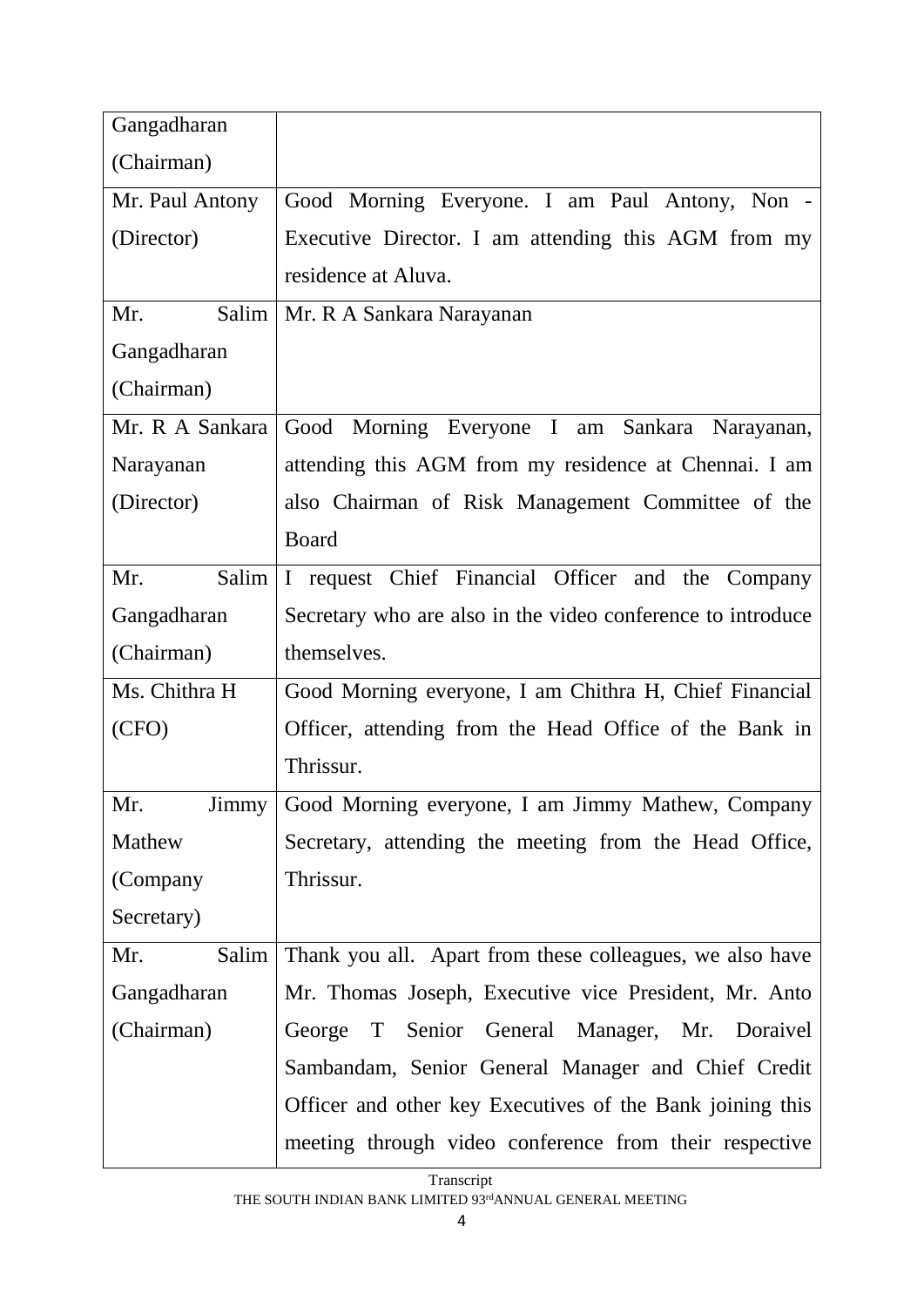locations.

Mr. Vivek Govind, Senior Partner of M/s Varma & Varma, Chartered Accountants, Kochi, representing the Statutory Central Auditors of the Bank, is attending from Kochi.

 Mr. Vincent P.D., Managing Partner of M/s. SVJS & Associates, Company Secretaries, Ernakulam, The Secretarial Auditors of the company, is attending from Kochi.

Mr. S. Sankar, General Manager, BTS Consultancy Services Pvt. Ltd., Share Transfer Agent of the Bank, is attending from Chennai.

The Company Secretary has informed that we have the requisite quorum present through video conference to conduct the proceedings of this meeting.

The participation of members through video conference is being reckoned for the purpose of quorum as per the circulars issued by MCA and the Section 103 of the Companies Act, 2013.

The quorum being present, I call this meeting to order.

The Bank has taken all feasible measures under the current trying circumstances to enable members to participate through video conference and vote at the AGM. I thank all the members, colleagues on the Board, auditors and the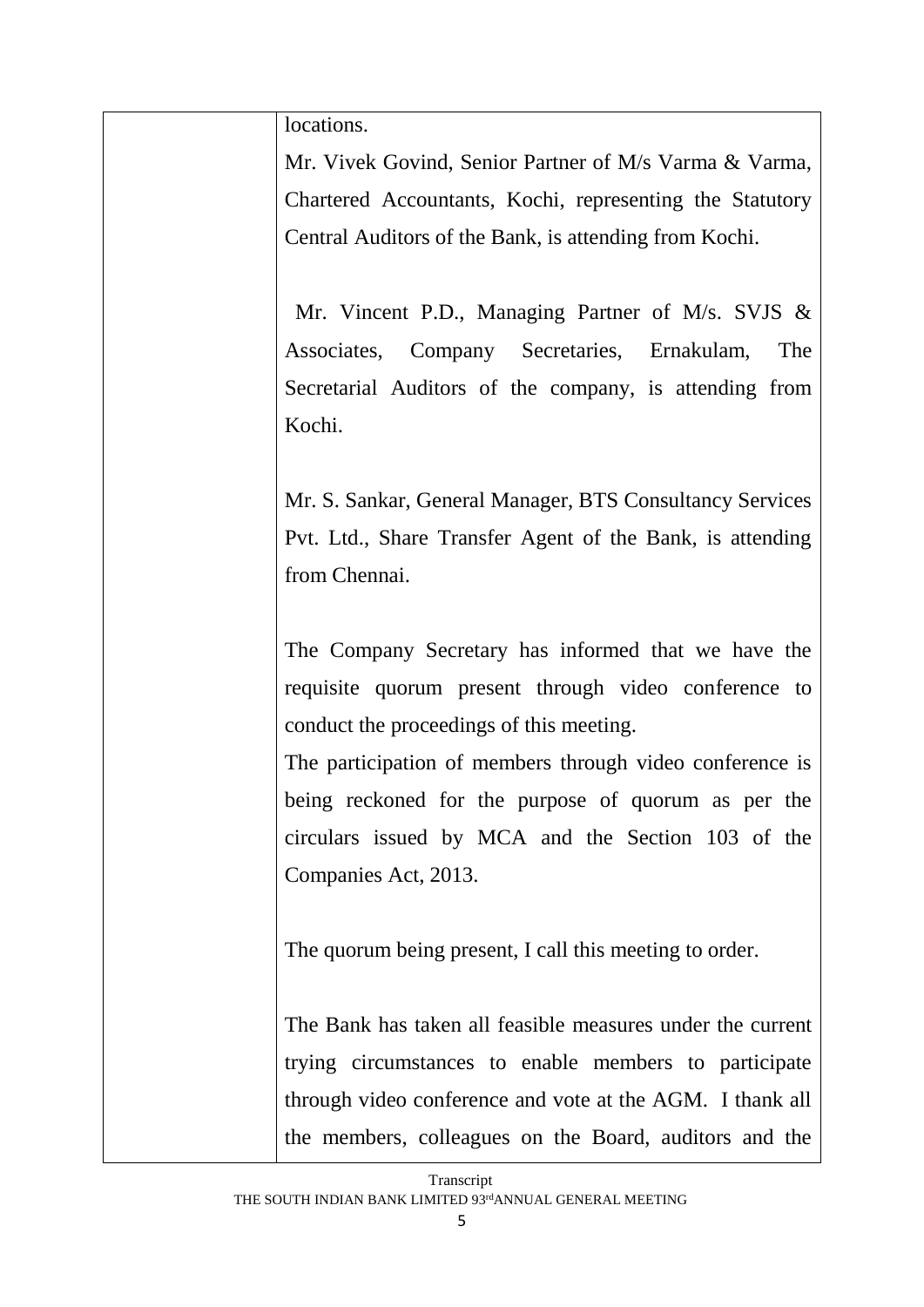management team for joining this meeting over video conference. I hope all of you are safe and are in good health.

The Register of Directors and Key Managerial Personnel, the Register of contracts with related party and contracts and Bodies etc., in which directors are interested, Certificate from Statutory Auditors in terms of Regulation 13 of SEBI (Share Based Employee Benefits) Regulations, 2014, stating that the ESOS of the Bank was implemented in accordance with the said SEBI guidelines and in accordance with the approval taken by the Bank earlier in the general meetings on Employee Stock Option Scheme 2009 with changes proposed, Auditors Report and Secretarial Audit Report has been made available electronically for inspection by the members during the AGM. Members seeking to inspect such documents can send a requests to ho2006@sib.co.in. As the AGM is being held through video conference, the facility for appointment of proxies by the members is not allowed and hence there is no proxy register for inspection in respect of the said meeting.

The Bank has provided the facility to cast the votes electronically, on all resolutions set forth in the Notice dated 22nd July 2021. Members who did not cast their votes yet electronically and who are participating in this meeting will have an opportunity to cast their votes during the meeting through the e-voting system provided by NSDL provided they are not barred from doing so otherwise. Members can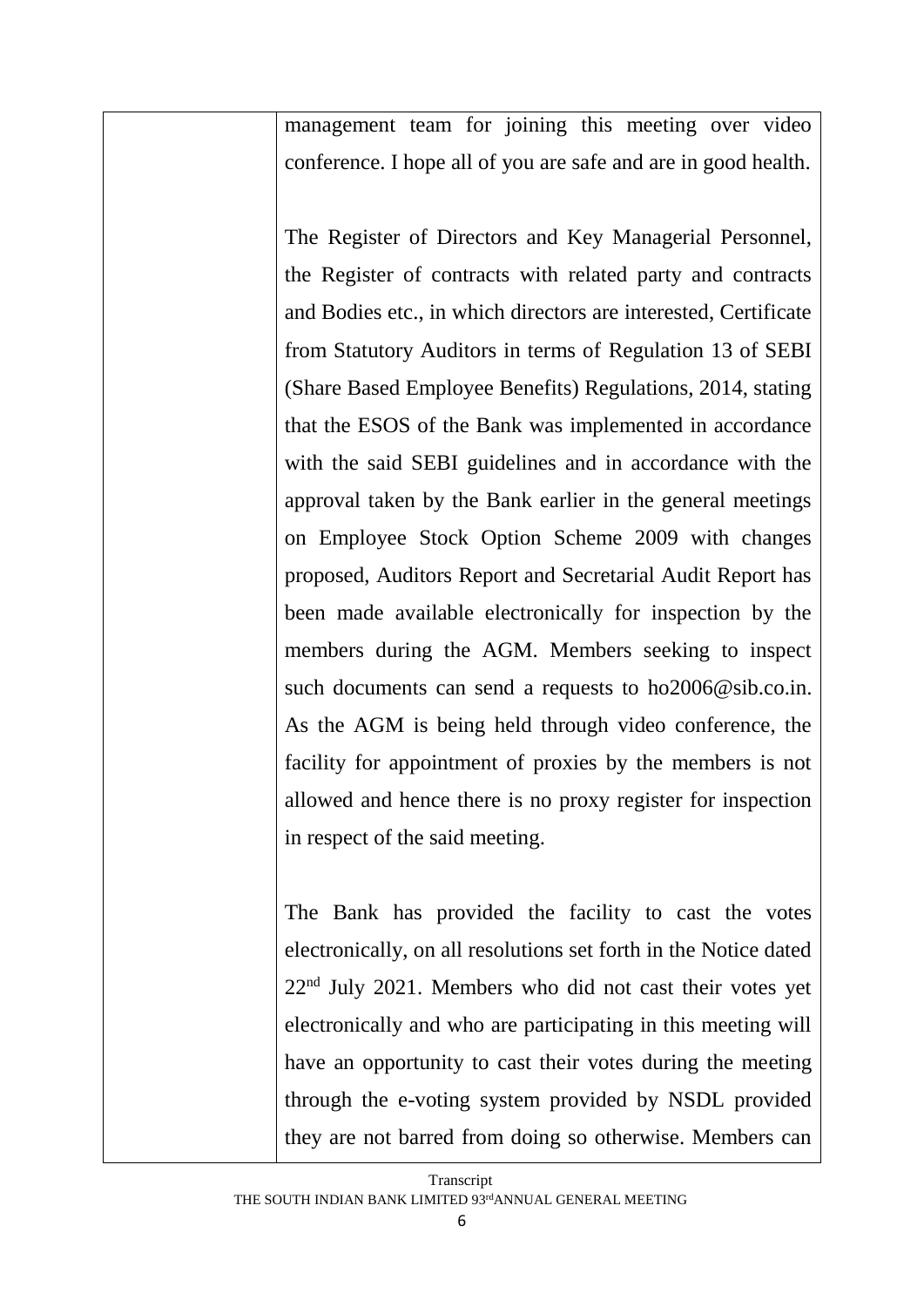|              | click on "Vote" tab on the video conference screen to avail |  |
|--------------|-------------------------------------------------------------|--|
|              | of this feature.                                            |  |
|              | The shareholders who have cast their votes by remote e-     |  |
|              | voting prior to the AGM can also attend the AGM but shall   |  |
|              | not be entitled to cast their votes again.                  |  |
|              | This being the AGM held through Video Conferencing and      |  |
|              | other audio visual means, I request Mr. Jimmy Mathew,       |  |
|              | Company Secretary to take you through certain instructions  |  |
|              | regarding the participation at this meeting.                |  |
|              |                                                             |  |
|              | $\text{Jimmy} \dots$                                        |  |
| Mr.<br>Jimmy | Good morning everyone.                                      |  |
| Mathew       | Members may note that this Annual General Meeting is        |  |
| (Company     | being held through video conference in accordance with the  |  |
| Secretary)   | Companies Act 2013 and circulars issued by the Ministry of  |  |
|              | Corporate Affairs and SEBI.                                 |  |
|              | The facility of participation at the AGM through Video      |  |
|              | Conferencing or other audio- visual means is being made     |  |
|              | available for members. All members who have joined this     |  |
|              | meeting are by default placed on mute mode by the host to   |  |
|              | avoid any disturbances arising from background noise and    |  |
|              | to ensure smooth and seamless conduct of the meeting.       |  |
|              | The Bank has received requests from a few members to        |  |
|              | register them as speakers at the meeting. Accordingly, the  |  |
|              | floor will be open for these members to ask questions or    |  |
|              | express their views. The moderator will facilitate this     |  |
|              | session once the Chairman opens the floor for questions and |  |
|              | answers.                                                    |  |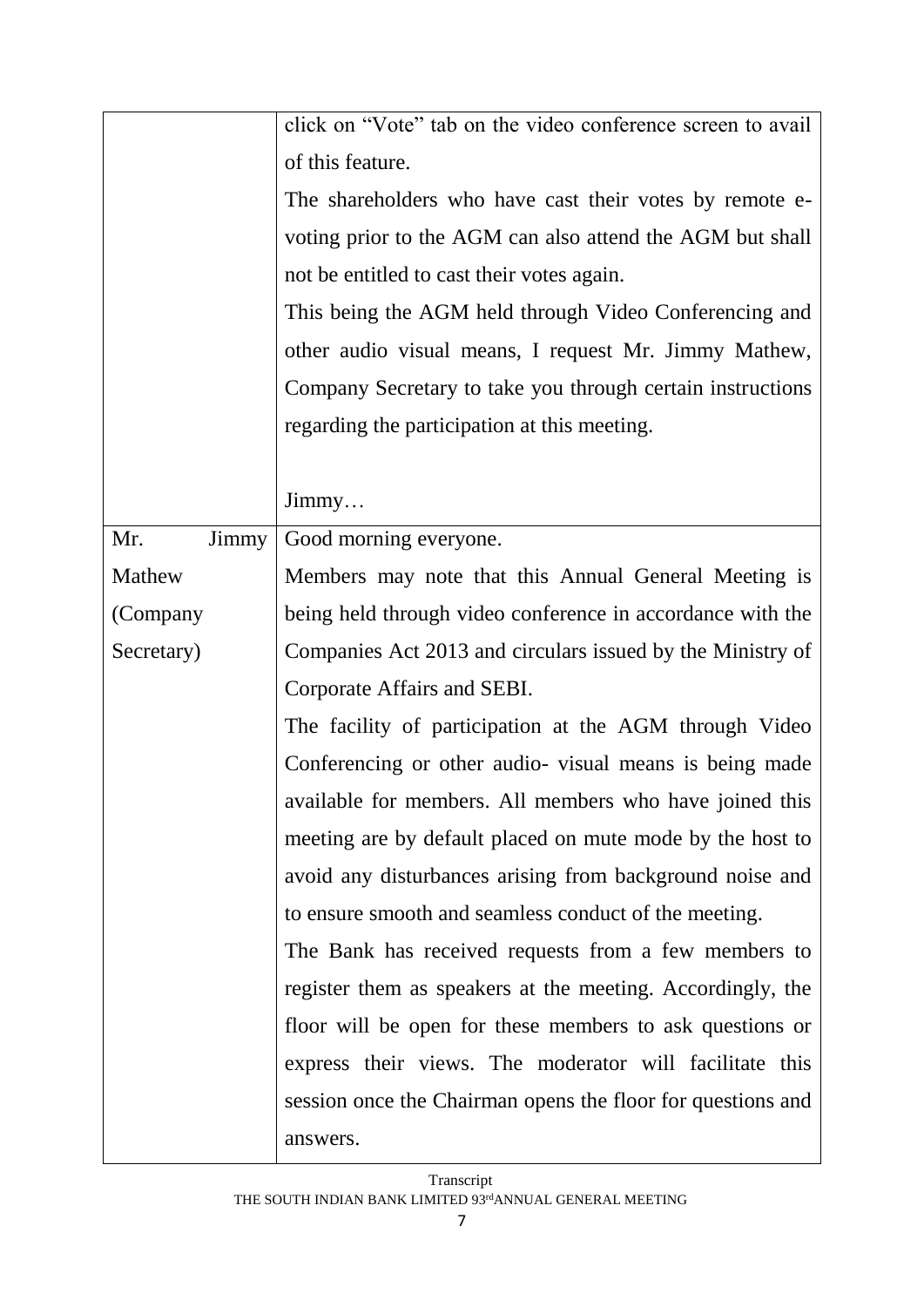|                       | Members are requested to refer to the Instructions provided                                                                                                                                                                                                                                                                                                                                                                                                                                                                                                                          |
|-----------------------|--------------------------------------------------------------------------------------------------------------------------------------------------------------------------------------------------------------------------------------------------------------------------------------------------------------------------------------------------------------------------------------------------------------------------------------------------------------------------------------------------------------------------------------------------------------------------------------|
|                       | in the notice or appearing on the video conference page, for                                                                                                                                                                                                                                                                                                                                                                                                                                                                                                                         |
|                       | a seamless participation through video conference. In case                                                                                                                                                                                                                                                                                                                                                                                                                                                                                                                           |
|                       | members face any difficulty, they may reach out on the                                                                                                                                                                                                                                                                                                                                                                                                                                                                                                                               |
|                       | helpline numbers.                                                                                                                                                                                                                                                                                                                                                                                                                                                                                                                                                                    |
|                       | Thank you very much.                                                                                                                                                                                                                                                                                                                                                                                                                                                                                                                                                                 |
| Salim<br>Mr.          | Thanks Jimmy, we will commence the proceedings with a                                                                                                                                                                                                                                                                                                                                                                                                                                                                                                                                |
| Gangadharan           | Let us remember the shareholders,<br>silent prayer.                                                                                                                                                                                                                                                                                                                                                                                                                                                                                                                                  |
| (Chairman)            | employees, and clients of the Bank who have left for their                                                                                                                                                                                                                                                                                                                                                                                                                                                                                                                           |
|                       | heavenly abode since we met last year and let us also                                                                                                                                                                                                                                                                                                                                                                                                                                                                                                                                |
|                       | remember the value and efforts made by the employees and                                                                                                                                                                                                                                                                                                                                                                                                                                                                                                                             |
|                       | the valued cooperation extended by stakeholders during this                                                                                                                                                                                                                                                                                                                                                                                                                                                                                                                          |
|                       | testing time of COVID pandemic."                                                                                                                                                                                                                                                                                                                                                                                                                                                                                                                                                     |
|                       | A silent prayer please.                                                                                                                                                                                                                                                                                                                                                                                                                                                                                                                                                              |
| (After silent prayer) |                                                                                                                                                                                                                                                                                                                                                                                                                                                                                                                                                                                      |
| Mr.<br>Salim          | Thank You very much.                                                                                                                                                                                                                                                                                                                                                                                                                                                                                                                                                                 |
|                       | Gangadharan   A very Good Morning to all,                                                                                                                                                                                                                                                                                                                                                                                                                                                                                                                                            |
| (Chairman)            | I am delighted to welcome you all on behalf of the<br>esteemed members of the Board to the 93rd Annual<br>General Meeting of "The South Indian Bank Limited" for<br>the financial year 2020-21, being held today through<br>Video Conference. This is already our second virtual event<br>of this kind, and we are really missing the intimacy and<br>warmth of face-to-face interactions. I hope to find you all<br>safe, and healthy as the pandemic continues to be at our<br>doorsteps. A special thanks to you, all of you for joining<br>virtually, at this critical juncture. |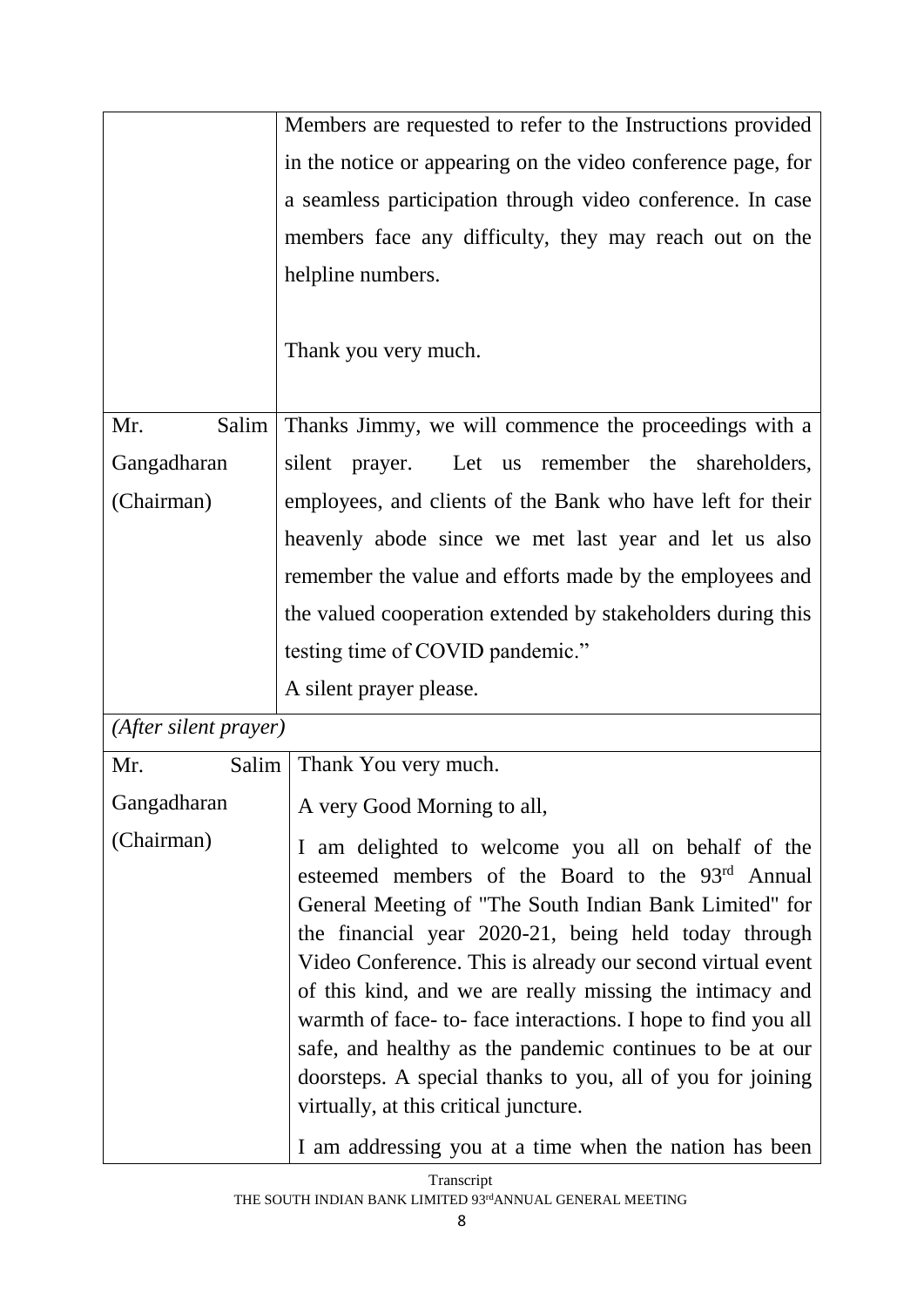severely impacted by the Second wave of the pandemic. Undoubtedly, this is the most challenging test we had ever faced. It is time for all of us to remain acutely conscious of observing the health and safety measures to remain strong, guard against cynical despair and stay united in preserving our shared values and ethos. I wish this world would emerge victorious from the crisis created by the pandemic. The hour always is before the drawn, and we are beginning to glimpse the green shoots that give rise to cautious optimism. I am quite sure that all of us should stand united with a strong resolve to serve the community and express solidarity with the nation.

The Directors Report and the Audited Financial Statements for the financial Year ended March 31, 2021, are already with you and with your kind permission, I take them as read.

Before I present the performance of the Bank, I would like to briefly share with you the present macroeconomic and banking scenarios.

The pandemic disrupted the real economy, and not just the financial system alone. The surge in daily COVID-19 cases is likely to impact a fragile recovery, with significant correlation between lockdowns, reduced mobility and economic growth. An increasing number of State Governments were forced to resort to complete lockdowns or strict localised containment for prolonged periods, resulting in significant impact on economic activity.

This crisis has inflicted shocks to trade, cross-border travel, global production, and demand.

Economic prospects have diverged further across countries in the wake of the Second wave. Vaccine access has emerged as the principal fault line along which the global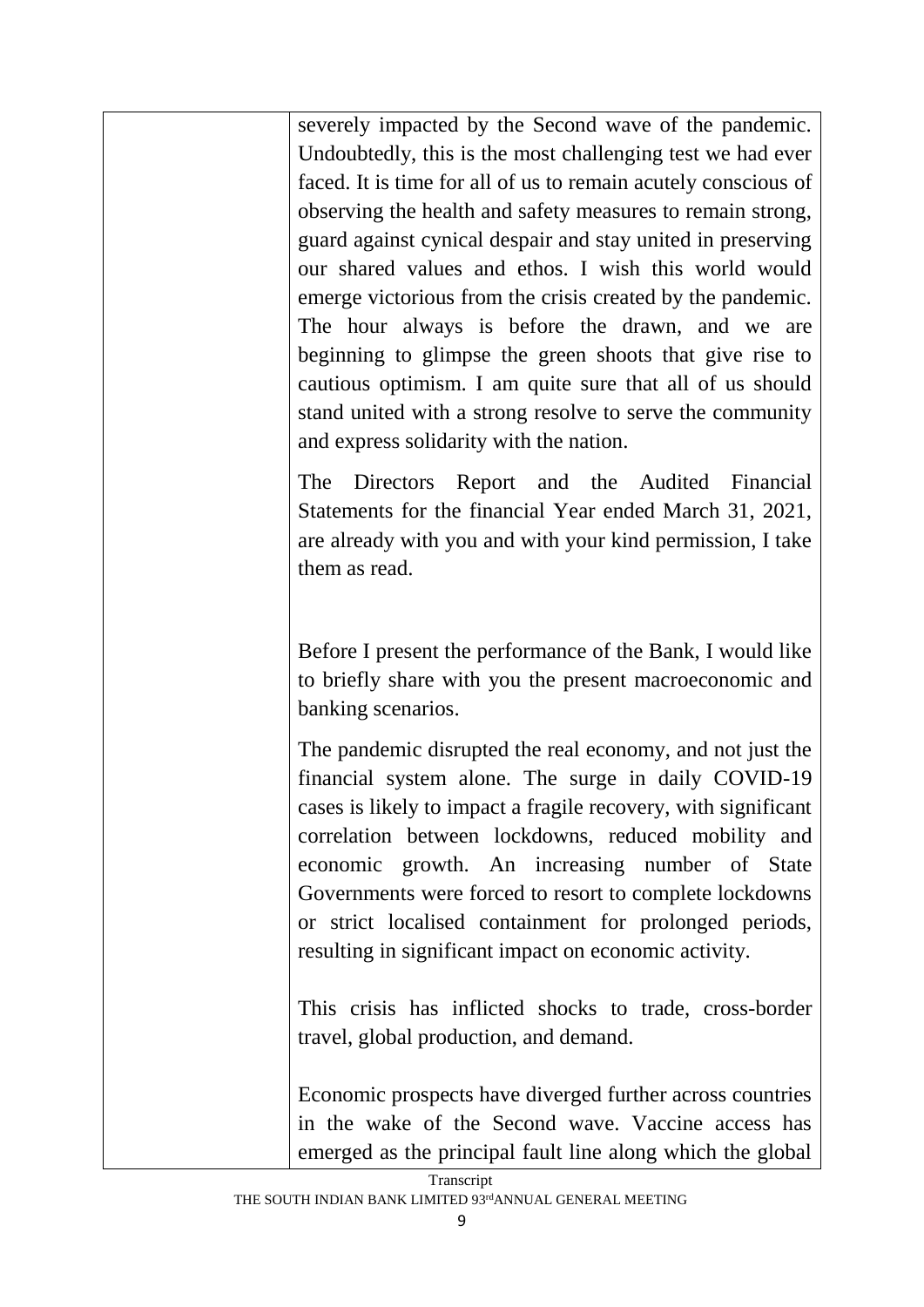recovery splits into two distinct blocks- those that can look forward to further normalisation that is the advanced countries and those that will still face resurgent infections, and mortality. The recovery, however, is not assured in those countries where infections are currently very low, so long as the virus is around elsewhere.

As per the IMF's July 2021 World Economic Outlook, the global economy is projected to grow at 6% in 2021 and 4.9% in 2022. Prospects for emerging markets and developing economies have been marked down for 2021, especially emerging Asia. Nevertheless, risks around the global baseline are on the downside.

In India, the stress on the banking sector was further accentuated by the pandemic. The exponential spread of COVID-19 has led to the GDP growth contracting by 7.3% in Financial Year 2021. The pandemic has a significant impact on economic activities and lending potential across sectors. Financial institutions, using their strong liquidity position, played a key role in reinvigorating the economy.

In the current financial year, India is expected to be one of the fastest growing economies in the world. As the vaccine rollout gathers momentum, the economy is expected to be on a much stronger footing, especially from the Second quarter. The Reserve Bank of India has projected the real GDP to grow at 9.5% in 2021-22; consisting of 21.4% growth in Q1; 7.3% in Q2; 6.3% in Q3; and 6.1% in Q4.

## **Performance of the Bank**

The Key financial highlights for FY 2020-21 are summed up, as under:

• Our Bank achieved a total business of Rs.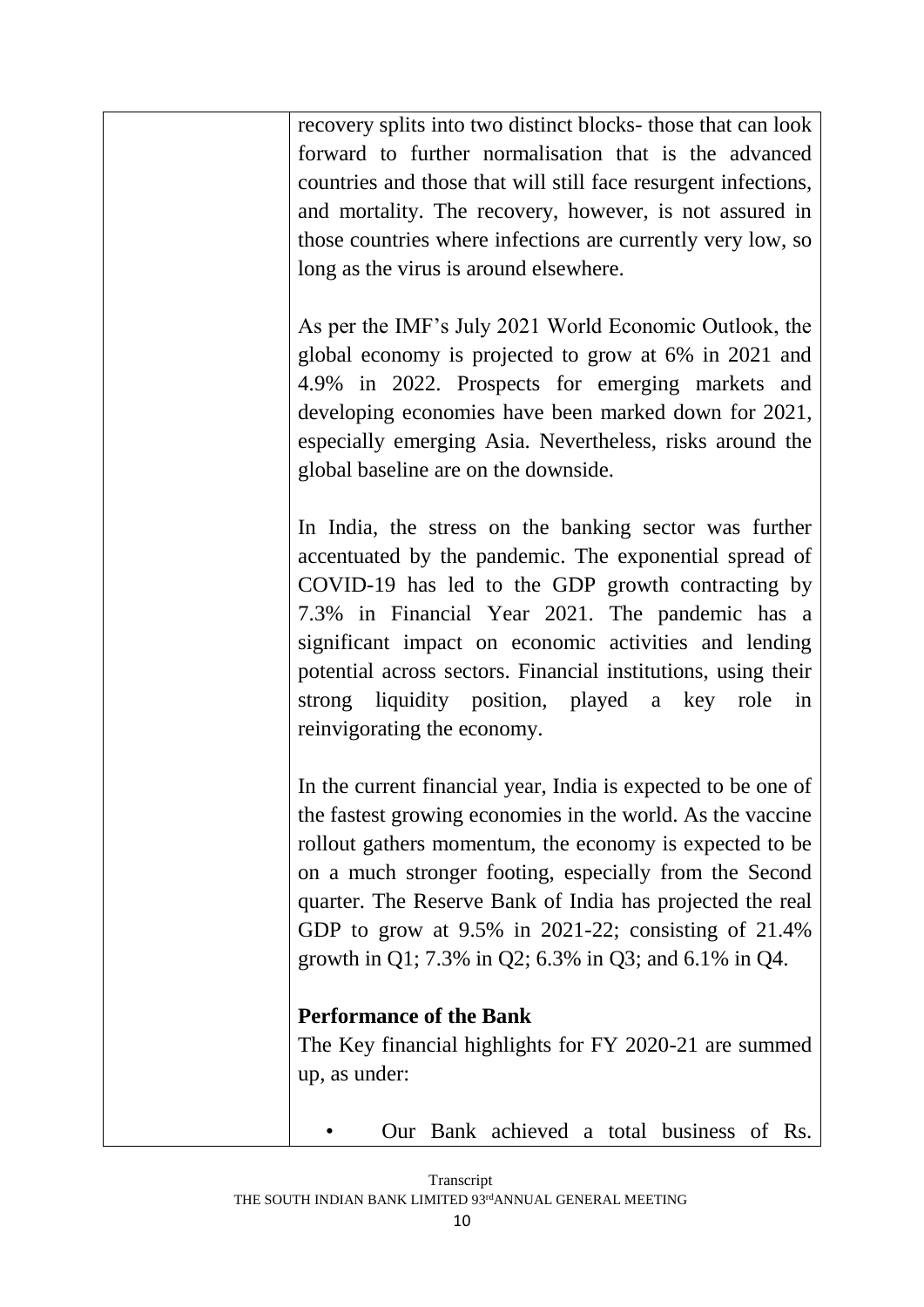|  | 1,42,129 crore, consisting of deposits of Rs.<br>82,711 crore and gross advances of<br>Rs.<br>59,418 crore as on March 31, 2021.                                                                                                                                                                                                                                  |
|--|-------------------------------------------------------------------------------------------------------------------------------------------------------------------------------------------------------------------------------------------------------------------------------------------------------------------------------------------------------------------|
|  | CASA has grown from Rs. 20,760 crore as on<br>March 31, 2020 to Rs. 24,590 crore as on March<br>31, 2021, with a growth of 18.45%. The Savings<br>bank deposits grew by 15.48% on a year -on -<br>year basis.                                                                                                                                                     |
|  | The Net Operating Income <i>i.e</i> Net Interest<br>Income and other income of the Bank increased<br>by Rs. 229.14 crore $(6.81\%)$<br>from<br>Rs.<br>3,363.25 crore to Rs. 3,592.39 crore.                                                                                                                                                                       |
|  | The Gross NPA has increased from 4.98% as on<br>March 31, 2020 to 6.97% as on March 31, 2021<br>and Net NPA has increased from 3.34% as on<br>March 31, 2020 to 4.71% as on March 31, 2021.<br>Despite prompt and effective credit risk<br>management and recovery measuresdue to the<br>wide spread of COVID -19 Pandemic had<br>impacted the portfolio quality. |
|  | With the focus on strengthening the financials,<br>the Provision Coverage Ratio or otherwise called<br>PCR has increased to 58.73 from previous level<br>of 54.22.                                                                                                                                                                                                |
|  | The Capital Adequacy Ratio of our Bank was<br>15.42, under Basel III norms as on March 31,<br>2021, as against the RBI mandated level of<br>10.875.                                                                                                                                                                                                               |
|  | As on March 31, 2021, the Book value per share<br>of the Bank stood at Rs.27.75 (face value Re.1/-<br>$\mathcal{L}$                                                                                                                                                                                                                                               |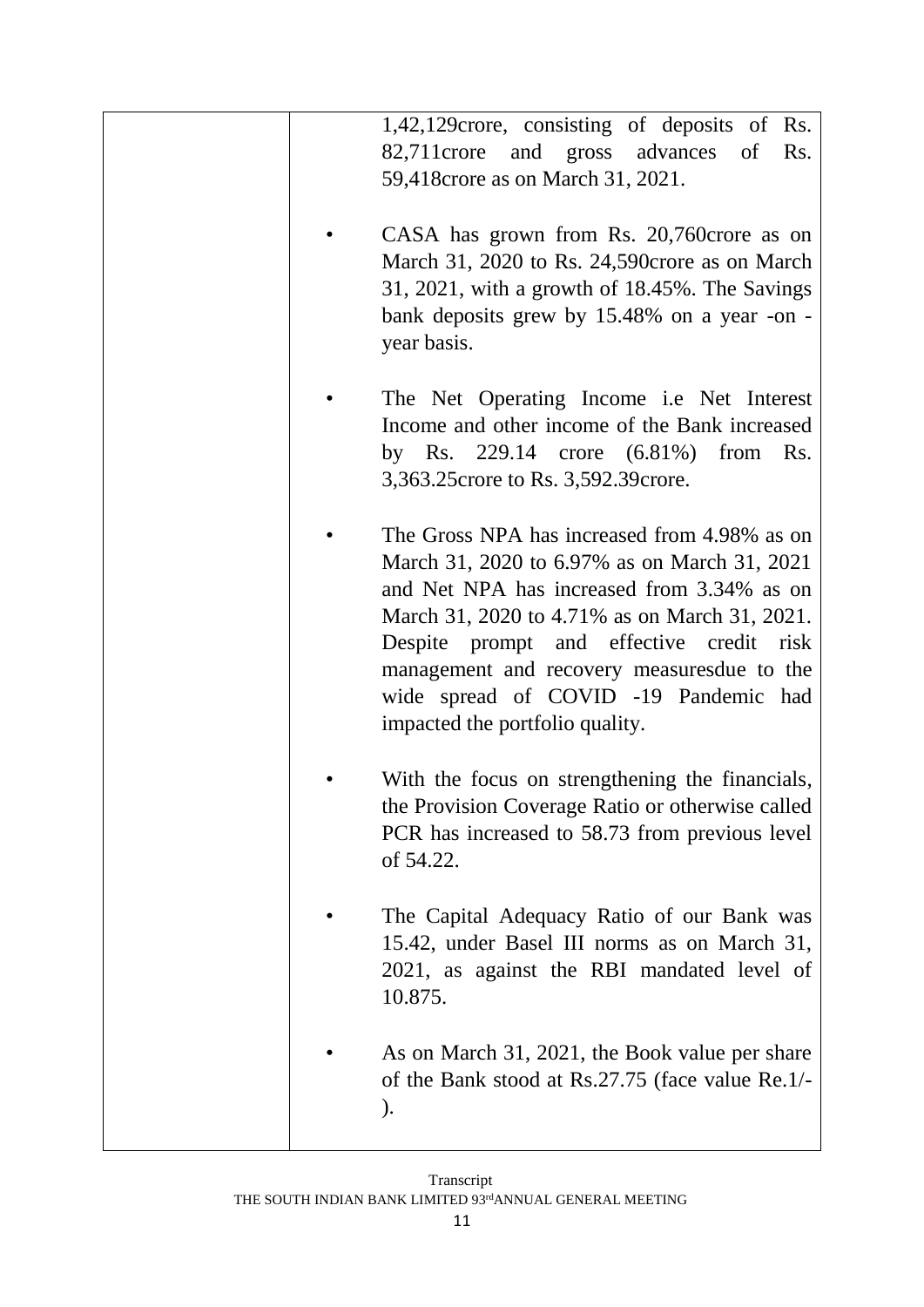| Our Bank has been successful in widening its                                                                                                                                                                                                                                                                                                                                                                                                                                                                                                                                                                                                                                                                                                                                                                                                                                                                                                                                                                                                                                                                                    |
|---------------------------------------------------------------------------------------------------------------------------------------------------------------------------------------------------------------------------------------------------------------------------------------------------------------------------------------------------------------------------------------------------------------------------------------------------------------------------------------------------------------------------------------------------------------------------------------------------------------------------------------------------------------------------------------------------------------------------------------------------------------------------------------------------------------------------------------------------------------------------------------------------------------------------------------------------------------------------------------------------------------------------------------------------------------------------------------------------------------------------------|
| network across India with 884 branches; 45<br>Extension Counters; 1315 ATMs/CRMs.                                                                                                                                                                                                                                                                                                                                                                                                                                                                                                                                                                                                                                                                                                                                                                                                                                                                                                                                                                                                                                               |
| During the year, our Bank was honoured with<br>significant Institutional recognitions, awards and<br>accolades for various initiatives undertaken.                                                                                                                                                                                                                                                                                                                                                                                                                                                                                                                                                                                                                                                                                                                                                                                                                                                                                                                                                                              |
| Employees are the key drivers of our success. Human<br>Resources Management is ingrained in the Bank's<br>strategy. Our Vision 2024, as defined by the $6Cs$ – Capital,<br>CASA, Cost-to-income, Competency building, Customer<br>focus and Compliance has inculcated people development<br>under the strategic initiative i.e., Competency building<br>through augmenting the talent of young resources and<br>revamping the organizational structure to build a pool of<br>senior talent to deliver continued excellence.                                                                                                                                                                                                                                                                                                                                                                                                                                                                                                                                                                                                     |
| The Bank believes in having an empowered team. While<br>the management and senior leadership drive knowledge<br>and guidance on a top-down approach, employees at all<br>levels are given various opportunities to share their<br>perspectives, experiences and seek professional options. A<br>new dashboard called 'Exemplar' has been introduced<br>where senior management team can share inspiring stories<br>of their team members who have done exceedingly well in<br>their roles. As a bottom-up approach, the Bank has<br>introduced the concept of 'Suggestion Box' wherein<br>employee suggestions relating to customer experience,<br>employee friendliness, methods of cost reduction, etc. are<br>captured. Further, a dedicated Committee<br>with<br>representatives from various departments evaluate the<br>suggestions received. Employees can track the status of<br>his/her suggestions on a real time basis. The activity is<br>aimed at generating more ideas, increase problem solving<br>among employees and encourage<br>skills<br>seamless<br>downward and upward communication in the organization. |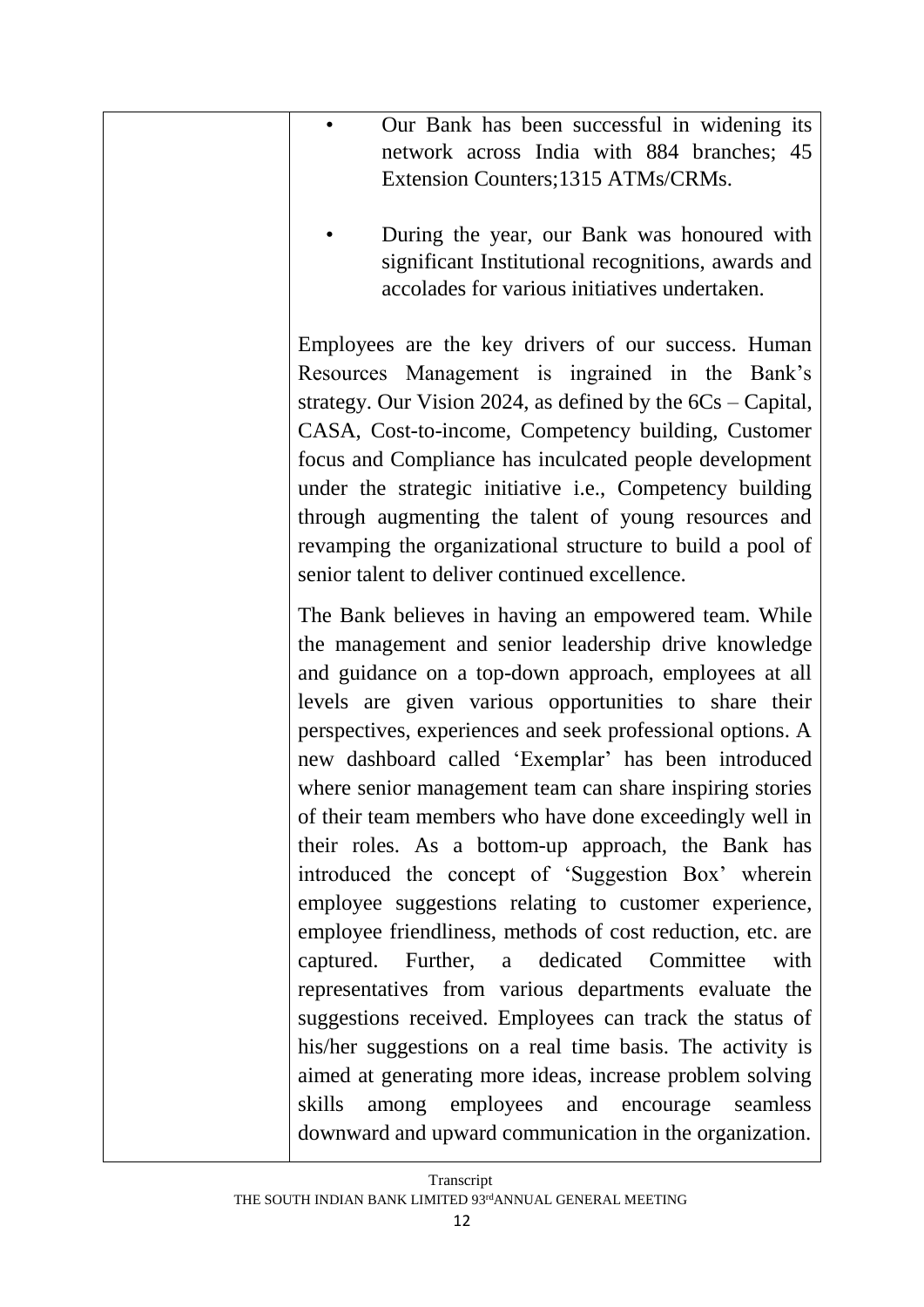To augment the workforce in tune with the Bank's sustained growth and expanding network, major initiatives towards training, talent acquisition, motivation and retention have been continued in the FY 2020-21 as well. SIB Staff Training College and the Regional Training Centers identify skill gaps in the personnel and provide support for qualitative improvement. Staff members are also nominated to external training centers for being trained in specialized areas as well as to have higher exposure. During the financial year 2020-21, the Bank has imparted training to 3,834 officers and 1, 640 clerks in various aspects of banking operations. A total of 5,484 staff members were trained during the FY 2020-21, which is about 66% of total staff strength of 8,314 as on March 31, 2021. This is also in consonance with the Bank's priority of continuous up-gradation of skills.

The Bank is a market leader in adopting innovations in technology with a view to providing safe, secure, and convenient banking facilities to its customers. The Bank has introduced a host of services and facilities for enhancing customer satisfaction, which *inter alia*  include the following:

- UI/UX Enhancement -The internet banking page is being redesigned to offer better customer experience, while transacting online.
- New Mirror+ application has been launched with new UI/ UX and new features.
- Money bloom in Mirror+
- Online option for Sovereign Gold Bond application and payment.
- SIB Namaste-To introduce Virtual Booking System for branch visit appointment booking.
- Outward remittan cesusing Internet banking.
- Litigation Management system- Software for Credit Recovery Dept to monitor legal

Transcript

THE SOUTH INDIAN BANK LIMITED 93rdANNUAL GENERAL MEETING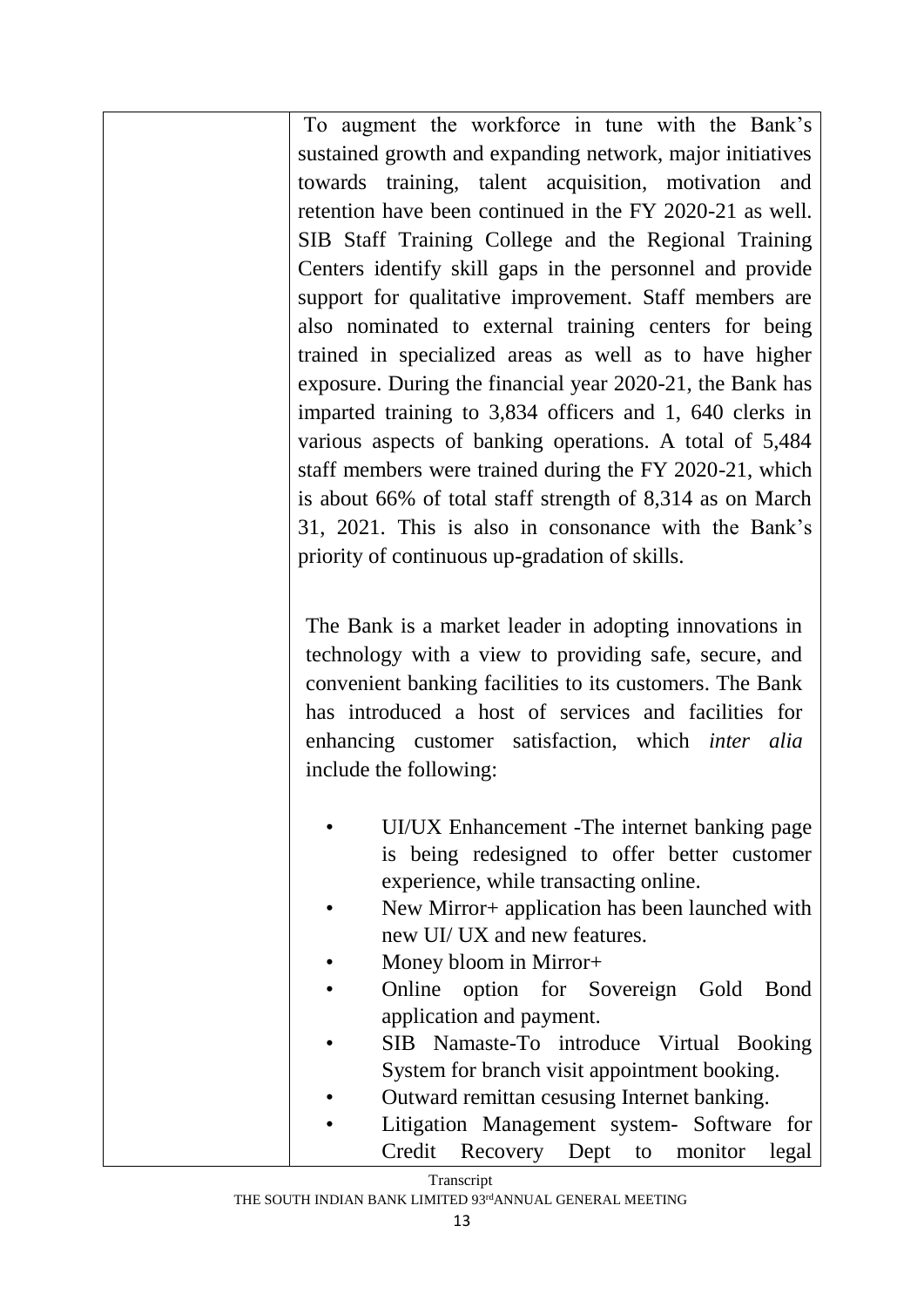| proceedings once account turned NPA.<br>Integrated POS - POS machines now enabled<br>with additional payment options including<br>Bharat QR and UPI.<br>Tab based Aadhaar e-KYC instant account<br>opening for individual Savings Accounts.<br>Quick account opening facility at branch level<br>through e-KYC acceptance with reduced paper<br>processing<br>time<br>and<br>involvement,<br>interdepartmental dependency.<br>Self on-boarding by opening SIB-Insta account<br>through mobile devices using Aadhaar and PAN<br>card.                                                                                                                                                                                                                              |
|-------------------------------------------------------------------------------------------------------------------------------------------------------------------------------------------------------------------------------------------------------------------------------------------------------------------------------------------------------------------------------------------------------------------------------------------------------------------------------------------------------------------------------------------------------------------------------------------------------------------------------------------------------------------------------------------------------------------------------------------------------------------|
| Regarding Corporate Social Responsibility,<br>Our Bank is grateful to the society that has supported and<br>encouraged the Bank during its long journey of growth<br>and development. The Bank believes that no organization<br>can make sustainable development without the patronage<br>of the society. The Bank is committed to integrate social<br>and environmental concerns in its business operations. Our<br>Bank shall continue to have among its objectives,<br>promotion and growth of national economy and shall<br>continue to be mindful of its social and moral<br>responsibilities to customers, shareholders and the society.<br>In line with the CSR Policy and in accordance with the<br>Companies Act, the Bank undertook various activities. |
| Our Bank has always given top priority to fulfilling its<br>obligations under CSR. Diversified projects in the areas of<br>healthcare, particularly in the context of the pandemic,<br>education, sports and sanitation that would benefit the<br>society as a whole are identified and the Bank<br>wholeheartedly supports such initiatives.                                                                                                                                                                                                                                                                                                                                                                                                                     |
| The amount to be spent by the Bank towards CSR for FY<br>2020-21 as per Section 135 of the Companies Act, 2013,<br>comes to Rs.11.19 crore. The unspent CSR amount of                                                                                                                                                                                                                                                                                                                                                                                                                                                                                                                                                                                             |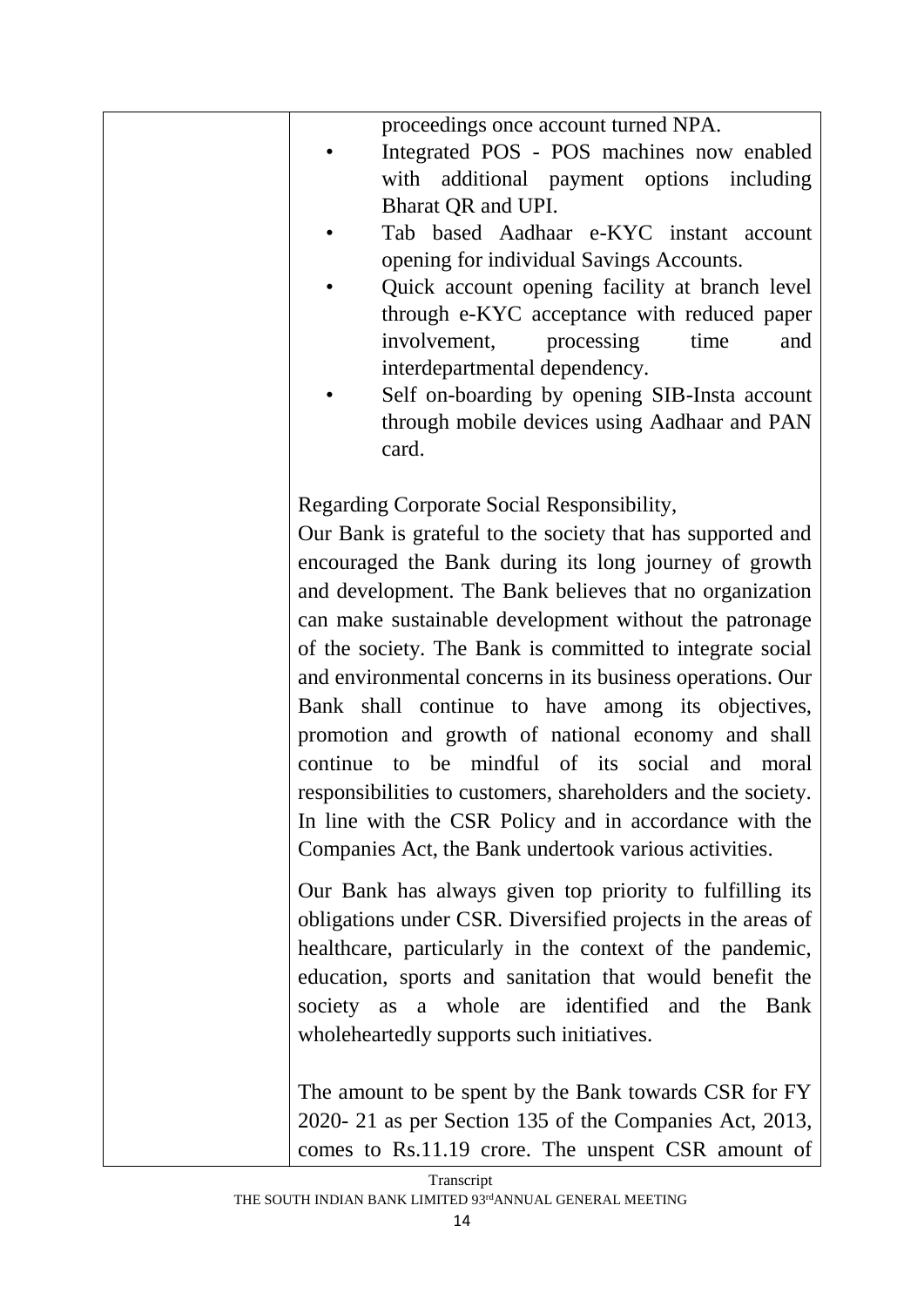Rs.3.14 crore was transferred to 'Unspent CSR Account' on March 31, 2021, in compliance with Companies (Amendment) Act, 2021. The Bank had also embarked on some major projects last year in the field of education, healthcare, etc. By choosing long term sustainable projects, the Bank has taken an approach which brings steady and long-lasting impact on the society.

On risk Management, The risk governance framework of the Bank is based on a clear understanding of various risks, disciplined risk assessment, risk measurement procedures and continuous monitoring for mitigation. The Board of Directors oversees all the risks assumed by the Bank. Specific Committees have been constituted to facilitate focused oversight of various functions. The Risk Management Committee of the Board sets the standards and governs the risk management functions, thereby bringing in a top to down focus on risk management. During the year, a dedicated Market Intelligence Unit has been formed, which undertakes the analysis of major Industry sectors on an ongoing basis and publishes the industry outlook report in Bank's intranet portal to enable better sourcing, sound underwriting and monitoring. Bank has launched automated Retail Credit Scorecards in association with one of the four Credit Bureaus (which has a separate wing for Analytics) operating in India. Moreover, the fully automated nature of the scoring process ensures faster Turnaround Time. Bank is in an advanced stage of implementing a data-driven underwriting model for MSME sector, in association with an external consultant. The entire MSME loan sourcing/processing/disbursing journey is being transformed with an aim to ensure streamlined processes, enhanced customer satisfaction and quality asset portfolio.

Regarding Internal Control Systems and Compliance,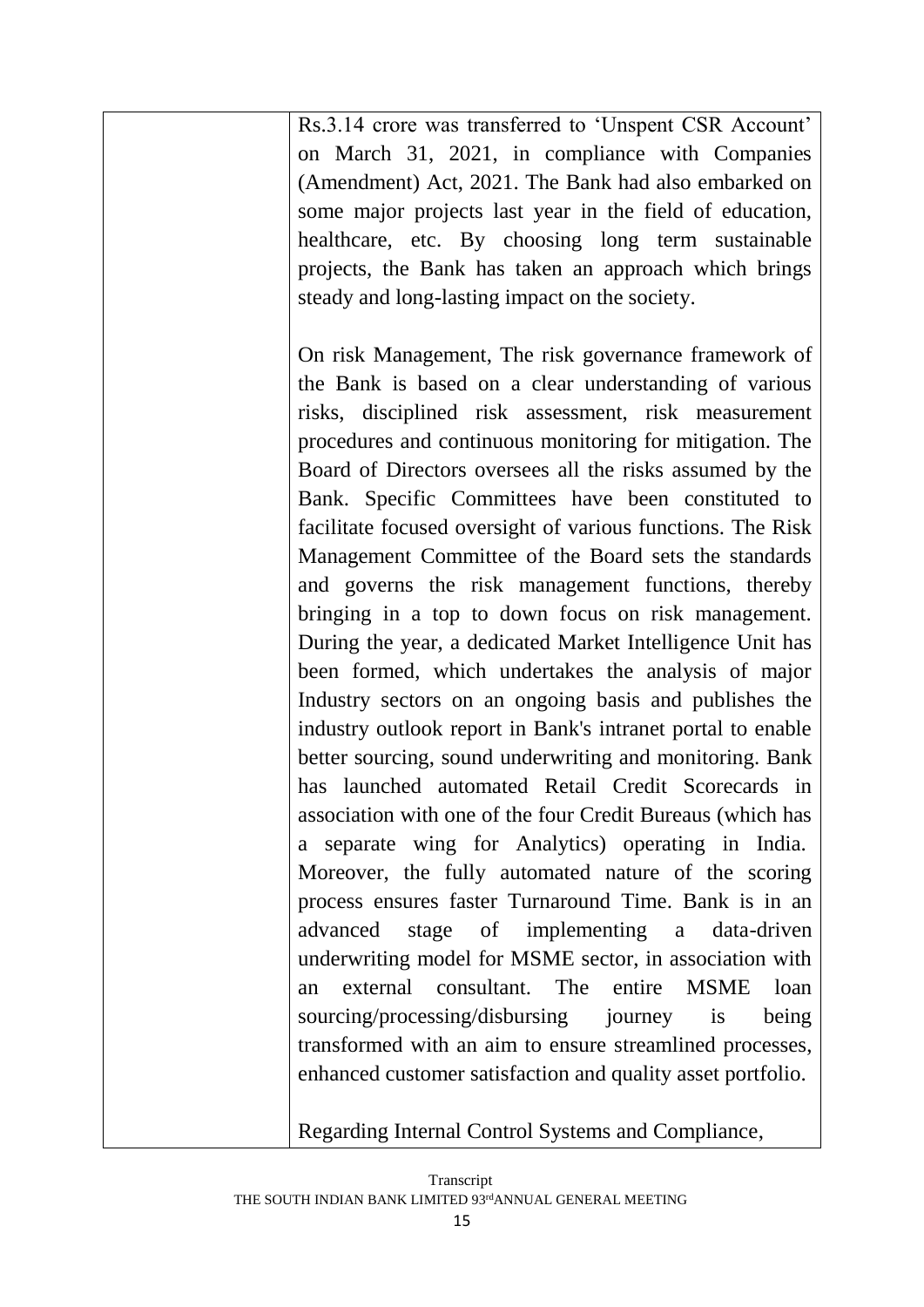The Bank has put in place extensive internal controls and processes to mitigate operational risks, which includes maker-checker authentication of CBS transactions, centralized processing of opening and modifications of CASA accounts and loan accounts, centralized sanctioning of loan facilities, day end checks to monitor critical issues involving timely renewal of credit reports, closure of the Bank Guarantees, timely obtaining of loan documents, Equitable Mortgage creation and CERSAI registration, etc.

As per the requirement of Companies Act, 2013, the Bank has formulated Internal Financial Controls framework. Risk and controls associated with each process in the Bank are documented under the Internal Financial Controls Framework.

## **Looking ahead**

We have now embarked on a scale changing technology adoption and transformation agenda to help drive our ambitious future growth plans. Strategic planning is an organizational management activity used to set priorities, to focus on energy and resources, to strengthen operations, and to ensure that employees and other stakeholders are working towards common goals and shared vision. It helps the organization to be more competitive in the market. Recognizing the critical importance of controlling NPAs to a sustainable level, the credit risk management tools and strategies are being strengthened. The credit underwriting and administration processes and collection and recovery are being tightened.

As we have seen, the impact of the pandemic will be seen over a couple of years. Regulatory and Governmental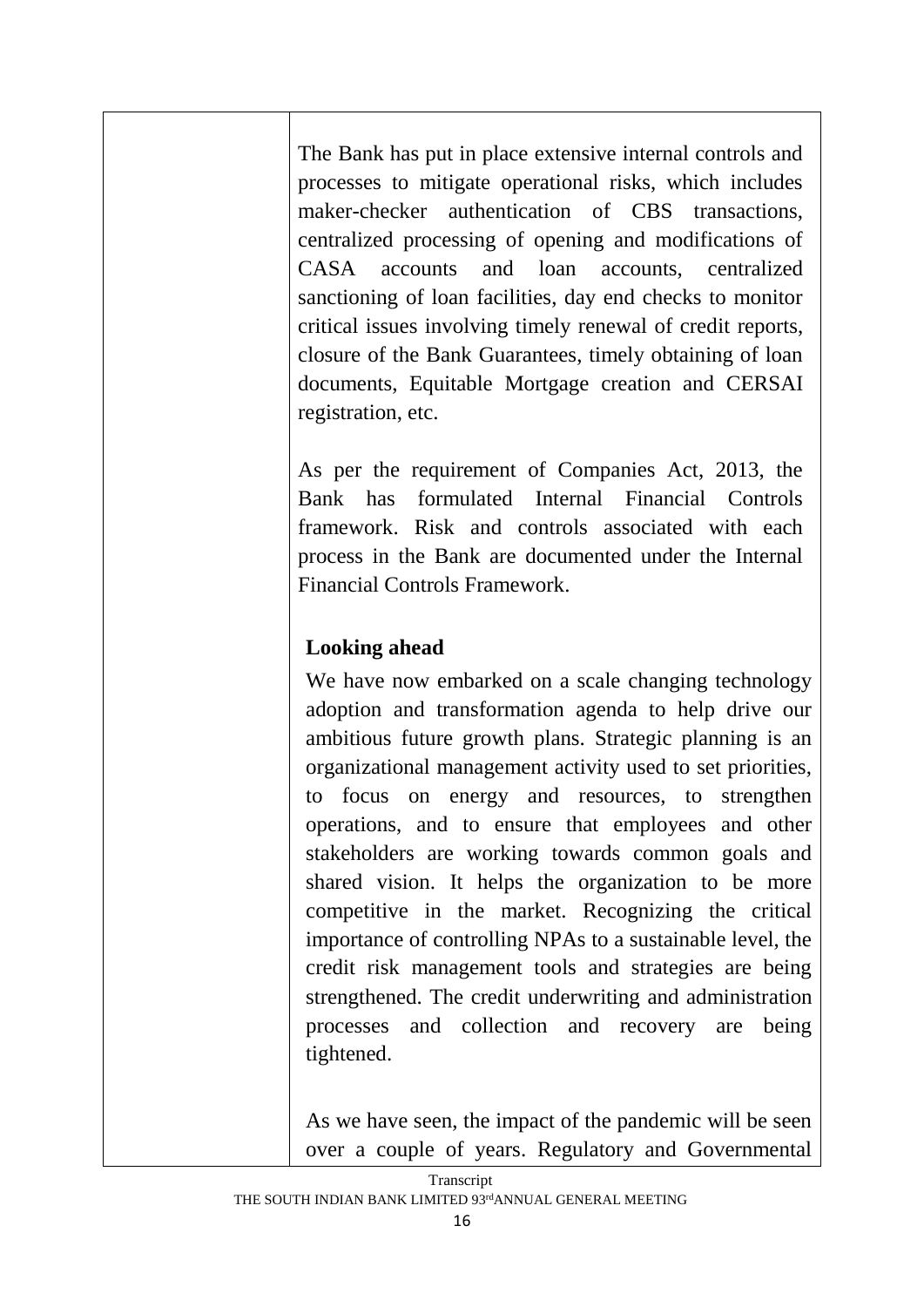support has ensured that the entire impact is not taken on the banking sector at once, and the full impact will get realized over the next 1-2 years. Excess liquidity causes some amount of inflationary pressure. A resumption of individual consumption and business recovery will aid the banking sector immensely. The Bank is determinatively steering away from large, syndicated loans and stressed sectors of the economy. Future focus of our Bank will remain digital services, collection efficiency, risk adjusted credit expansion and recovery.

I take this opportunity to express my deep sense of gratitude to the Reserve Bank of India, the Securities and Exchange Board of India, Government of India, Government of Kerala, and all other State Governments where the Bank operates, other Government and Regulatory Authorities, including stock exchanges, where the Bank's shares are listed and correspondent banks for their strong support and guidance, during the year. The Board also places on record its gratitude to the Bank's shareholders and customers for their continued support, patronage, and goodwill. The Board further places on record its appreciation for the valuable services rendered by M/s Varma & Varma, Chartered Accountants, Statutory auditors, during their tenure. The single most important pillar of any Institution is its personnel, more so in the case of a service entity like a bank. The Bank profoundly acknowledges this fact and thank all of them for their diligence, devotion and loyalty towards the Bank, during these difficult times. The Board expresses its sincere appreciation for the dedicated services rendered by officers and employees of the Bank at all levels.

Prior to concluding, I would take the honor of apprising you all that our Bank has applied to yield the best advisable condition in business broadening. Our capital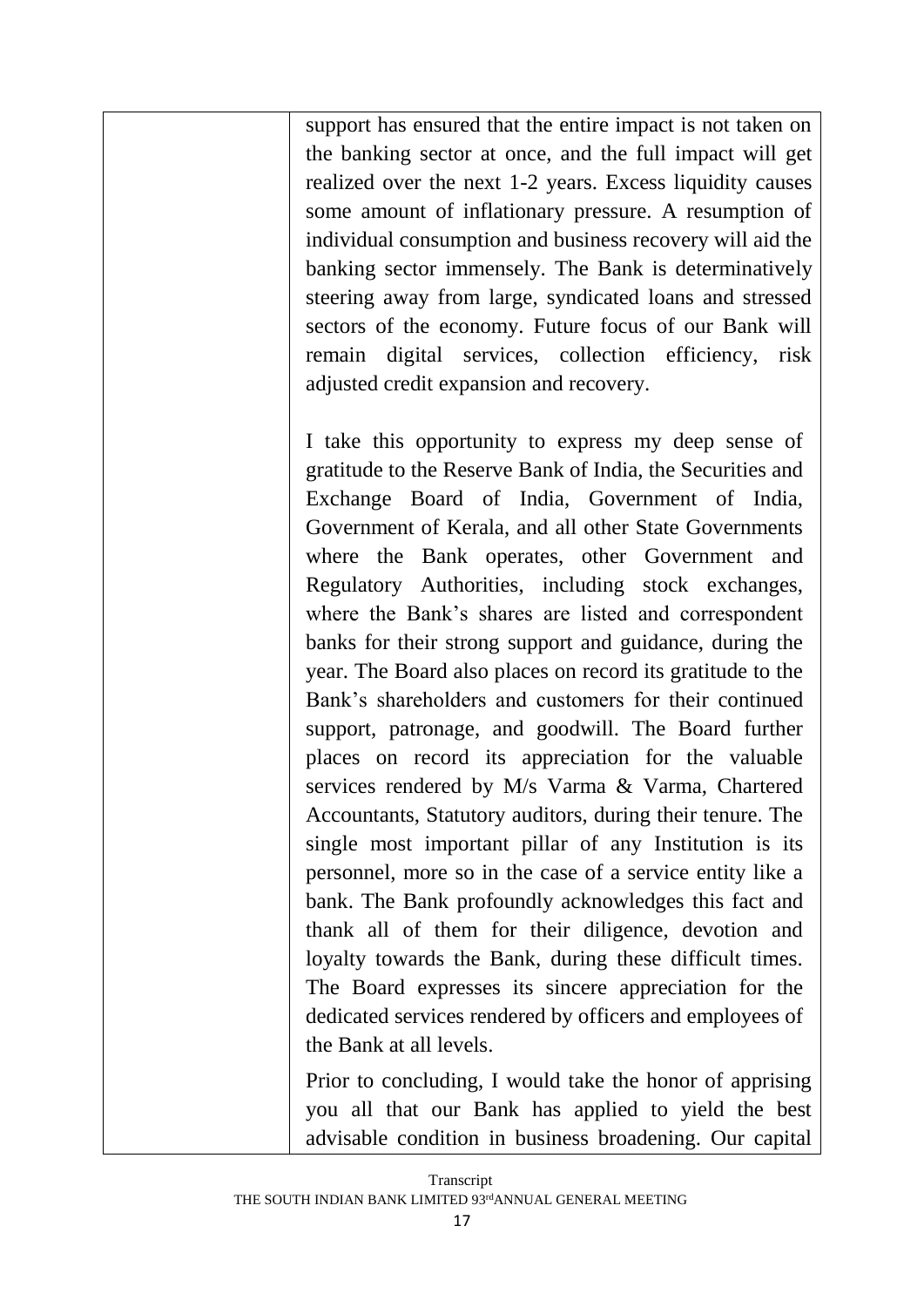|                           | base, robust growth prospects, wider network, new<br>business strategy and leadership, position us in a vantage<br>position to leverage the growth opportunities across the<br>economy. Through Vision 2024, we are articulating our<br>medium-term strategy that helps us to achieve our<br>mission - profitability through quality credit growth.<br>Bank is committed to realize its goals by focusing on the<br>major areas such as profitability, asset quality, resilient<br>loan book, robust retail liability portfolio, appropriate<br>organizational structure and latest digital technology. I<br>look forward to your continued support in this journey.<br>With the continued support and patronage of all of you, I<br>am confident that our Bank will come out successfully of<br>the current challenges.<br>I urge every one of you to stay safe and take care of your<br>loved ones.<br>Thank you, esteemed Ladies and Gentlemen for your time<br>and attention.<br>Thank You once again. |
|---------------------------|------------------------------------------------------------------------------------------------------------------------------------------------------------------------------------------------------------------------------------------------------------------------------------------------------------------------------------------------------------------------------------------------------------------------------------------------------------------------------------------------------------------------------------------------------------------------------------------------------------------------------------------------------------------------------------------------------------------------------------------------------------------------------------------------------------------------------------------------------------------------------------------------------------------------------------------------------------------------------------------------------------|
| Mr.<br>Salim              | "I trust that I have your consent to take the Notice of the<br>Meeting and the Directors' Report as read".                                                                                                                                                                                                                                                                                                                                                                                                                                                                                                                                                                                                                                                                                                                                                                                                                                                                                                 |
| Gangadharan<br>(Chairman) | (Pause)                                                                                                                                                                                                                                                                                                                                                                                                                                                                                                                                                                                                                                                                                                                                                                                                                                                                                                                                                                                                    |
|                           | $(5$ Seconds)                                                                                                                                                                                                                                                                                                                                                                                                                                                                                                                                                                                                                                                                                                                                                                                                                                                                                                                                                                                              |
|                           | Before we proceed, I am pleased to bring to your notice<br>that, as required under the Companies Act, 2013, the Bank<br>had provided you all the facility to cast your vote<br>electronically, on all resolutions set forth in the Notice.<br>Members may please note that there will be no voting by<br>show of hands.                                                                                                                                                                                                                                                                                                                                                                                                                                                                                                                                                                                                                                                                                    |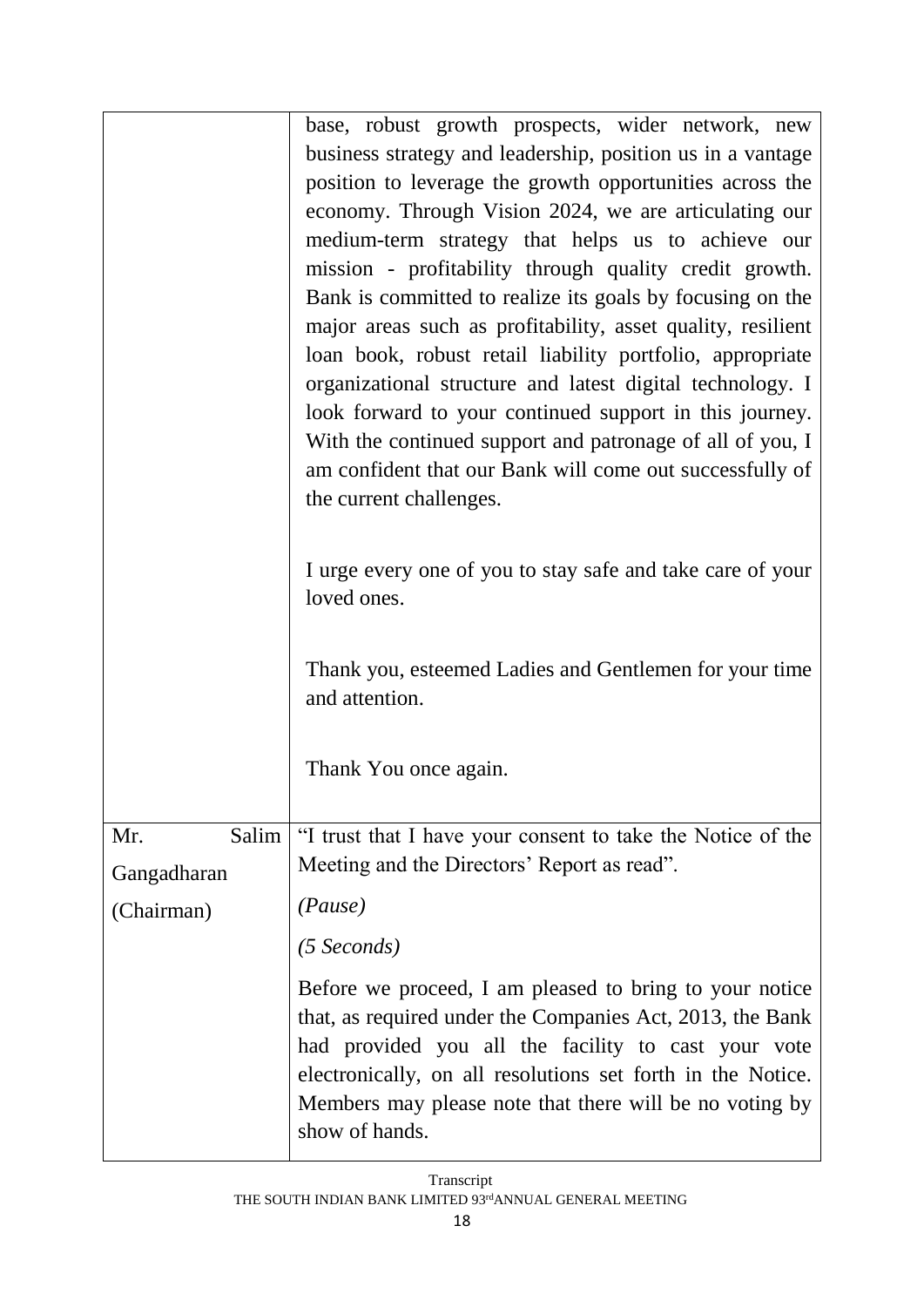|              | So, let us move on to item one of the agenda.                                                                                                                            |
|--------------|--------------------------------------------------------------------------------------------------------------------------------------------------------------------------|
|              | <b>Adoption of Accounts</b>                                                                                                                                              |
|              | The first item on the agenda is approval and adoption of<br>accounts for the financial year 2020-21. I call upon the<br>Company Secretary to read the Auditors' Report." |
| Mr.<br>Jimmy | <b>INDEPENDENT AUDITOR'S REPORT</b>                                                                                                                                      |
| Mathew       | To the Members of The South Indian Bank Limited                                                                                                                          |
| (Company     | Report on the Audit of the Financial Statements                                                                                                                          |
| Secretary)   | Opinion                                                                                                                                                                  |
|              | We have audited the financial statements of The South                                                                                                                    |
|              | Indian Bank Limited ('the Bank'), which comprise the                                                                                                                     |
|              | Balance Sheet as at March 31, 2021, the Profit and Loss                                                                                                                  |
|              | Account, the Cash Flow statement for the year then                                                                                                                       |
|              | ended, and notes to the financial statements, including a                                                                                                                |
|              | summary of significant accounting policies and other                                                                                                                     |
|              | explanatory information in which are included the Returns                                                                                                                |
|              | for the year ended on that date audited by the branch                                                                                                                    |
|              | auditors of the Bank's branches located across India.                                                                                                                    |
|              | In our opinion and to the best of our information and                                                                                                                    |
|              | according to the explanations given to us, the aforesaid                                                                                                                 |
|              | financial statements give the information required by the                                                                                                                |
|              | Banking Regulation Act, 1949 as well as the Companies                                                                                                                    |
|              | Act, 2013 ('the Act') in the manner so required for                                                                                                                      |
|              | banking Companies and give a true and fair view of<br>in                                                                                                                 |
|              | conformity with accounting principles generally accepted                                                                                                                 |
|              | in India, of the state of affairs of the Bank as at March 31,                                                                                                            |
|              | 2021, and its profit and its cash flows for the year ended                                                                                                               |
|              | on that date.                                                                                                                                                            |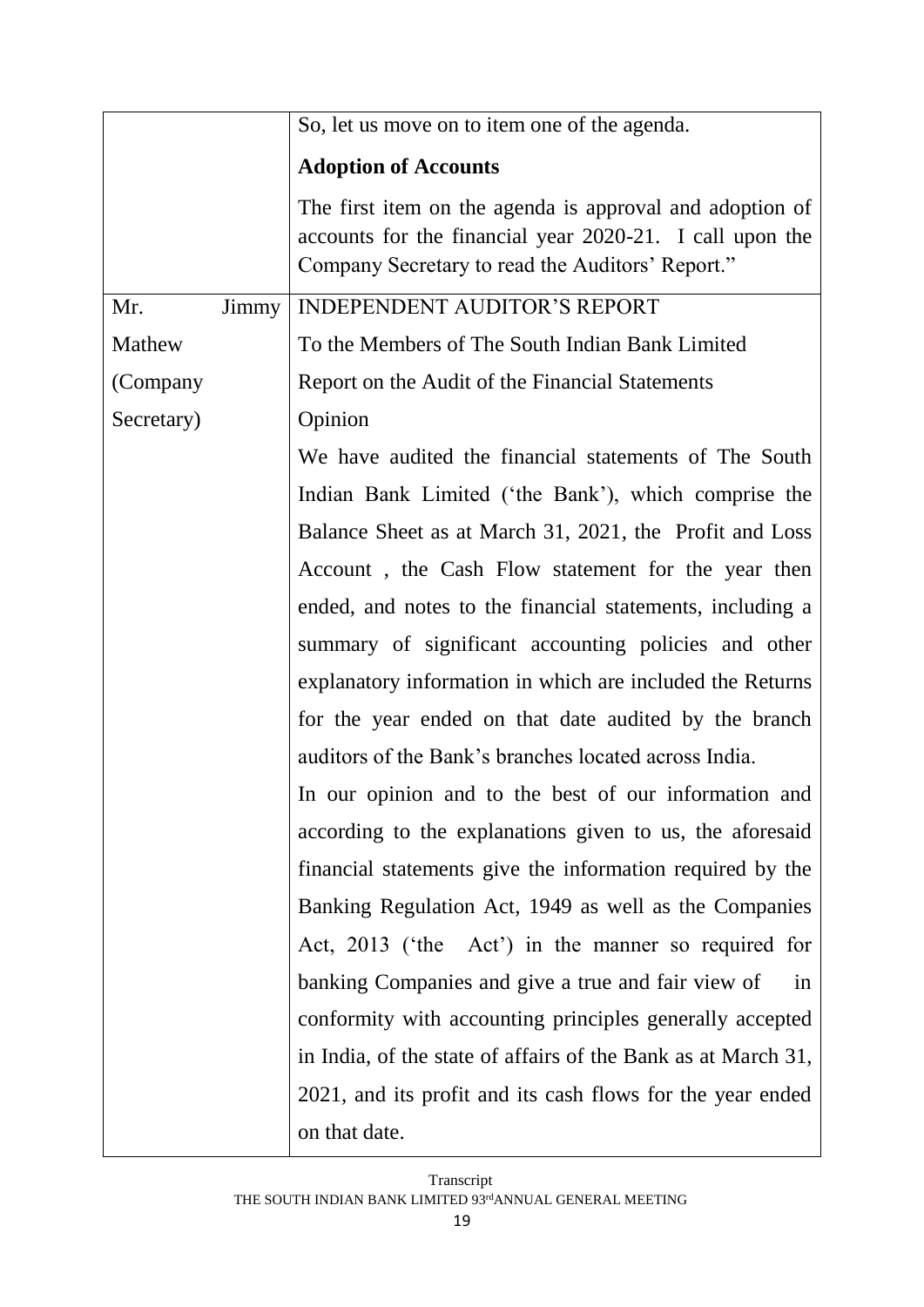Basis for Opinion

We conducted our audit of the financial statements in accordance with the Standards on Auditing (SAs) specified under section 143(10) of the Act. Our responsibilities under those Standards are further described in the 'Auditor's Responsibilities for the Audit of the Financial Statements' section of our report. We are independent of the Bank in accordance with the "Code of Ethics" issued by the Institute of Chartered Accountantsof India together with the ethical requirements that are relevant to our audit of the financial statements under the provisions of the Act and the Rules thereunder, and we have fulfilled our other ethical responsibilities in accordance with these requirements and the Code of Ethics. We believe that the audit evidence we have obtained is sufficient and appropriate to provide a ……………………………………………………Schedule

18 of the accompanying Financial Results, regarding the impact of COVID-19 pandemic and the adjustments made in the accounts for the year ended  $31<sup>ST</sup>$  March, 2021 on account of the same. As stated therein, in view of continuing uncertainties, the extent of impact of the pandemic on the Bank's operations and financial position would depend on several factors including the steps taken by the Governments, Reserve Bank of India (RBI) and the bank to mitigate the same.

Our opinion is not modified in respect of this matter.

• The key audit matters and other details including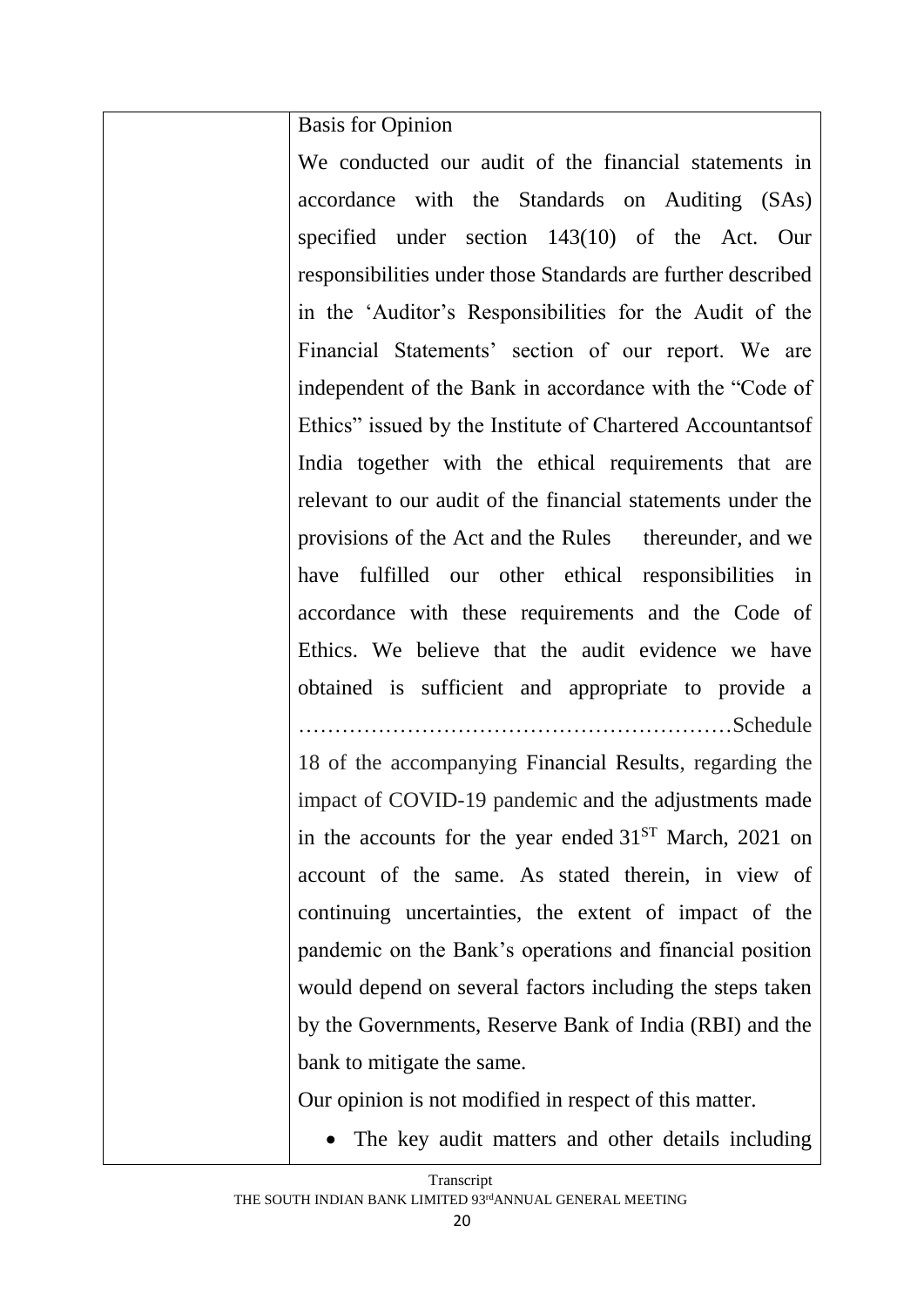Annexure A to the Independent Auditor's Report of even date on the financial statements of The South Indian Bank Limited.

• Report on the Internal Financial Controls Over Financial Reporting with reference to financial statements under Clause (i) of Sub-section 3 of Section 143 of the Companies Act, 2013 ("the Act")

Submitted by M/s Varma and Varma chartered accountants, ICAI Firm Registration No.004532S

V Sathyanarayanan, Partner, Membership No.021941 ICAI UDIN: 21021941AAAACF4549

Is taken as read.

Further, there are no qualifications reservations adverse remarks / disclaimers in the secretarial auditor's reports submitted by M/s SVJS Associates, Company Secretaries, CS Vincent P.D. Managing Partner CP No.: 7940. The Secretarial Audit Report is also taken as read.

Since this AGM is being held pursuant to the MCA Circulars, through VC and OAVM, physical attendance of Members has been dispensed with.

Accordingly, the facility for appointment of proxies by the Members has not been provided for the AGM and hence the requirement for proxy is not applicable.

Chairman Sir Please…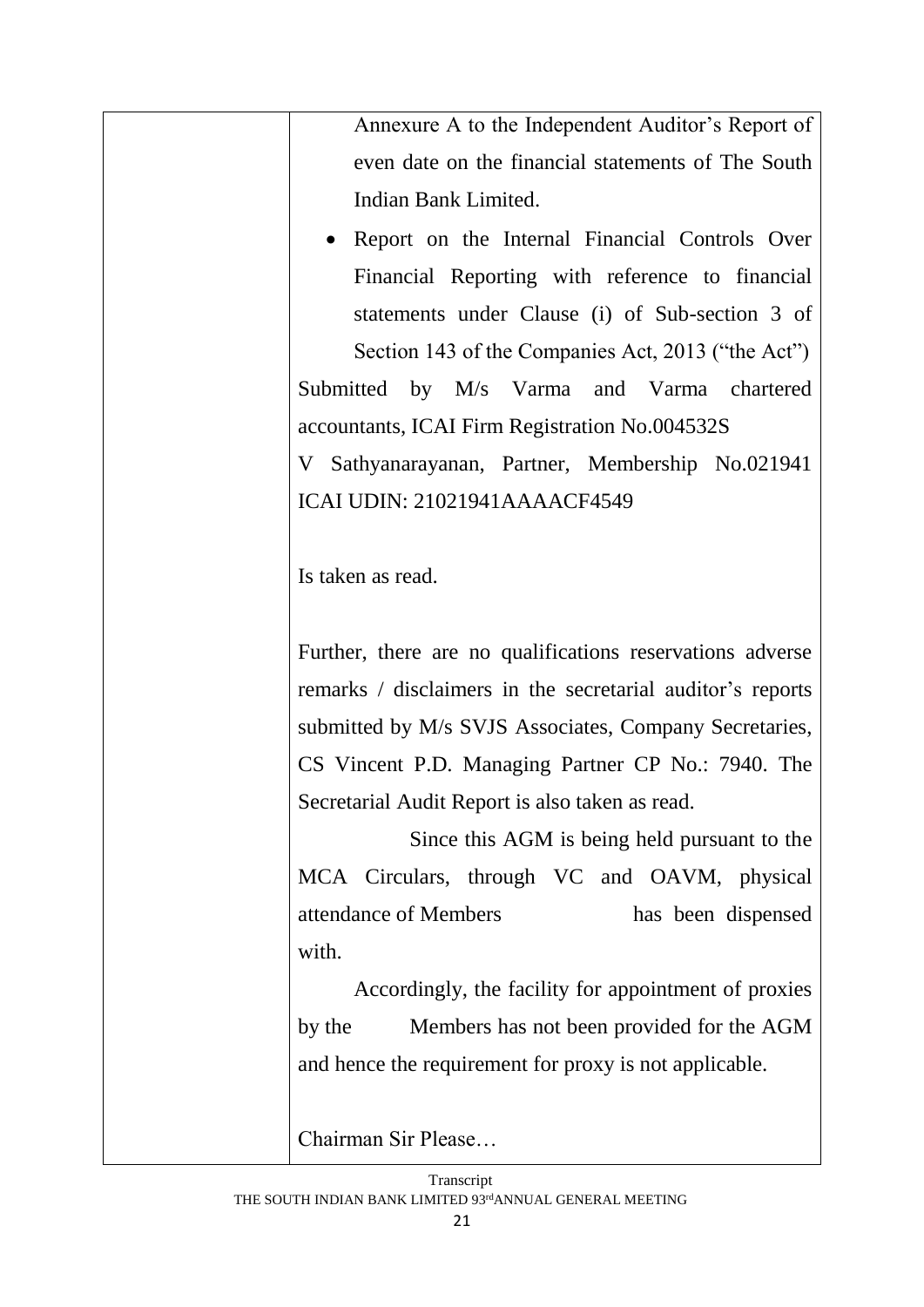| Mr.<br>Salim | "Now the members may seek any clarification on the           |
|--------------|--------------------------------------------------------------|
| Gangadharan  | Resolution and also on the Accounts or on other agenda       |
| (Chairman)   | Members who have registered themselves as<br>items.          |
|              | speaker-shareholders can present their views and seek        |
|              | any clarifications on the Resolution and also on the         |
|              | Accounts or on other agenda items as and when their          |
|              | names are called for by the Company Secretary. I request     |
|              | speakers to be brief to the point, avoid repetitions and not |
|              | to stray into topics, which are not related to the subject.  |
|              | Time allotted for each speaker is 3 minutes and all the      |
|              | members are requested to co-operate with the same. I         |
|              | will reply after all those who want to speak have had        |
|              | their chance."                                               |
|              | Members may also note that the Bank reserves the             |
|              | right to limit the number of members asking questions        |
|              | depending on the availability of time.                       |
|              | The Company Secretary will now announce the                  |
|              | names of shareholders who have registered as Speaker         |
|              | shareholder one by one.                                      |
| Mr.<br>Jimmy | Before we go live with the Question and Answer               |
| Mathew       | session, here are some points to note for your               |
| (Company     | convenience.                                                 |
| Secretary)   | The names of the Speaking shareholders will be               |
|              | announced in turn. The speaker shareholder will be           |
|              | thereafter unmuted by the host. To start speaker             |
|              | shareholders are requested to click the video on button at   |
|              | the center of your screen. Those shareholders who are        |
|              | unable to join through video for any reason, can speak       |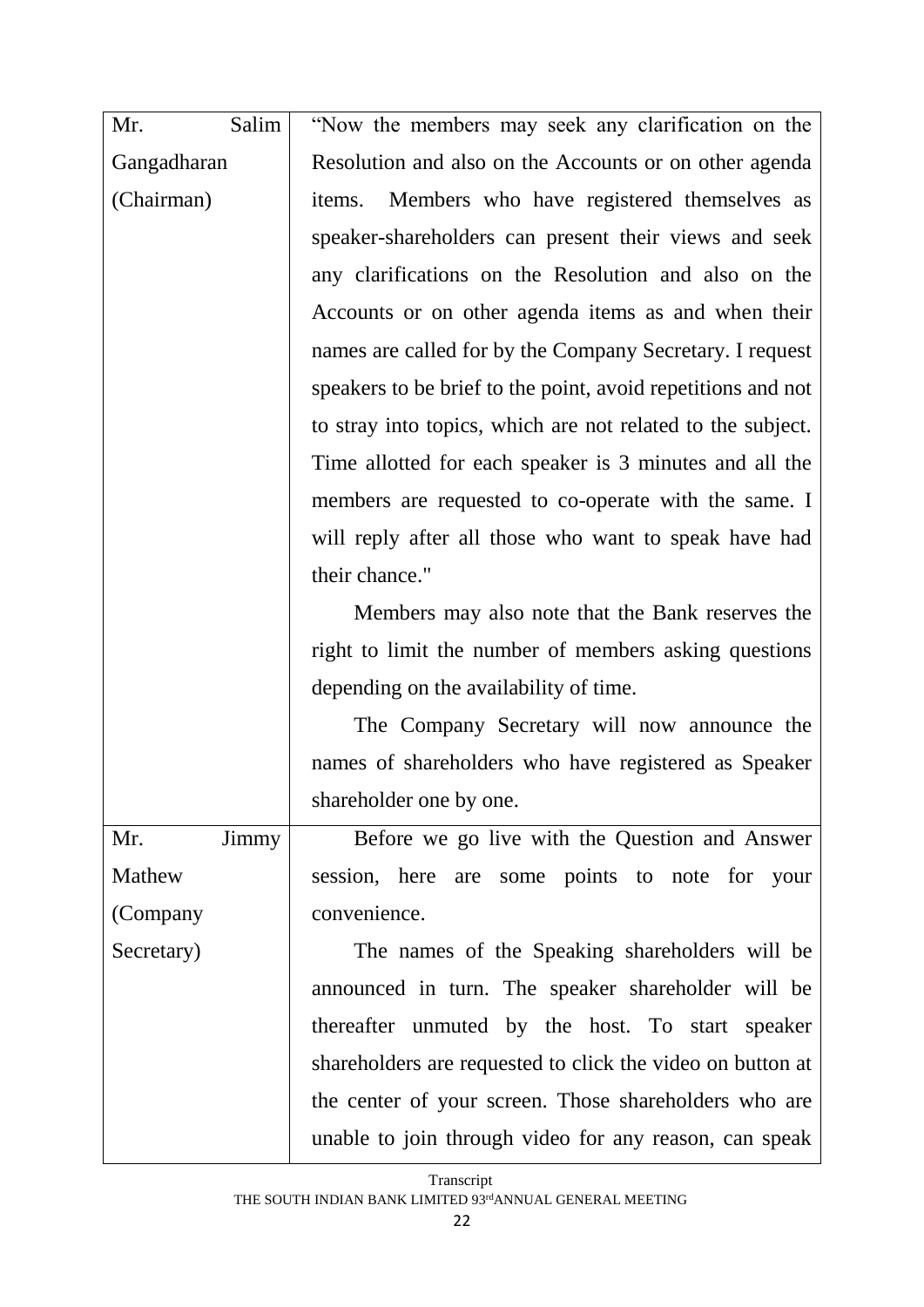|                  | through the audio mode.                                   |
|------------------|-----------------------------------------------------------|
|                  | Please mention your name, Folio Number, and the           |
|                  | location from where you are joining. Each shareholder     |
|                  | will be given three minutes for their questions.          |
|                  | To avoid repetition, the Board will respond to all the    |
|                  | questions at the end. Once you have asked your question,  |
|                  | you can log off and continue to watch the proceedings.    |
|                  | In case, there is a connectivity problem at speaking      |
|                  | shareholders end, the next speaker will be asked to join. |
|                  | If connectivity improves, the speaker shareholder will be |
|                  | called again to speak once the other shareholders who     |
|                  | have registered complete their turn. If a member faces    |
|                  | any technical issue, you may contact the helpline number  |
|                  | mentioned in the notice of the AGM.                       |
|                  | Now, I request Mr. Ajit C Jacob to kindly proceed with    |
|                  | the question.                                             |
|                  | Mr. Ajit C Jacob                                          |
| Mr. Ajit C Jacob | Yeah, can you hear me? Am I audible?                      |
|                  |                                                           |
| Mr.<br>Jimmy     | Yes, Sir. Please proceed.                                 |
| Mathew           |                                                           |
| (Company         |                                                           |
| Secretary)       |                                                           |
| Salim<br>Mr.     | Yes Mr. Ajit, Yes.                                        |
| Gangadharan      |                                                           |
| (Chairman)       |                                                           |
| Mr.Ajit C Jacob  | Respected Chairman, Members of the Board,<br>senior       |
|                  | executives of the Bank, Shareholders, stakeholders.       |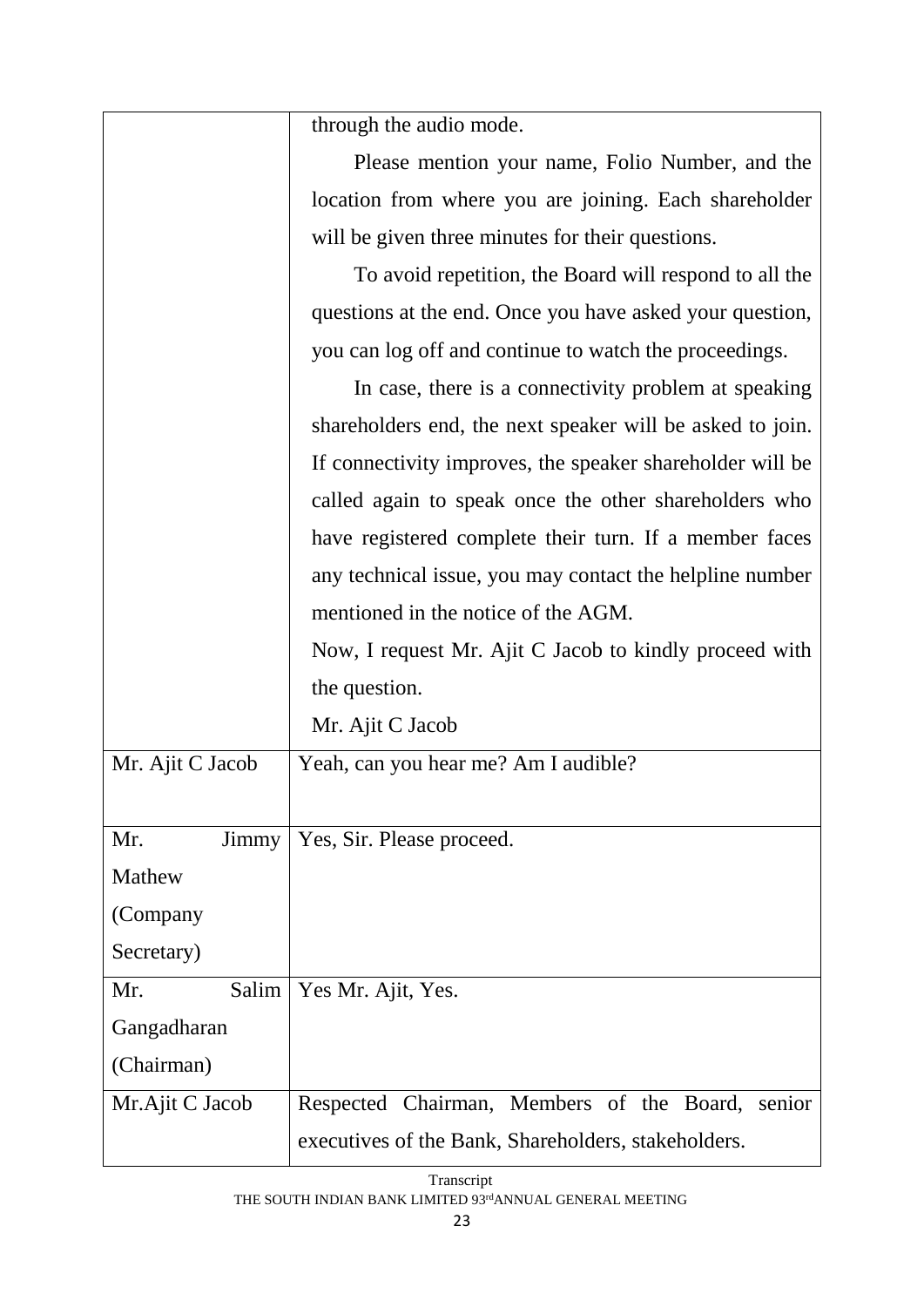|          |       | A very Good Morning to all of you. This is Ajit from          |
|----------|-------|---------------------------------------------------------------|
|          |       | Banglore. I've just two points to raise, two clarifications.  |
|          |       | But, before that, I did go through the presentation of the    |
|          |       | Chairman and also the Annual Report and there are so          |
|          |       | many positives in various parameters which is really good.    |
|          |       | I would also like to repeat few of them. In spite of the      |
|          |       | challenging environment, Bank has achieved a total            |
|          |       |                                                               |
|          |       | CRRCRAR of the Bank has improved, the NIM of the              |
|          |       | Bank has improved, Net Interest Margin The CASA               |
|          |       | has really achieved great heights that is remarkable. And     |
|          |       | the strategy of the Bank the 6C, I would say great strategy   |
|          |       | and great vision. Bank was honored by significant             |
|          |       | institutional recognitions, I think Kudos to the digital tem  |
|          |       | and the IT team. However, the Net NPA has increased.          |
|          |       | But Howeverthe Bank has been able to reach its                |
|          |       | targeted recovery and upgrades. This has brought down         |
|          |       | the NPA level despite higher slippages.                       |
|          |       | Now coming to the clarifications I require,                   |
|          |       | No.1- What are the future growth plans and strategies to      |
|          |       | good<br>deliver<br>stakeholders<br>deliver<br>return,<br>good |
|          |       | stakeholders return.                                          |
|          |       | And No. 2- How is the Bank planning to manage NPA             |
|          |       | issues that are likely to again due to Covid-19 outlay.       |
|          |       | That's all sir, Thank you very much.                          |
| Mr.      | Jimmy | Thank you sir.                                                |
| Mathew   |       |                                                               |
| (Company |       | Now, I request Mr. SANTHOSH KUMAR SARAF to                    |
|          |       |                                                               |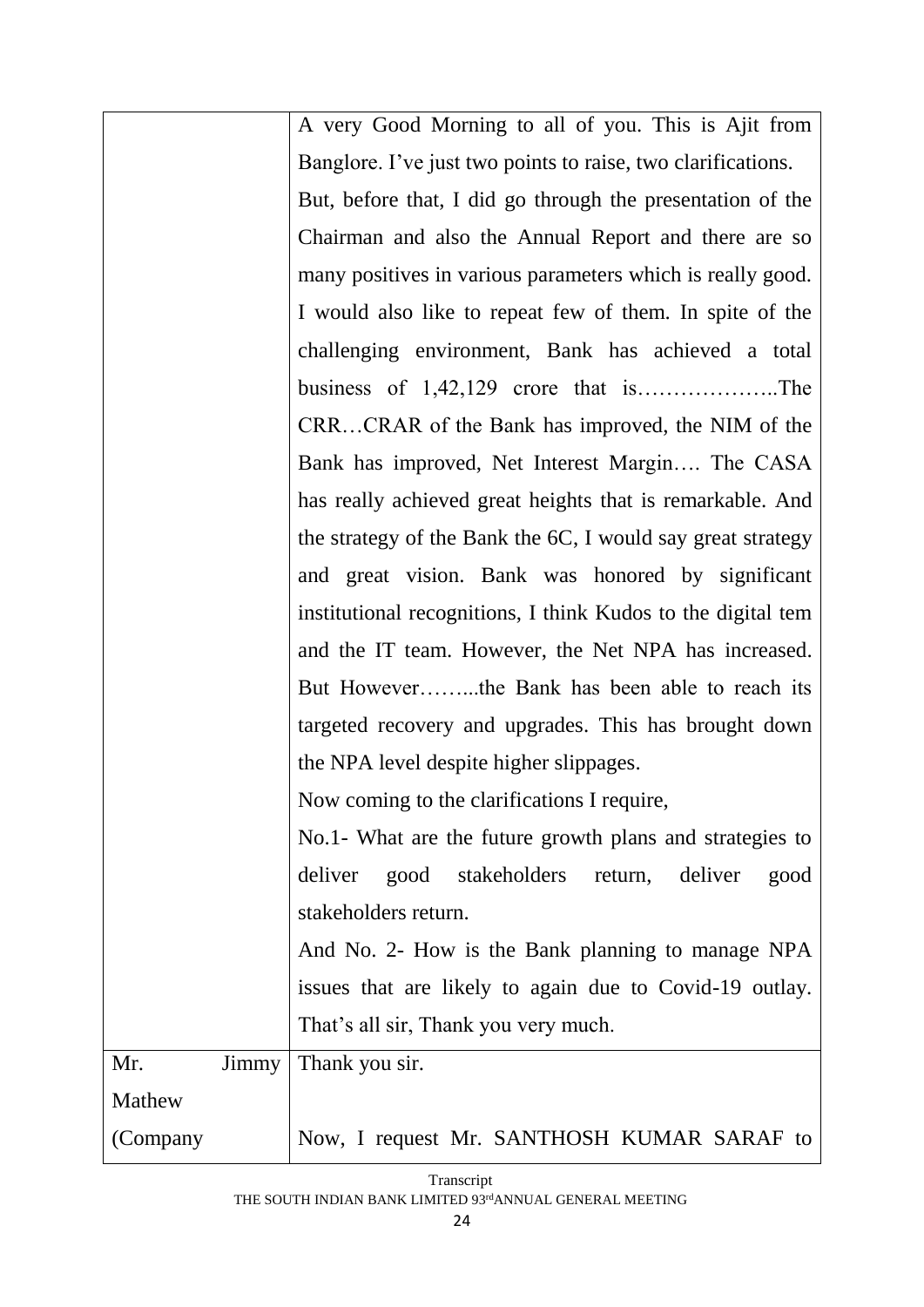| Secretary)         | proceed, Kindly proceed with the question.                    |
|--------------------|---------------------------------------------------------------|
| Santhosh<br>Mr.    |                                                               |
| Kumar Saraf        | Sir, can I speak in Hindi.                                    |
|                    | Hope there is no difficulty me in speaking in Hindi, isn't    |
|                    | ok                                                            |
| Mr.<br>Jimmy       | No problem sir, please                                        |
| Mathew             |                                                               |
| (Company           |                                                               |
| Secretary)         |                                                               |
| Mr.<br>Santhosh    | Because in English I can't speak from heart, whereas in       |
| <b>Kumar Saraf</b> | Hindi I can.                                                  |
|                    |                                                               |
|                    | Respected chairman, directors present and my shareholder,     |
|                    | brothers and sisters, I am Santhosh Kumar Saraf and I am      |
|                    | speaking from Kolkatta. Hope all our directors, executives,   |
|                    | employees and their family members are safe and healthy       |
|                    | during this covid pandemic period. I remember all brothers    |
|                    | who has left us during this covid period. I pray to God to    |
|                    | bless their soul rest in peace and to give their family       |
|                    | courage to overcome the tough situation they are in now.      |
|                    | Sir, I am one of the oldest shareholders of the Bank and I    |
|                    | am getting this opportunity due to video conferencing         |
|                    | AGM meeting and I am thankful for the same.                   |
|                    |                                                               |
|                    | Sir there is a severe impact of covid in Kerala. I would like |
|                    | to know the steps taken by you towards helping your           |
|                    | employees in this regard.                                     |
|                    |                                                               |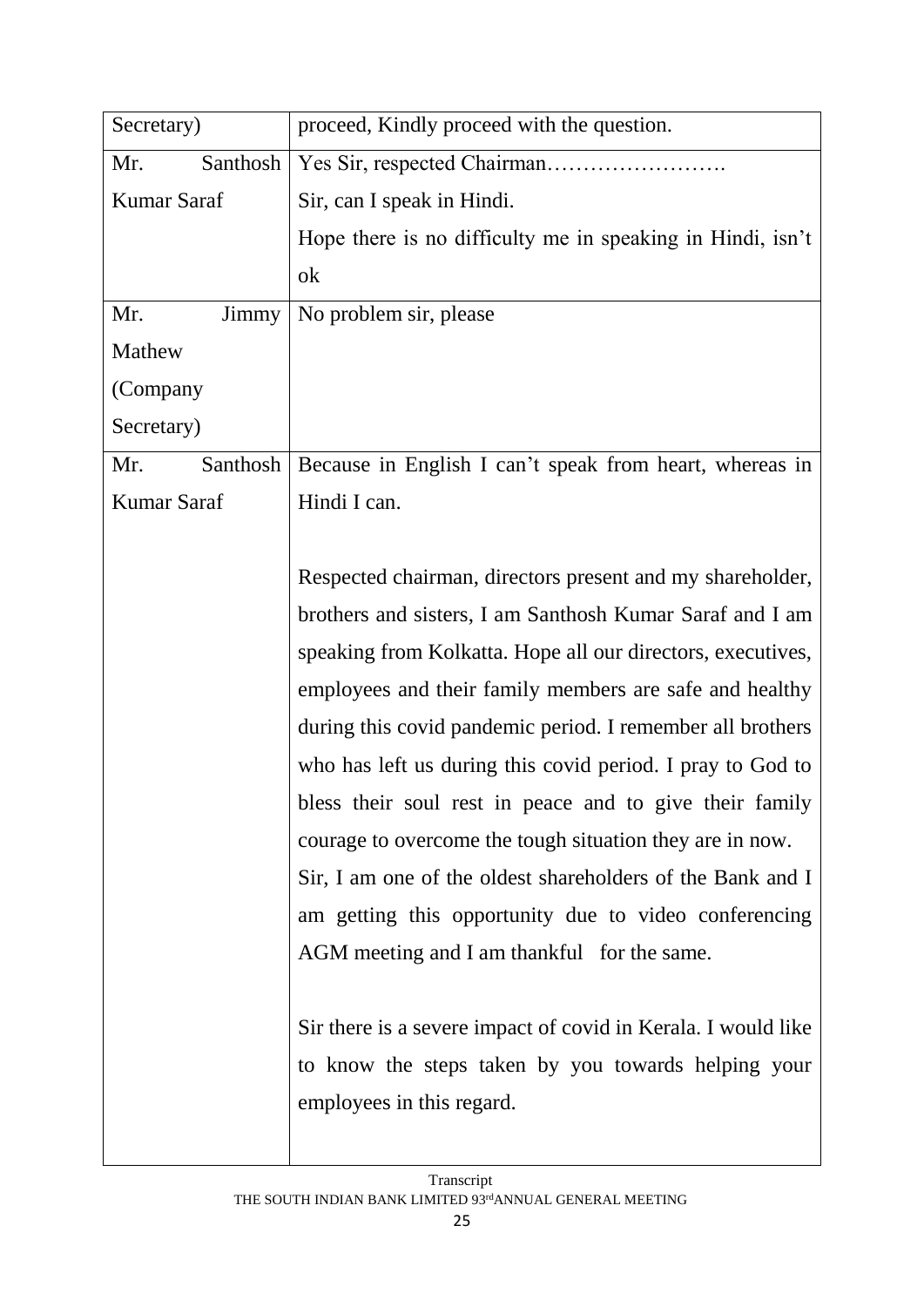Further request you to kindly let me know what step that the Bank has taken for those employees who have not yet vaccinated themselves. Whether Bank has restrained them from attending their duties/ attending office until they get vaccinated. Because their attending office may have impact. Request you to encourage them to get vaccinated from private hospitals by providing reimbursement for the expenses in this regard. Request you to get 100% employees vaccinated.

The NPA of the Bank has increased this year also. Request you to tell me which is the sector in which we have the highest NPA.

In which Sector our NPA is highest.

And sir what step you have taken to increase our growth and income of the Bank and when we get dividend becomes last 2 years there is no dividend when we get the dividend again.

Sir, kindly tell me why only 58% of employees are educated. 42% of employees are not educated. so please tell me what steps are you taken to make 42% OF employees who are not educated to educate ………………. Bank will benefit better………. Because employees educated ……… I think they can serve the customer better

And sir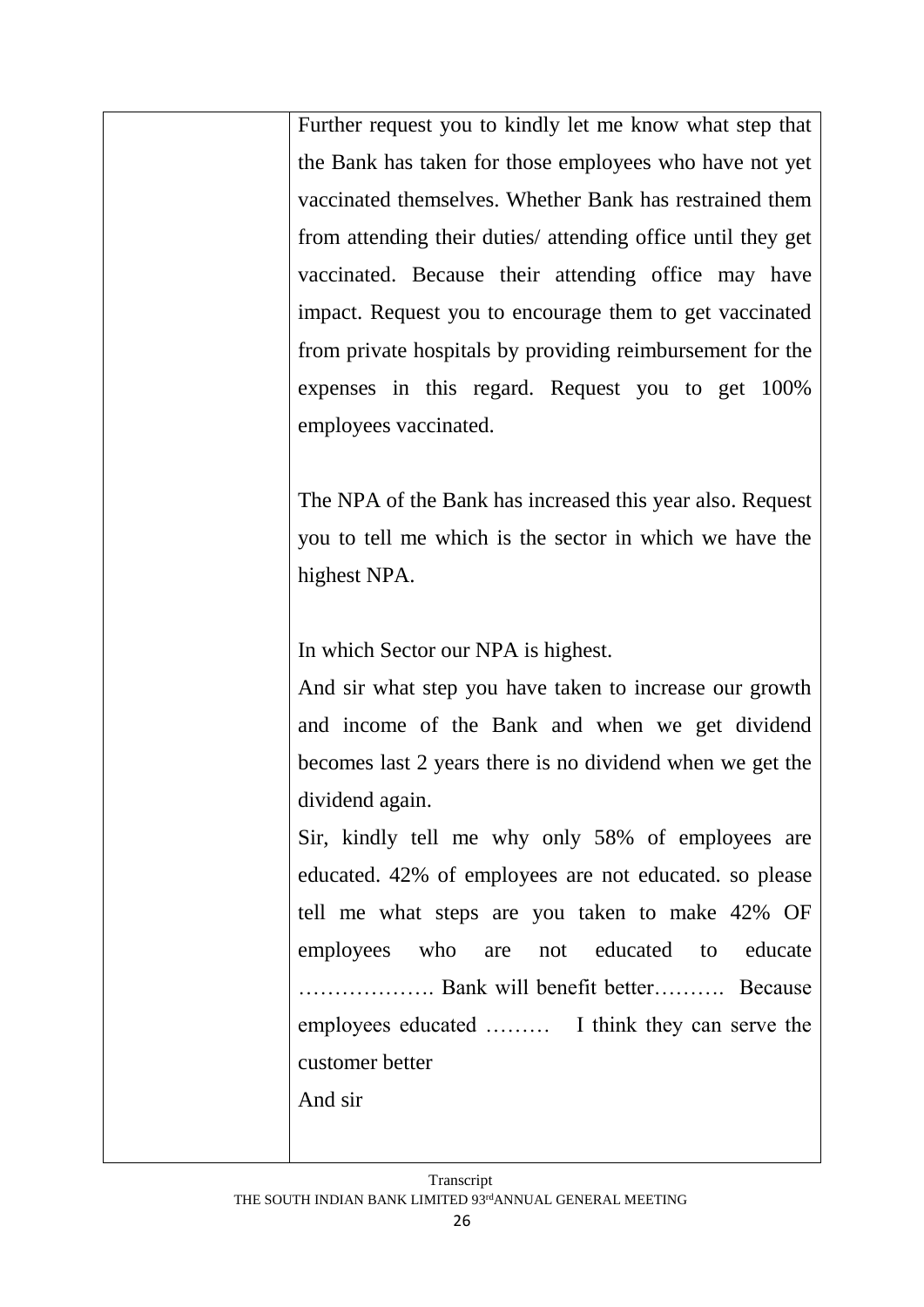Thank you for the fact that 40% of your employees are women. But I want you to further increase because women ………...want an equal opportunity because women are intelligent……. We are in service sector, here no hard work is required, even if hard work they can also do……………in Olympic 150 Chanu has lifted medal………they can box, wrestle so they can also work hard.

They are not weak let them also ………….to help them come forward.

Sir, please tell me what percentage of employees are allowed to work from home and what infrastructure you have provided to them in this regard so that we can help each other to be safe.

Please tell me this year how many employees were added by the Bank. How many branches we have added this year please tell that also sir.

And

I am not taking much time.

Please let me know what is the situation of covid there as people are staying in home and not coming out. So during this time to get new accounts opened, what step the Bank has taken so that people can open new accounts sitting at home and to open new accounts.

What steps you have taken to give facility to those who are not coming to Bank to open savings, current and fixed deposits, what facilities have provided sir.

Where ever bank has own building what steps are taken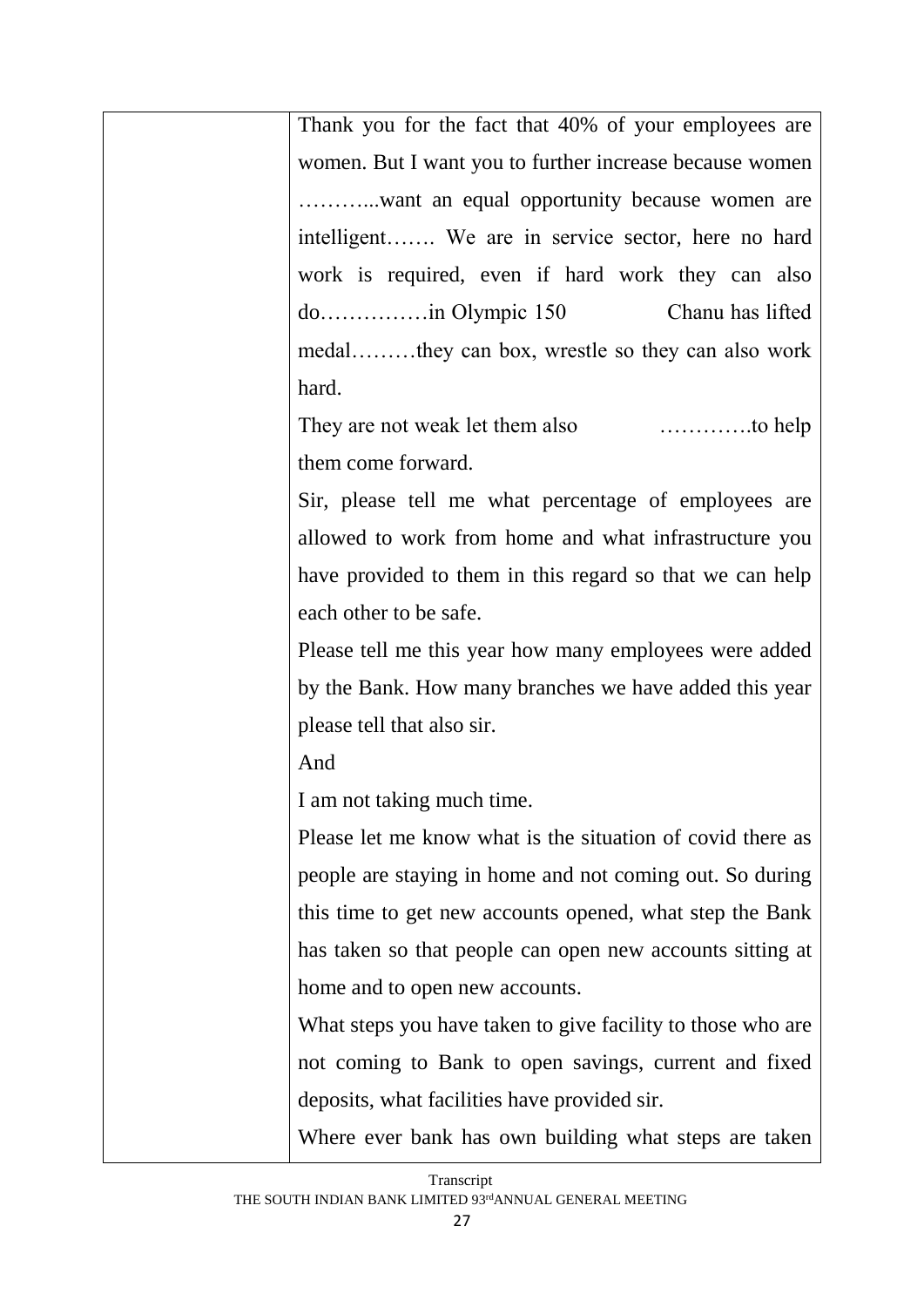|              | for rain harvesting, sir can you tell steps taken for rain   |
|--------------|--------------------------------------------------------------|
|              | harvesting and also in solar panel installation in our roof  |
|              | top that is my last question sir.                            |
|              |                                                              |
|              |                                                              |
|              | family  staff and employees and all our clients will be      |
|              | safe and healthy in the covid and 2022 to be lucky for       |
|              | them in the case I wish happiness wellbeing safeness and     |
|              | prosperous sir.                                              |
|              |                                                              |
|              | Sir last I request you this video conferencing meeting is    |
|              | very good. It is less expensive and all the shareholders can |
|              | be attended and last my request is to continue this and if   |
|              | we can increase because I  speak in                          |
|              | Indian                                                       |
|              | Bank Thank you and if any mistake kindly ignores             |
|              | the same sir.                                                |
|              |                                                              |
|              |                                                              |
|              | Thank you                                                    |
|              |                                                              |
|              | Long live long life sir For your  for directors and          |
|              | employees sir.                                               |
|              |                                                              |
|              | Thank you for giving an opportunity sir                      |
|              |                                                              |
|              | Thank you.                                                   |
|              |                                                              |
| Mr.<br>Jimmy | Thank You Sir thanks a lot.                                  |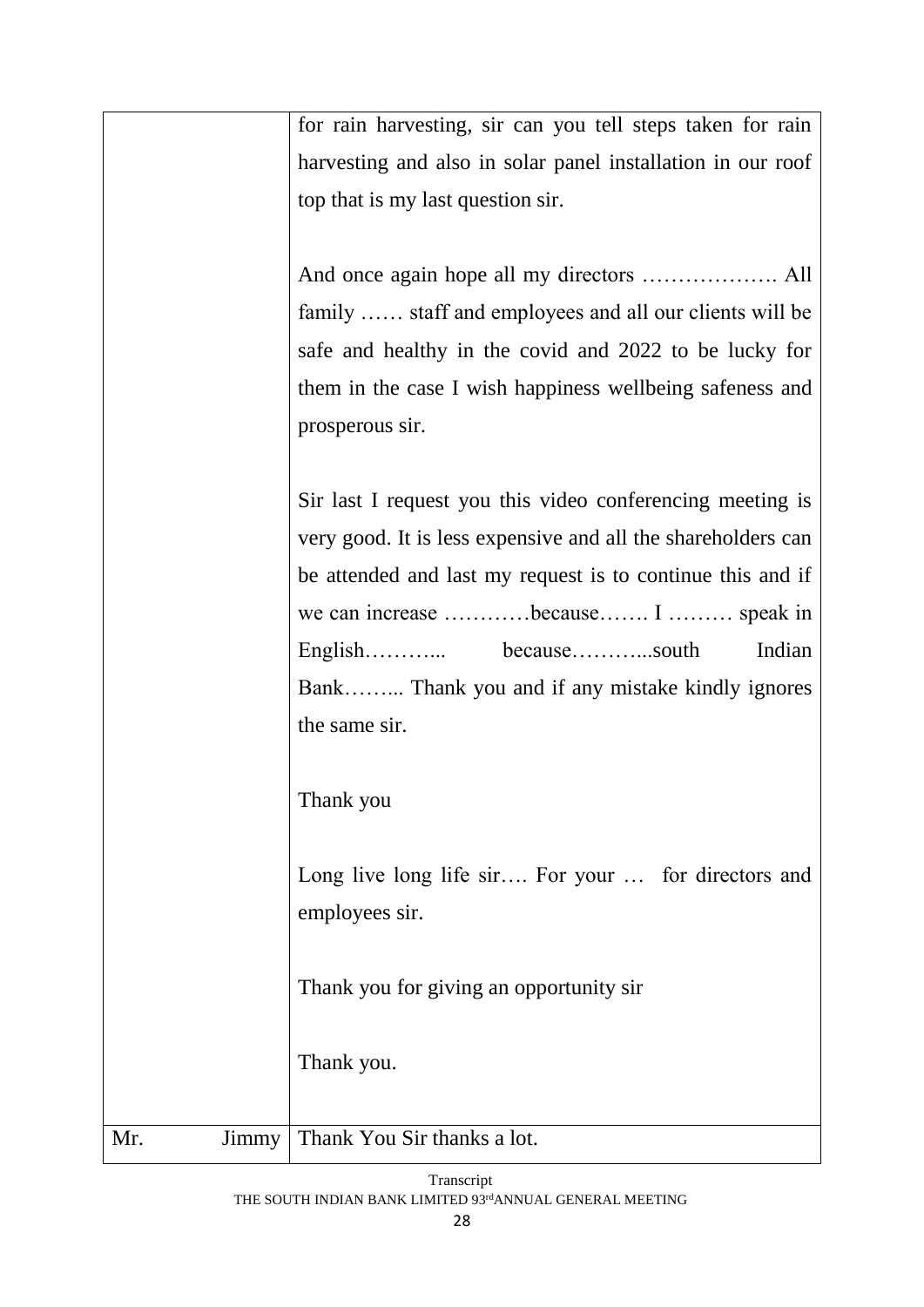| Mathew           | Now request Mr. Aashok Mooth to kindly proceed the           |
|------------------|--------------------------------------------------------------|
| (Company         | questions.                                                   |
| Secretary)       |                                                              |
|                  | Mr. Ashok Mootha.                                            |
|                  | I think he is absent. So I will move on to the next share    |
|                  | holder.                                                      |
|                  | Now, I request Mr. Krishnan P S to kindly proceed with       |
|                  | the question.                                                |
|                  | Yah, I just wanted to confirm you, are you able to hear      |
| Mr. Krishnan P S | me?                                                          |
|                  |                                                              |
| Mr.<br>Salim     | We can hear you Mr. Krishnan.                                |
| Gangadharan      |                                                              |
| (Chairman)       |                                                              |
| Mr.<br>Jimmy     | Yes Sir, we can hear you                                     |
|                  |                                                              |
| Mathew           |                                                              |
| (Company         |                                                              |
| Secretary)       |                                                              |
| Mr. Krishnan P S | Ok. Thank you very much and thank you for the                |
|                  | opportunity. Huh good gay to the South Indian Bank           |
|                  | Board and Management team.                                   |
|                  | Huh, first I think I have a word on some of the good work    |
|                  | the bank has done for the last one year. I think then        |
|                  | positives are the vision 2024, the 6C strategy, huh,         |
|                  | definitely CASA growth is commendable,<br>our                |
|                  |                                                              |
|                  | asset book growth especially diversification to gold loan is |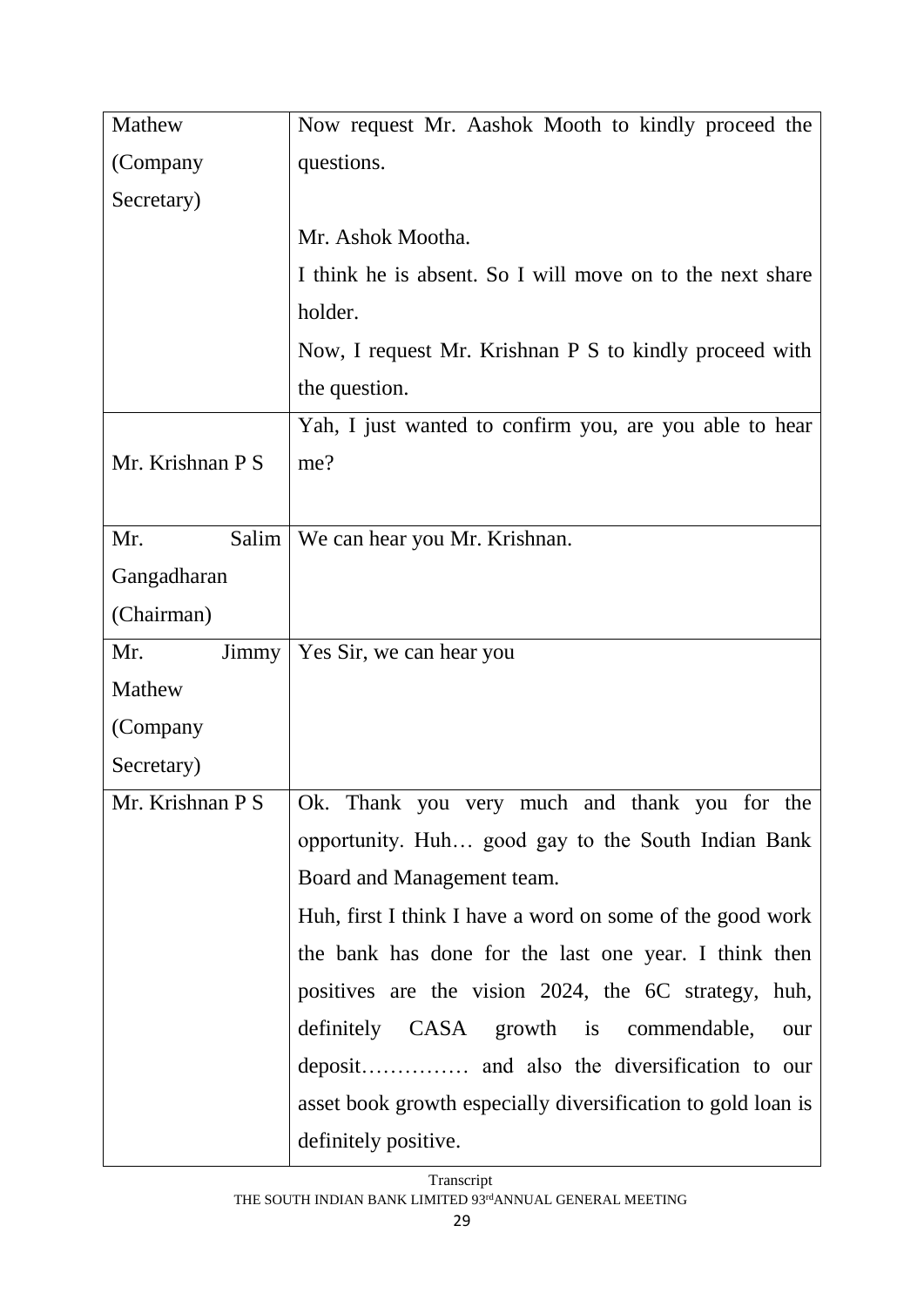I've three queries to address.

One was regarding NPA slippages, we have witnessed a very sharp rising slippages at about hinder…eight Hundred and eighty crores in Q1 FY 22. Huh. while our restricting also increased by 3.40 % of our loans. And I also expect likely stress in the MEME & retail book. I would like to know what is the way forward to contain this slippages? What is the value of the security of assets under slippages and the restructured assets? What would South Indian Bank realistically realize where these assets are liquidated and when we can expect a resolution and start with a clean slate on this restructured as well as on the NPA books?

Huh, and the second query is …

The current slippages, NPAs on account of poor asset quality and the underwriting practices of our legacy book.Huh, can you please take us through what steps are being taken by management to improve our underwriting standards and practices?

Huh, my third query is, we need to increase our provision cover and it is also ……………… we need to raise additional capital at some point of time in the next 12 to 18 months. We have been raising capital and diluting equity at 0.3x of the book value and is to be quite unacceptable and these dilutions are significantly eroding our shareholder value

Huh, I would like to know a couple of things

One, huh, what is the value pricing strategy for the bank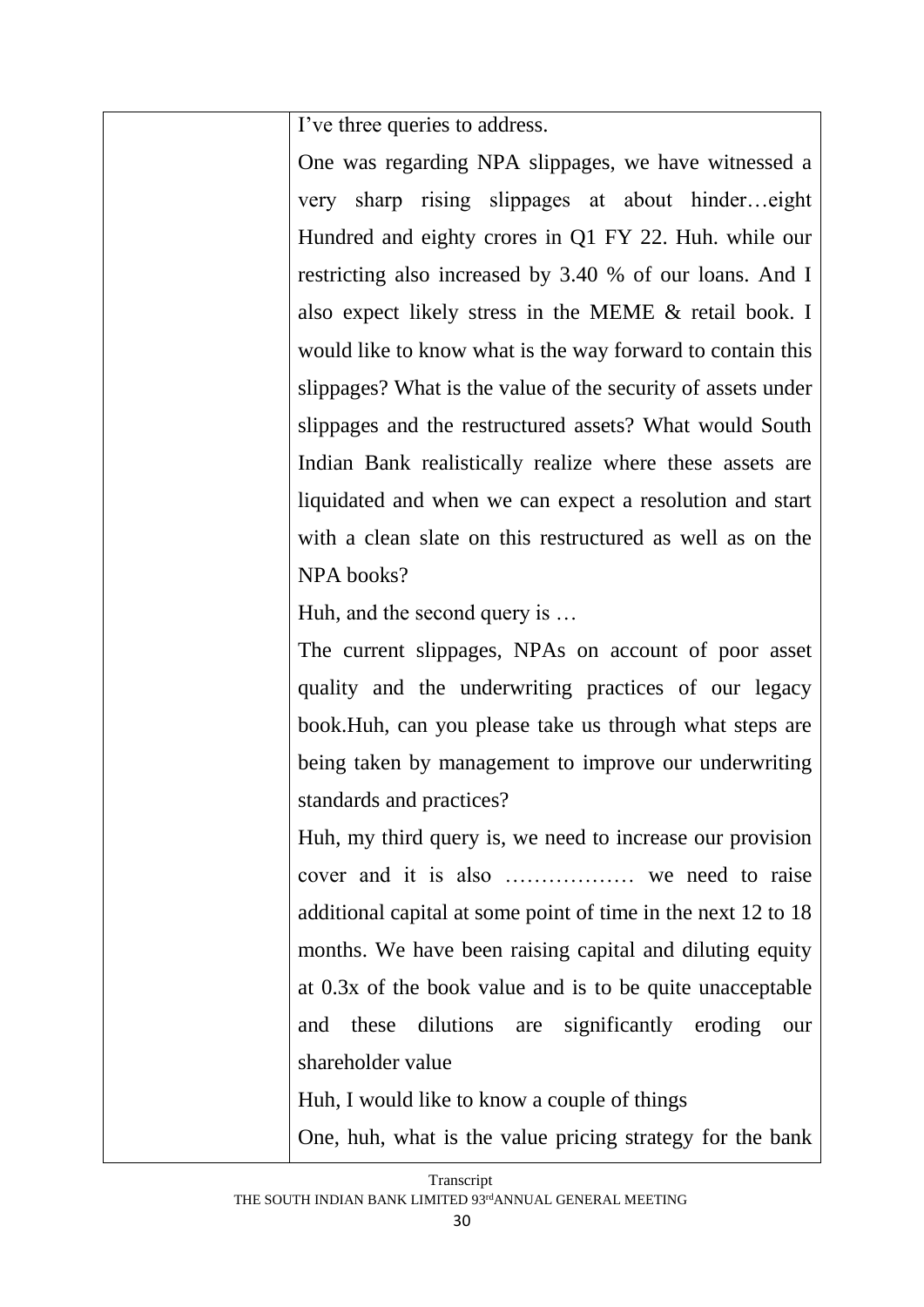|                   | going forward for the shareholders?                        |
|-------------------|------------------------------------------------------------|
|                   |                                                            |
|                   | a partnership with an interesting bank or NBFC or          |
|                   | That<br>can                                                |
|                   | network, good liability base and this can                  |
|                   | also finally enhance the shareholder value for us. That is |
|                   | the point. Thank you very much.                            |
| Mr.<br>Jimmy      | Thank you Sir, Thanks a lot.                               |
| Mathew            | Now I welcome Mr. J Abhishek B E,                          |
| (Company          | Mr. J Abhishek                                             |
| Secretary)        |                                                            |
| Mr.J Abhishek B E | Sir, am I audible?                                         |
|                   |                                                            |
| Mr.<br>Jimmy      | Sir, we can hear you.                                      |
| Mathew            |                                                            |
| (Company          |                                                            |
| Secretary)        |                                                            |
| Salim<br>Mr.      | Audible Abhishek, proceed.                                 |
| Gangadharan       |                                                            |
| (Chairman)        |                                                            |
| Mr. J Abhishek B  | I am Abhishek share holder of the company my DP id is      |
| E                 | IN301637 and my Client Id is 41359155                      |
|                   | First of all I congratulate on the eve of 93rd             |
|                   | AnnualWe would like to know how the Bank has               |
|                   | been impacted in the past two years of this Covid          |
|                   | time?whether any employees have been sacked or             |
|                   | salary cut taken by the management? Going forward,         |
|                   |                                                            |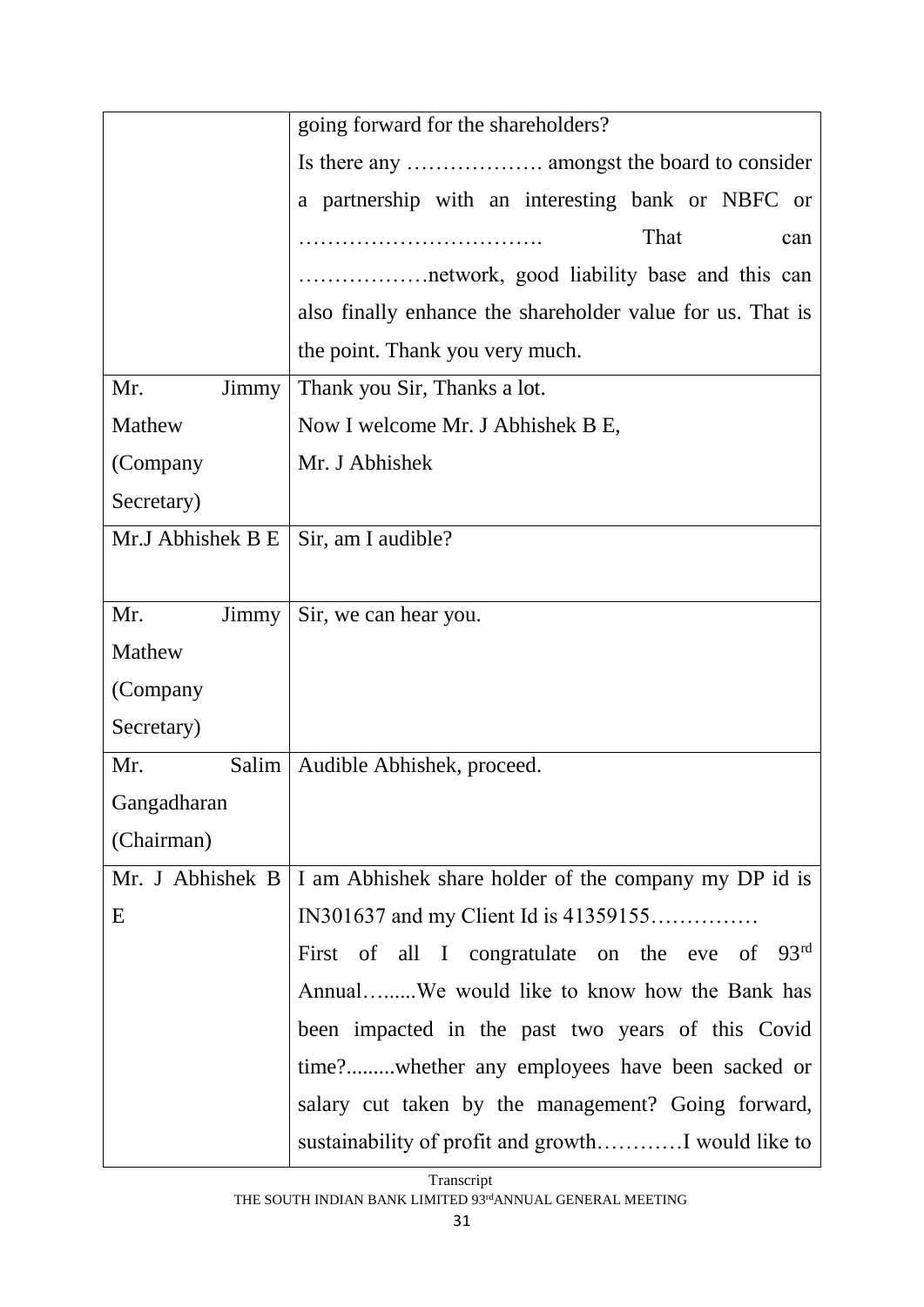|              | request the management kindly involve themselves             |
|--------------|--------------------------------------------------------------|
|              |                                                              |
|              | efforts<br>reduce<br>other<br>to<br>management               |
|              |                                                              |
|              | a legal firm in Chennai. In the and I would like             |
|              | to have an empanelment. We will be glad to                   |
|              |                                                              |
|              | related to dividend, most of the senior citizen are only     |
|              | depending on that. And who are the to 10 defaulters          |
|              | If you can share the list, kindly share the list of          |
|              | top 10 defaulters? Whether any Public Ltd. Listed entity is  |
|              | being involved in the top 10 list? I would like to know      |
|              | from you sir.                                                |
|              | Nothing much to ask you sir. My best wishes for the Bank.    |
|              |                                                              |
|              | of                                                           |
|              |                                                              |
|              | the management will fulfill the wish of the minority         |
|              | shareholders. Nothing much to ask sir. I wish the Bank and   |
|              | all the Board of Directors a great success and prosperity in |
|              | the coming future.                                           |
|              | Thanks for giving the opportunity Sir, thank you very        |
|              | much.                                                        |
|              |                                                              |
| Mr.<br>Jimmy | Thank You sir, thanks a lot.                                 |
| Mathew       | Now I welcome Ms. Lekha shah to kindly proceed with          |
| (Company     | the question.                                                |
| Secretary)   |                                                              |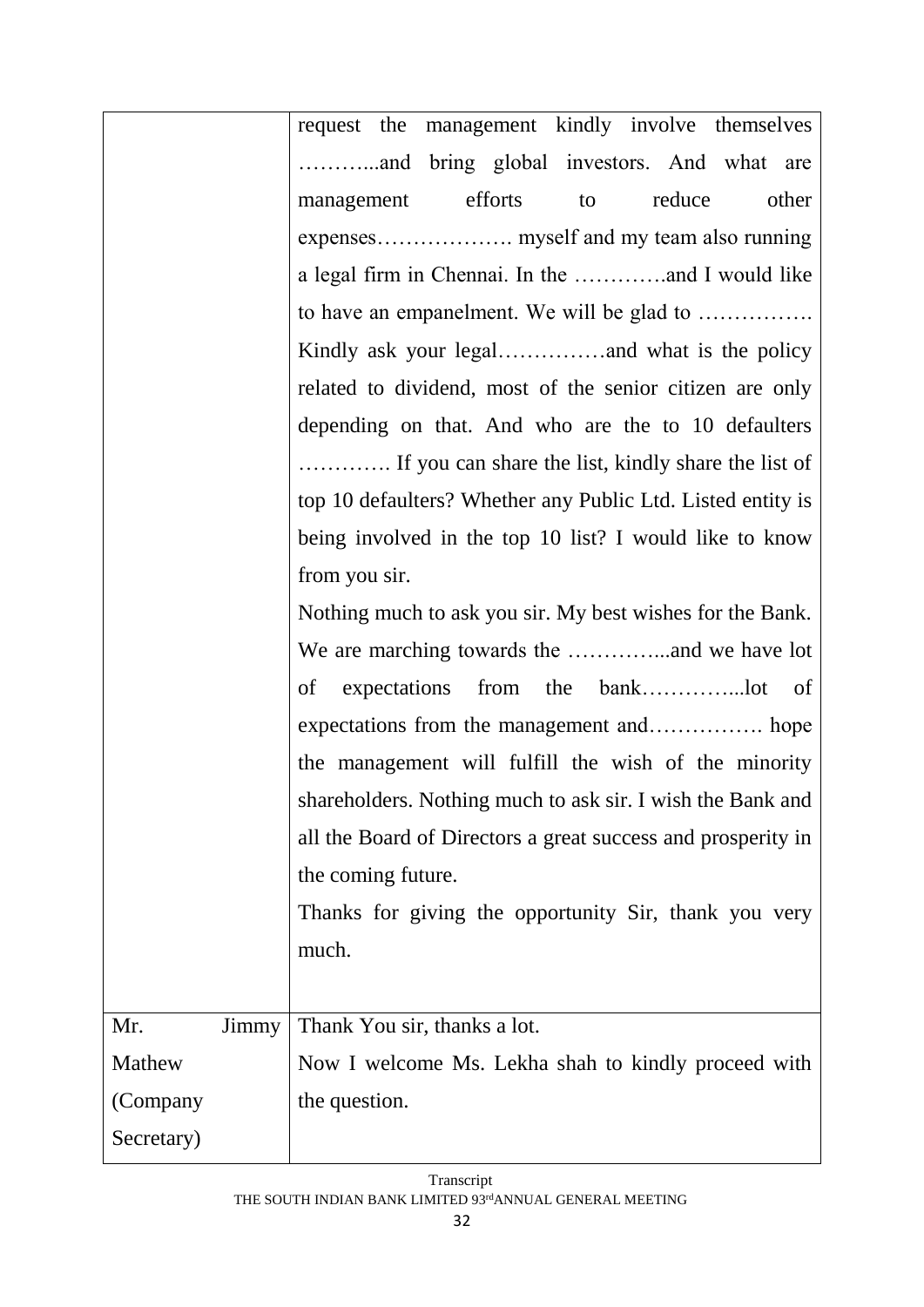| Ms. Lekha Shah | Hello, Can you hear me Sir?                                   |
|----------------|---------------------------------------------------------------|
| Mr.<br>Jimmy   | Yes Madam, please proceed.                                    |
| Mathew         |                                                               |
| (Company       |                                                               |
| Secretary)     |                                                               |
| Ms. Lekha Shah | Thank You Sir. Respected Chairman Sir, Board of               |
|                | Directors and my fellow members, Goodgood morning             |
|                | to all of you. Myself Lekha Shah from Mumbai. First of        |
|                | all I am very much tankful to our company secretary           |
|                | Jimmy Mathewji, specially Sreejith Sir for extending very     |
|                | good investor service and also sending me the Annual          |
|                | Report by mail well in time in such a difficult situation. Si |
|                | I am very grateful to our Company Secretary Jimmy sir         |
|                | and Sreeejith Sir.                                            |
|                | Sir. I am happy, all the goodies you have done during this    |
|                | difficult time. I pray to god that he always showers his      |
|                | blessing upon you. Sironly one request to say Sir.            |
|                | I am talking from Mumbai and from Kolkatta santhosh sir       |
|                | also talked sir. Because of this Video conferencing facility  |
|                | shareholder from outside states are also able to participate. |
|                | So I request you to kindly hold video conferencing            |
|                | meeting sir                                                   |
|                | Sir, unpredictable currently can I am sure                    |
|                | that Our company has ability to deliver growth and            |
|                | increase shareholders value in the coming years has been      |
|                | demonstrated this year. Sir, I am confident that with your    |
|                | vision and determination you will lead our bank to great      |
|                | heights and also pray to god, our Bankshould                  |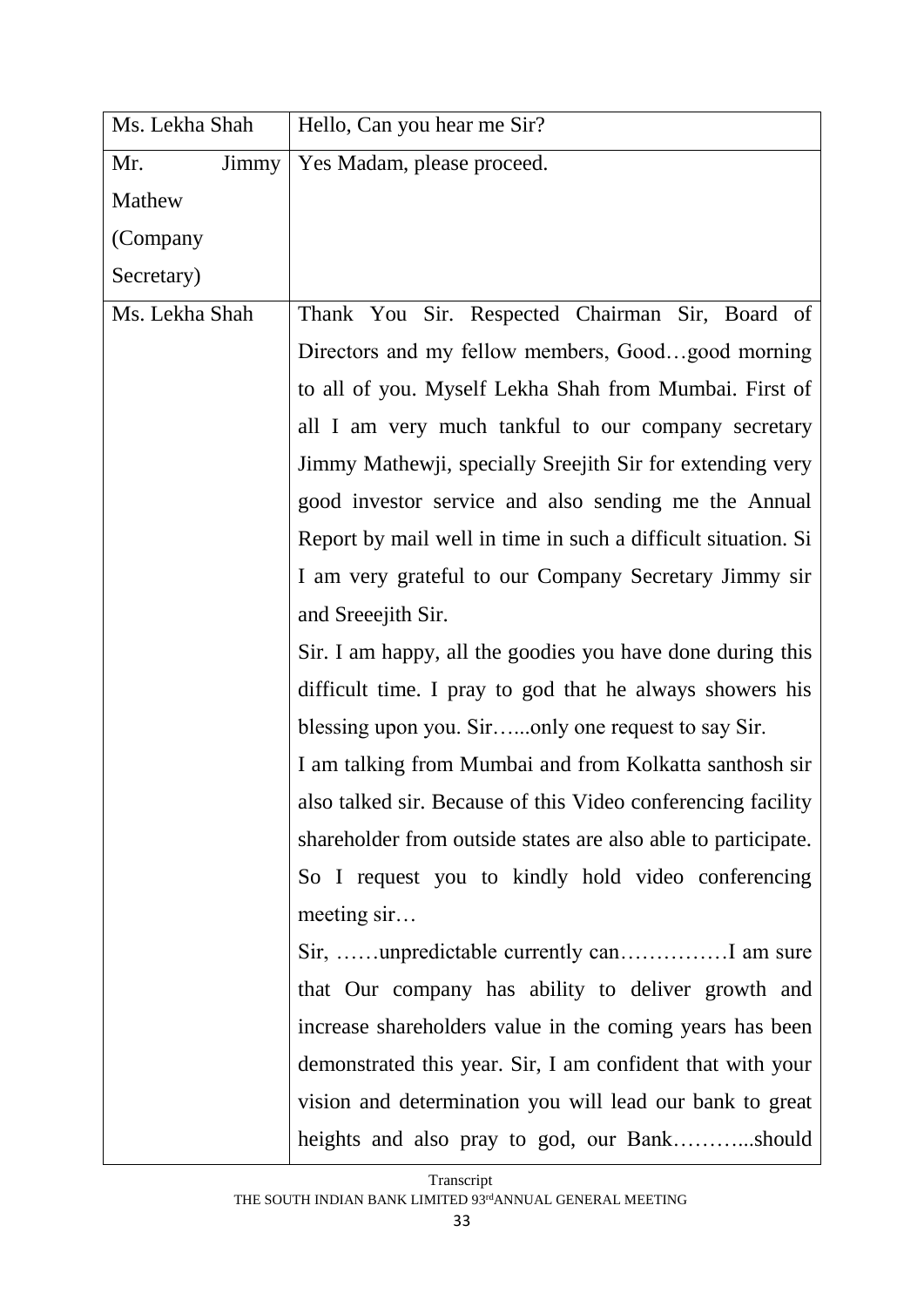|                    | progress more and more under you and your team work.        |
|--------------------|-------------------------------------------------------------|
|                    | Sir, I would like to ask few questions,                     |
|                    | My first question is, for our bank employee's brothers and  |
|                    | sisters in which way we are supporting our bank             |
|                    | employees as they are to?                                   |
|                    | My second question is, has there been any impact of         |
|                    | Covid-19 second wave on the company operations?             |
|                    | My third question is, are employees work from home or       |
|                    | office?                                                     |
|                    | My forth question is, are all employees are vaccinated      |
|                    | against Covid-19?                                           |
|                    | My fifth question is, what is the road map for the next two |
|                    | years?                                                      |
|                    | So, I would like to say, I strongly propose all the         |
|                    | resolutions for today's meeting and my best wishes always   |
|                    | sir.                                                        |
|                    |                                                             |
|                    |                                                             |
| Mr.                | Jimmy   Thanks a lot madam.                                 |
| Mathew             | Now I welcome Mr. Ramesh Sankar Golla. Mr. Ramesh           |
| (Company           | Sankar.                                                     |
| Secretary)         | I think he is absent. So, I am moving to next shareholder.  |
|                    | Now I request Mr. Sarvjeet Singh to kindly proceed with     |
|                    | his question.                                               |
|                    | Mr. Sarvjeet Singh                                          |
| Mr. Sarvjeet Singh | Hello Sir, I am audible?                                    |
| Mr.<br>Jimmy       | Yes sir, please proceed.                                    |
| Mathew             |                                                             |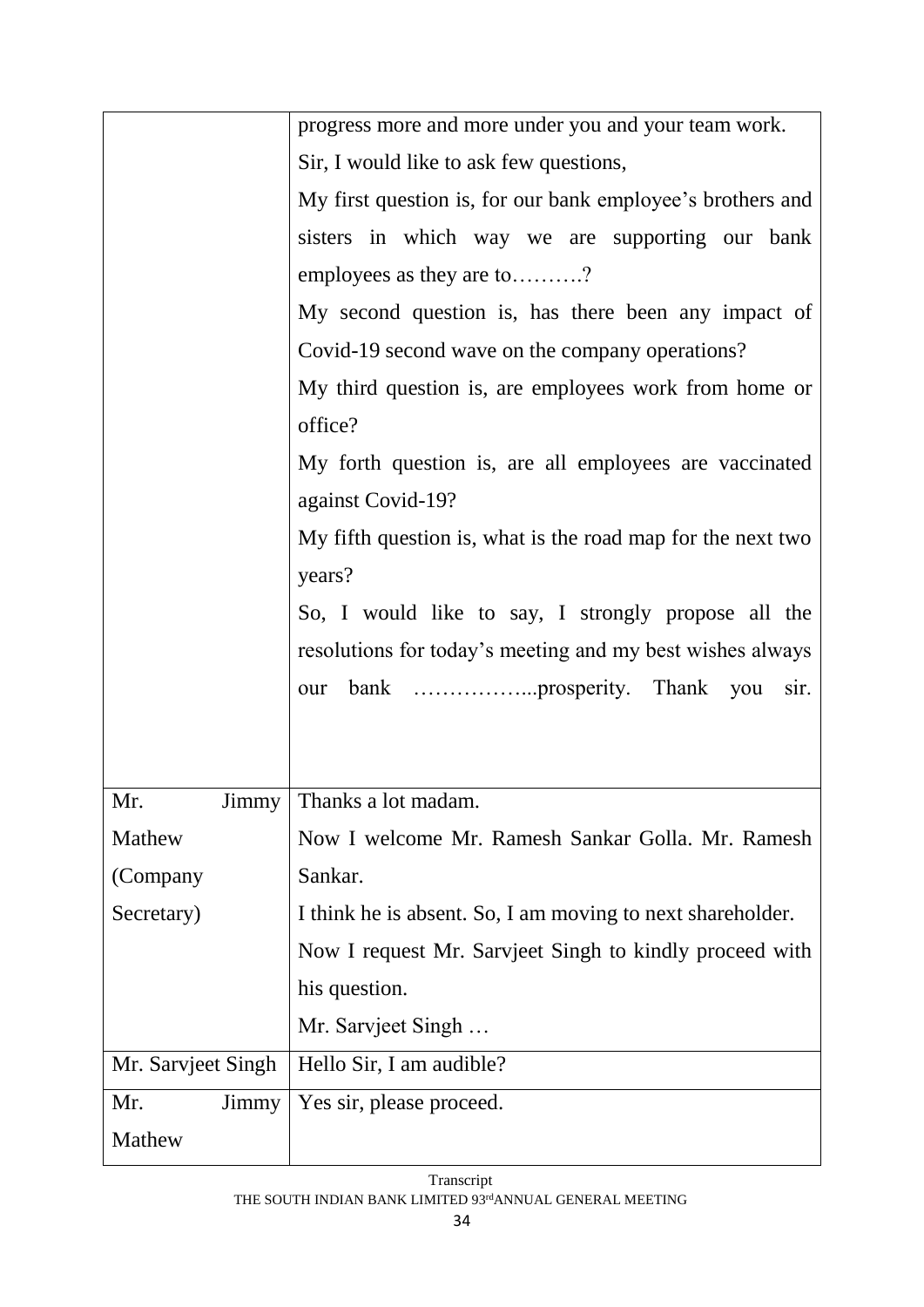| (Company           |                                                               |
|--------------------|---------------------------------------------------------------|
| Secretary          |                                                               |
| Mr. Sarvjeet Singh | Chairman Sir, first of all good morning to all directors,     |
|                    | Chairman and my fellow shareholders, my name is               |
|                    | Sarvjeet Singh and I am from Delhi Sir I have 2-3             |
|                    | questions sir. Why our share price is so low which is         |
|                    | trading around Rs.9. If we take our book value it is more     |
|                    | than Rs 26 and mine is old purchase and because of            |
|                    | this I have incurred losses and in addition to the same       |
|                    | there is no dividend payable too. Further value of investor   |
|                    | is also depreciating instead of increasing. In mutual funds   |
|                    | also you were 3 and now it was reduced to 2 there also it is  |
|                    | loss only.                                                    |
|                    |                                                               |
|                    | Further you have this expert panel of Board of directors      |
|                    | who are possessing this much knowledge. Let me know           |
|                    | how it is helping the company. Kindly let me know when        |
|                    | our share price will near to book value of shares.            |
|                    |                                                               |
|                    | Further you have provided us link and I am thankful for       |
|                    | that and giving me an opportunity to present my views.        |
|                    | Further chairman sir, in secretarial department secretary is  |
|                    | not having any time at all to talk. I tried to connect to him |
|                    | it was informed to me that he is not available. He is busy    |
|                    | in meetings. If he is so busy, sir I request you to kindly    |
|                    | appoint somebody else too to ------shareholders can be        |
|                    | heard properly.                                               |
|                    |                                                               |

 $\overline{\phantom{a}}$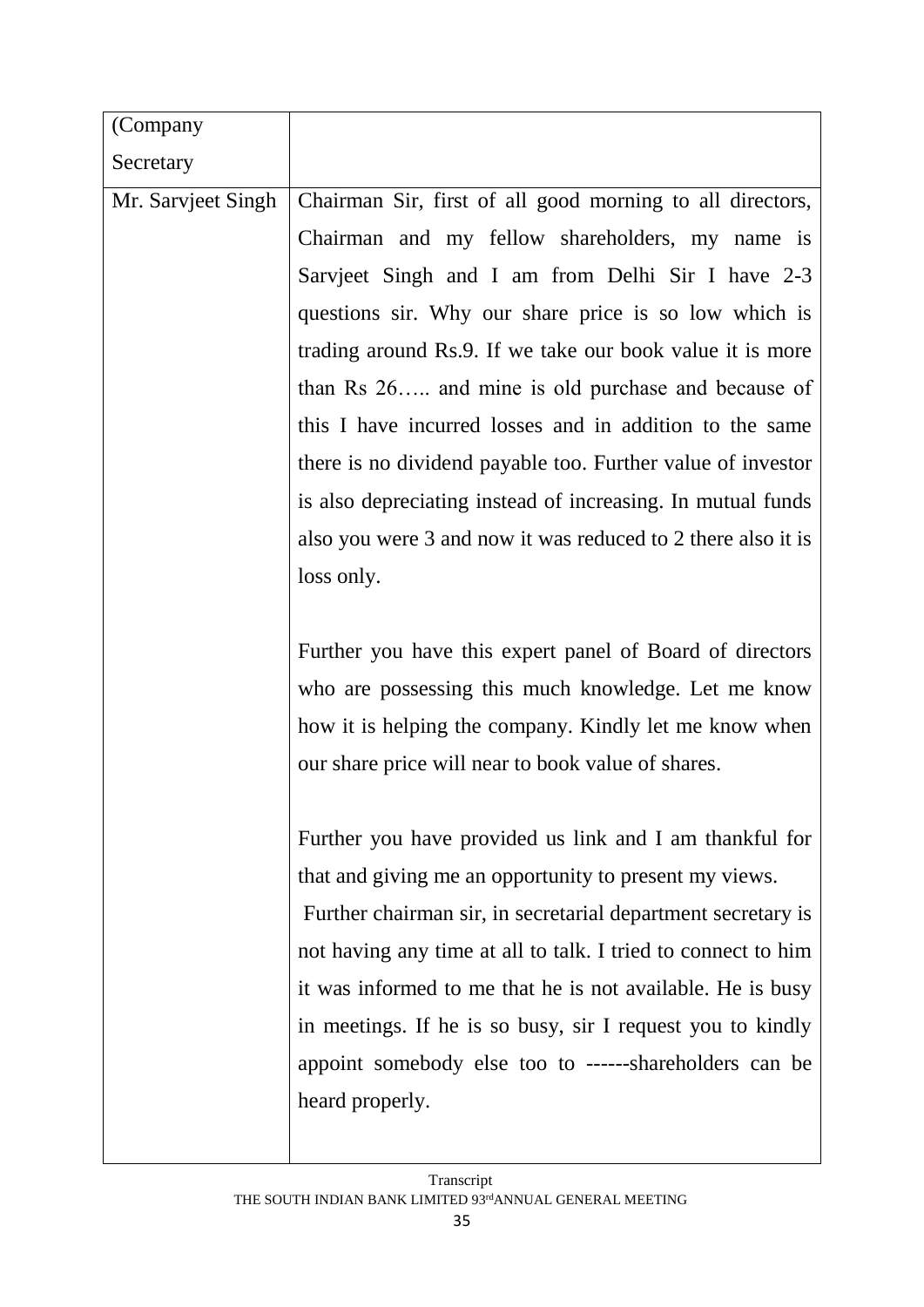|                              | Thank you sir for giving me an opportunity.               |
|------------------------------|-----------------------------------------------------------|
| Mr.<br>Jimmy                 | Thank you Sir,                                            |
| Mathew                       |                                                           |
| (Company                     | Now I welcome Mr. M V Babu George to kindly proceed       |
| Secretary)                   | with the question.                                        |
|                              | Mr. M V Babu George,                                      |
| Mr. M V Babu                 | Hello, Hello can you hear me?                             |
| George                       |                                                           |
| Mr.<br>Jimmy                 | Yes Sir.                                                  |
| Mathew                       |                                                           |
| (Company                     |                                                           |
| Secretary)                   |                                                           |
| Babu<br>Mr. M V              | Hello, Hello                                              |
| George                       |                                                           |
| Mr.<br>Jimmy                 | We can hear you sir. Good morning sir.                    |
| Mathew                       |                                                           |
| (Company                     |                                                           |
| Secretary                    |                                                           |
| Mr. M V Babu   Good Morning. |                                                           |
| George                       | Very Good Morning to everybody and I am happy to          |
|                              | attend this Annual General Body Meeting. But, the results |
|                              | are very pathetic condition of the Bank shows the share   |
|                              | value come down to 27.75 net profit is 61 crores, 61.91   |
|                              | crore. But no dividend is declared in this pandemic       |
|                              | situation when the medium and small shareholders are      |
|                              | finding it difficult at this time a declaration of        |
|                              | minimum 20 % dividend is required. Director Board must    |
|                              | reconsider their decision and declare at least 20 %       |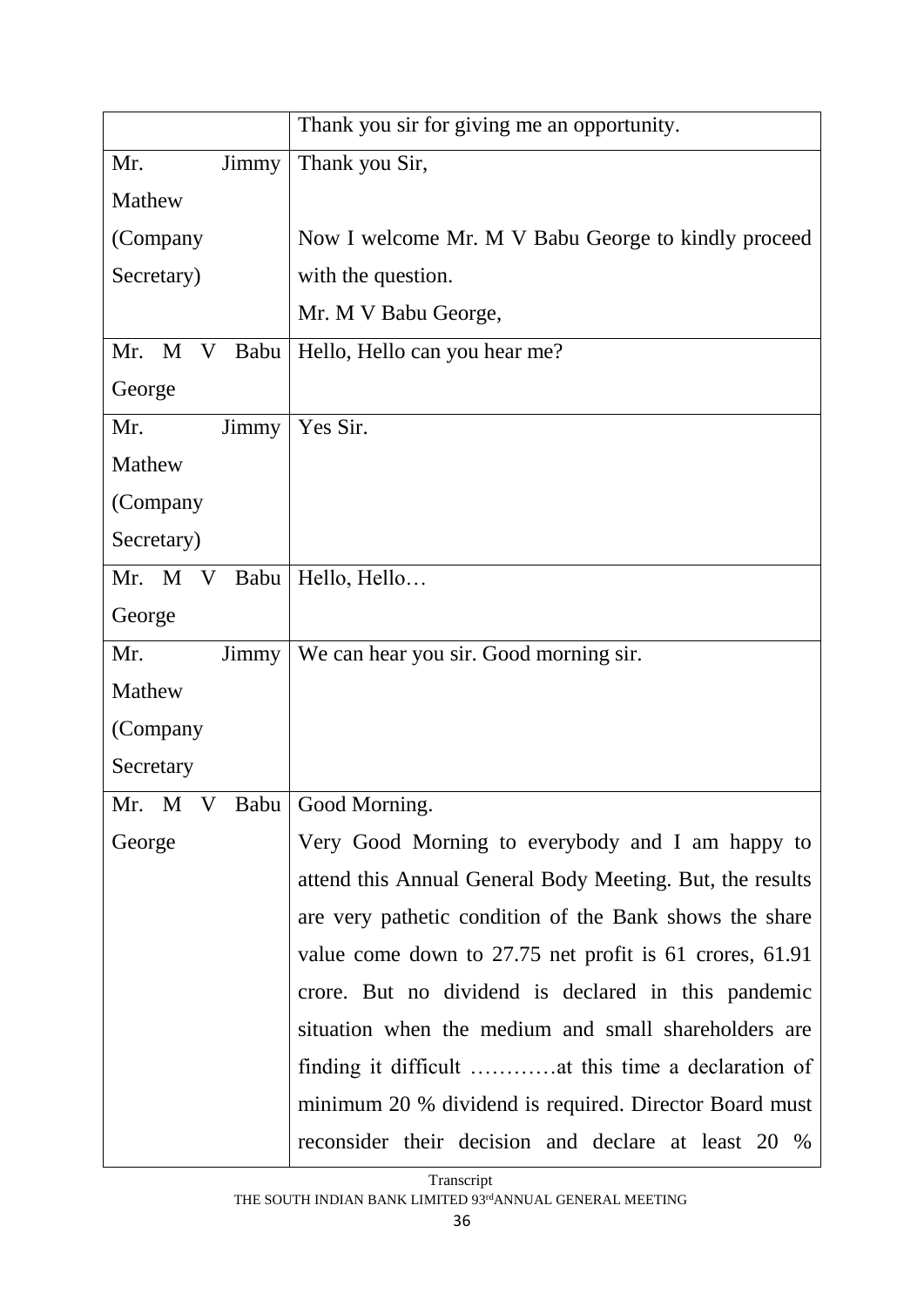dividend.

Transparency in the functioning of the Bank is required which is lacking for the last few years. In the last General Body, the Chairman not replied properly to the question raised. Especially on the deputation of Sri. Adeeb to a Government of Kerala undertaking against the directives of Reserve Bank of India finance ministry, that he was forced to resign that job and join the Bank. This has………. the image and reputation of the Bank considerably. For the last three years this was the main issue in the assembly as well print media and T V channels. The name of south Indian Bank was frequently being the subject in that meeting. Moreover, the judgement of Hon. Honorable Lokayukta……...Hon. court observed nepotism abuse of power will stand in the deputation of ……. senior manager of South Indian Bank. Who had taken the decision? What action taken against the concerned? Responsible for this deputation? Our Chairman is retired from Reserve Bank of India after 37 years of experience, not replied properly to the question shows that management is hiding certain decisions taken in this issue. Once again request the management to inform us the details of the deputation which is against the law of the land. Expect a correct and transparent reply from the director board.

There was reports that two loans of 68 crores was sanctioned to Ernakulam Angamaly Arc Diocese of Syro Malabar Church which is trust. Whether the loan is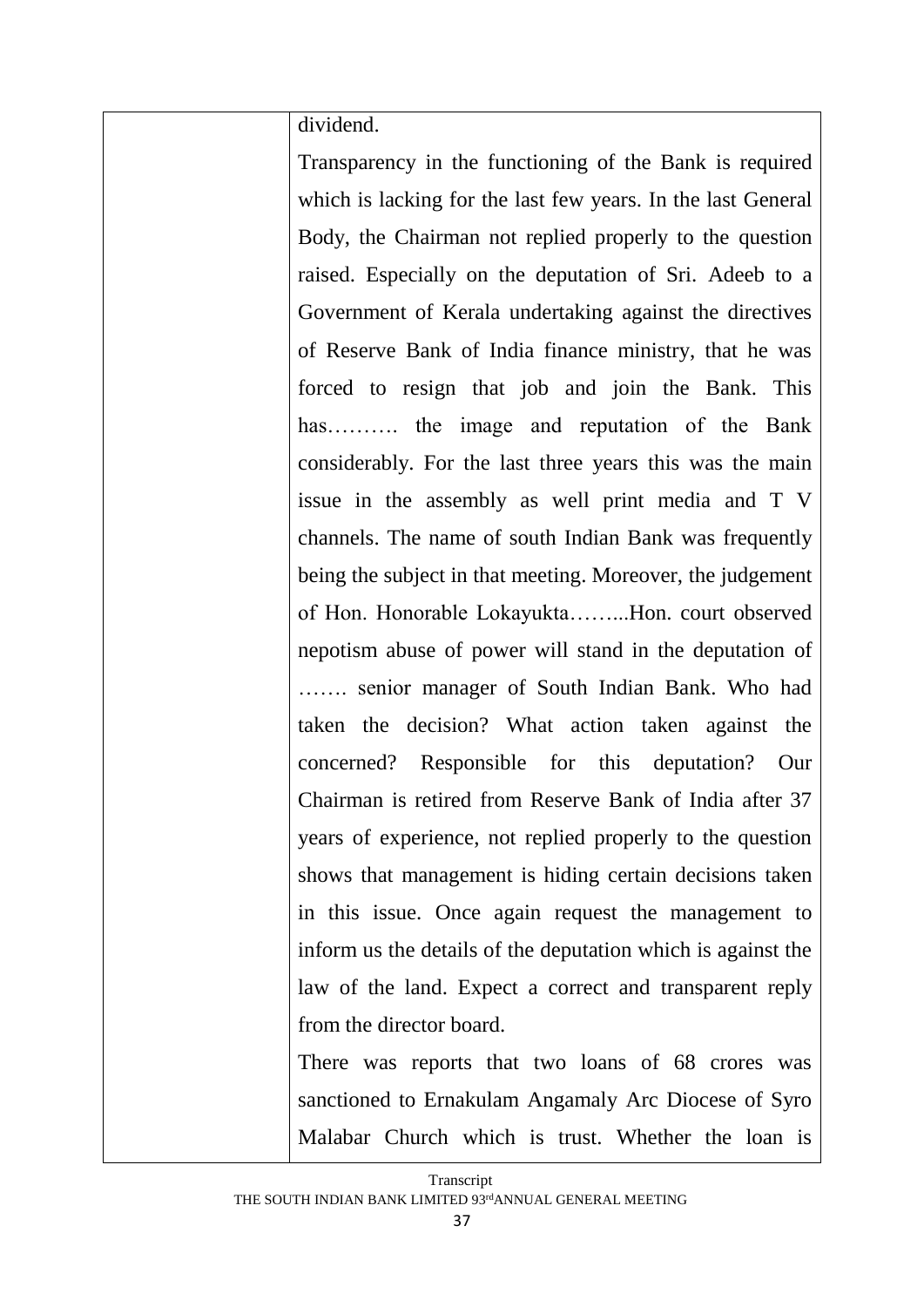|              | closed? Is there any liability still outstanding? Rate of   |
|--------------|-------------------------------------------------------------|
|              | interest charged? Purpose of the loan? Whether trust deed   |
|              | verified? Whether copy of the same is with the bank?        |
|              | On in 2019 AGM I've requested the management to             |
|              | entrust Hon. Mr. V J Kurian important position for          |
|              | rejunuvating the Bank which is not done. Now, Mr. V J       |
|              | Kurian is retired from CIAL. I request the management he    |
|              | may be given responsibility of an important section so that |
|              | the Bank can coming to fly colors in near future.           |
|              | Today the share price of the Bank is 9 rupees, very poor    |
|              | performance continues. Hence a steps for improving          |
|              | face profitability of the Bank. Also request to furnish     |
|              | the top 10 defaulters of the Banka as well as corporate     |
|              | defaulters. Transparency is a very important factor. Please |
|              | rise to the occasion and do justice to the shareholders as  |
|              | well as the millions of people investing in your Bank. And  |
|              | also request you to consider important decisions for the    |
|              | rejunuvation. In the pretext of Covid you people are        |
|              | escaping. Two years are over, after third wave we can       |
|              | expect a good year. So, kindly forward the march to a       |
|              | happy centenary in the near future. And I wishing you all   |
|              | the best to the shareholders as well as the Board of        |
|              | directors, staff and wishing you a happy onam.              |
|              | Thank You very Much.                                        |
| Salim<br>Mr. | Thank you Mr. Babu George.                                  |
| Gangadharan  |                                                             |
| (Chairman)   |                                                             |
| Mr.<br>Jimmy | Thank you sir.                                              |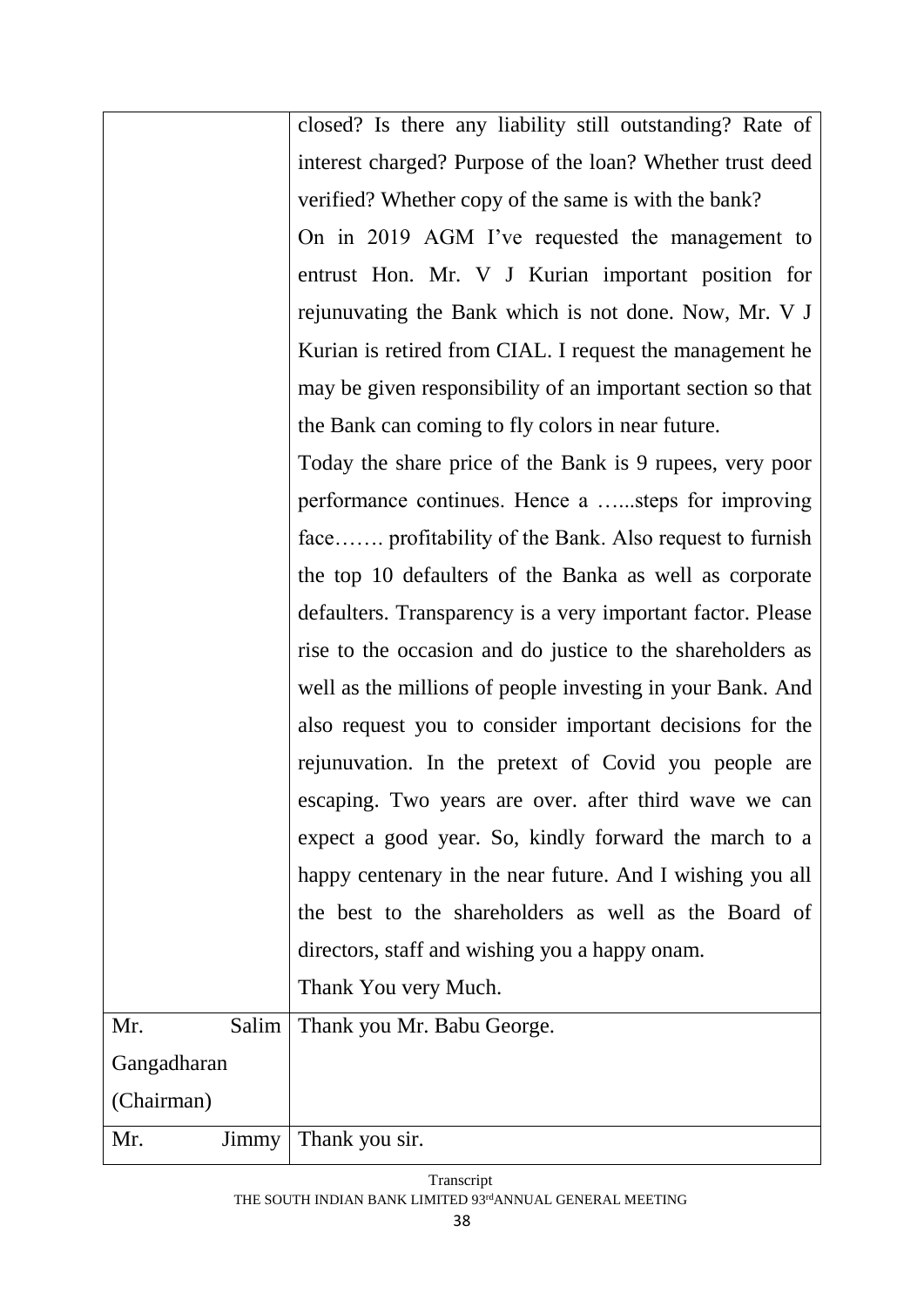| Mathew           | Now I request Mr. Rakesh Kumar Singh to kindly proceed              |
|------------------|---------------------------------------------------------------------|
| (Company         | with the questions                                                  |
| Secretary)       |                                                                     |
|                  | Hello, Am I audible?                                                |
| Mr. Rakesh Kumar |                                                                     |
| Singh            |                                                                     |
| Mr.<br>Jimmy     | Yes Sir, Please proceed sir.                                        |
| Mathew           |                                                                     |
| (Company         |                                                                     |
| Secretary)       |                                                                     |
| Mr. Rakesh Kumar | Thank you sir, and good morning ladies and gentlemen                |
| Singh            | and tank you to all respected persons. Company Secretary,           |
|                  | Chairman, Board members and fellow shareholders, I am               |
|                  | Rakesh Singh speaking from Pune. Thank you for                      |
|                  | registering me as a speaker and having me to speak in the           |
|                  | 93 <sup>rd</sup> AGM of the Bank. I hope all of you and your family |
|                  | members are safe. Our Bank is established in 1929 before            |
|                  | the independence and is one of the oldest banks in the              |
|                  | country. In the next 8 years it will complete 100 years.            |
|                  | At present 76% shares of the Bank are held by the public.           |
|                  | So, there is no promote we can say. Revenue of the Bank             |
|                  | is increasing. But, slightly decreased in 2021, may be              |
|                  | Covid 19 situations. However, we can say it is increasing           |
|                  | in overall. Also adopting IT technologies in banking                |
|                  | services which is good for the bank. But, profits are               |
|                  | decreasing for last five years continuously which is not            |
|                  | good.                                                               |
|                  | My questions are:                                                   |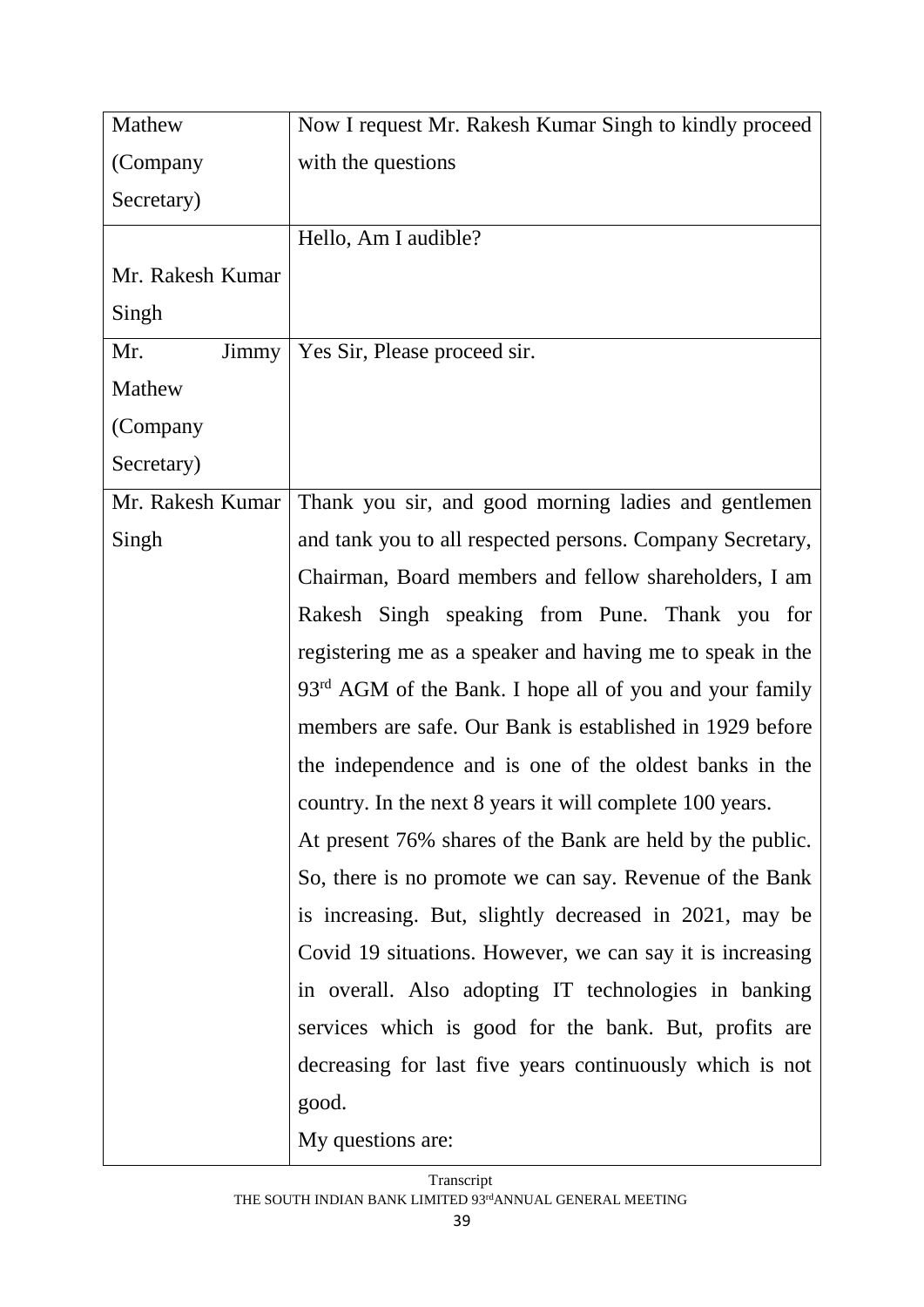|            |       | After 2017 profit of the Bank is continuously decreasing     |
|------------|-------|--------------------------------------------------------------|
|            |       | every year on year from Rs. 392 cr. in 2017 to Rs. 62 Cr.    |
|            |       | in 2021. Sir, please help me in understanding the real       |
|            |       | courses and reasons? Please let us know the reasons why      |
|            |       | the bank is not able to improve its profit is going down and |
|            |       | down continuously. What are the factors responsible for      |
|            |       | this? And what actions the bank will take for future?        |
|            |       | Please let us know what is expected, will it further go      |
|            |       | down or will go up?                                          |
|            |       | Next, the Bank has put in place whistle blower policy        |
|            |       |                                                              |
|            |       | prevention, detection and reporting of any act of bribery or |
|            |       | corruption. Please let us know in last 5 years and in FY 21  |
|            |       | how many whistle blower cases and other fraud cases have     |
|            |       | been reported if any? How many are resolved?                 |
|            |       | Next, what are your growth targets profit for the            |
|            |       | coming years and for the year ended AGM and its road         |
|            |       | map.                                                         |
|            |       | So these are my questions. Thank you very much for           |
|            |       | allowing me to speak and I wish very good future and         |
|            |       | growth to the bank. Happy independence day and best          |
|            |       | wishes for all the coming festivals. Thank you.              |
|            |       |                                                              |
| Mr.        | Jimmy | Thank you sir, Thanks a lot for your suggestions.            |
| Mathew     |       | Now, thethere is no more shareholders has been               |
| (Company   |       | registered as speakers So, I would request chairman to       |
| Secretary) |       | move to next agenda.                                         |
| Mr.        |       | Salim   Ya. HuhThank you all of you, Huh, our esteemed       |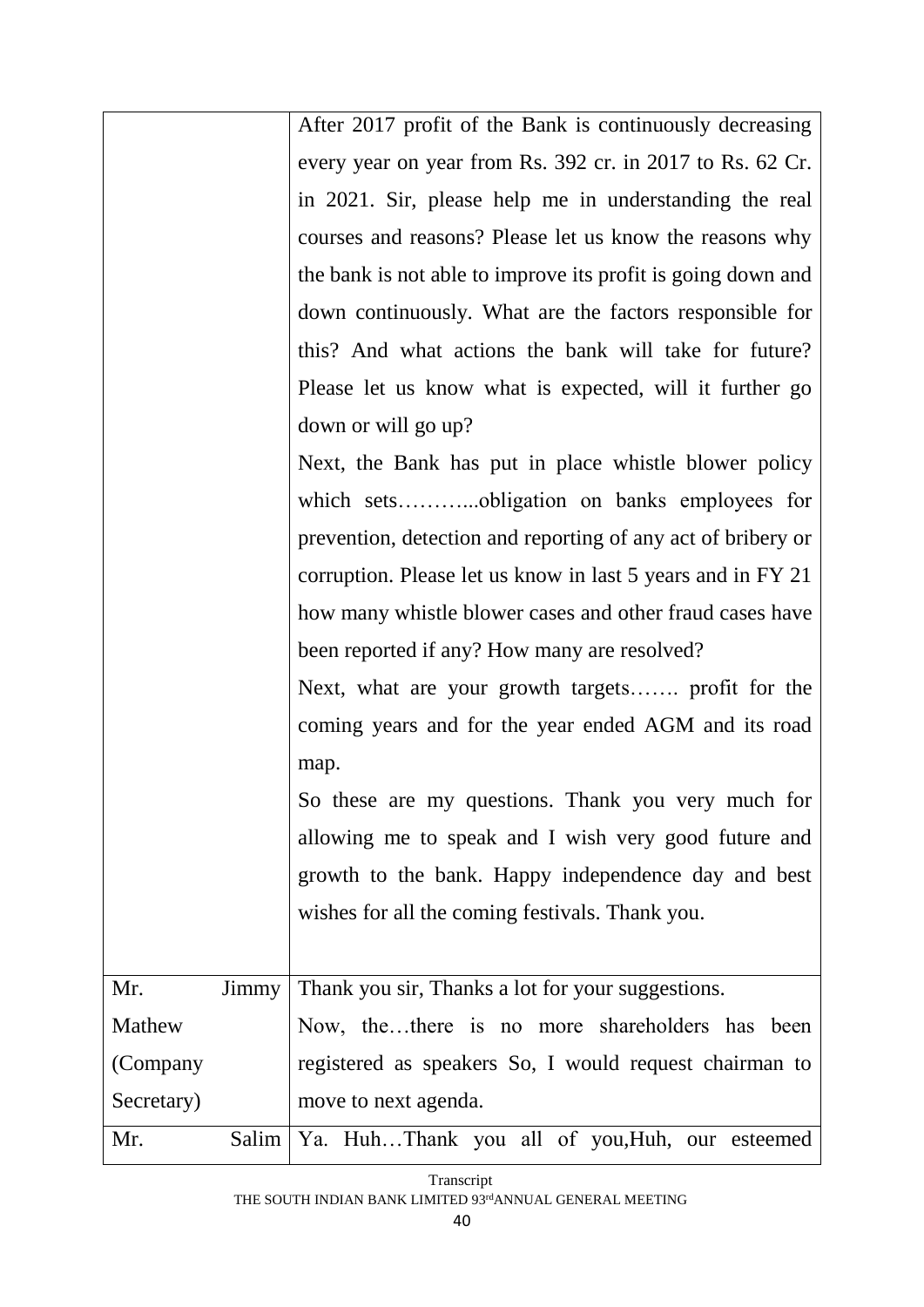| Gangadharan | shareholders for making valuable, constructive, creative    |
|-------------|-------------------------------------------------------------|
| (Chairman)  | suggestions for the Board of Directors to pursue. Huh, I do |
|             | appreciate the concern and suggestions given by you all of  |
|             | you. And we will all the directors are here, all are        |
|             | do appreciate once again the suggestions. What I do is      |
|             | many of you have given common issues, some of you have      |
|             | asked for specific questions. So, what I will take you      |
|             | through the common issues. What are our, you know,          |
|             | some of our directors are extremely concerned about the     |
|             | CovidPaul has reacted to the Covid scenario. One            |
|             | positive thing we wanted to tell you that the covid has a   |
|             | real impact on the economy and financial sector. And        |
|             | since South Indian Bank is also in the financial sector and |
|             | thewe have exposure to the corporate section, SME           |
|             | section, personal section and agri section. So anything is  |
|             | happening to the real sector will have a reflection on the  |
|             | working of the financial institution as well as the South   |
|             | Indian Bank.                                                |
|             | If we look at the Covid scenarios onefirst, I will take to  |
|             | the staff and the institutionaland will come to the         |
|             | profitability and asset quality issue.                      |
|             | Knowone thing we are very proud to the you know             |
|             | state for the knowledge of our esteemed shareholders is     |
|             | 98% of the branches of South Indian Bank functioned         |
|             | across India with reduced working hours. That means our     |
|             | employees, our management, our Board of Directors work      |
|             | union huhworking solidarity and we made sure that           |
|             | none of our customers are affected of the banking services. |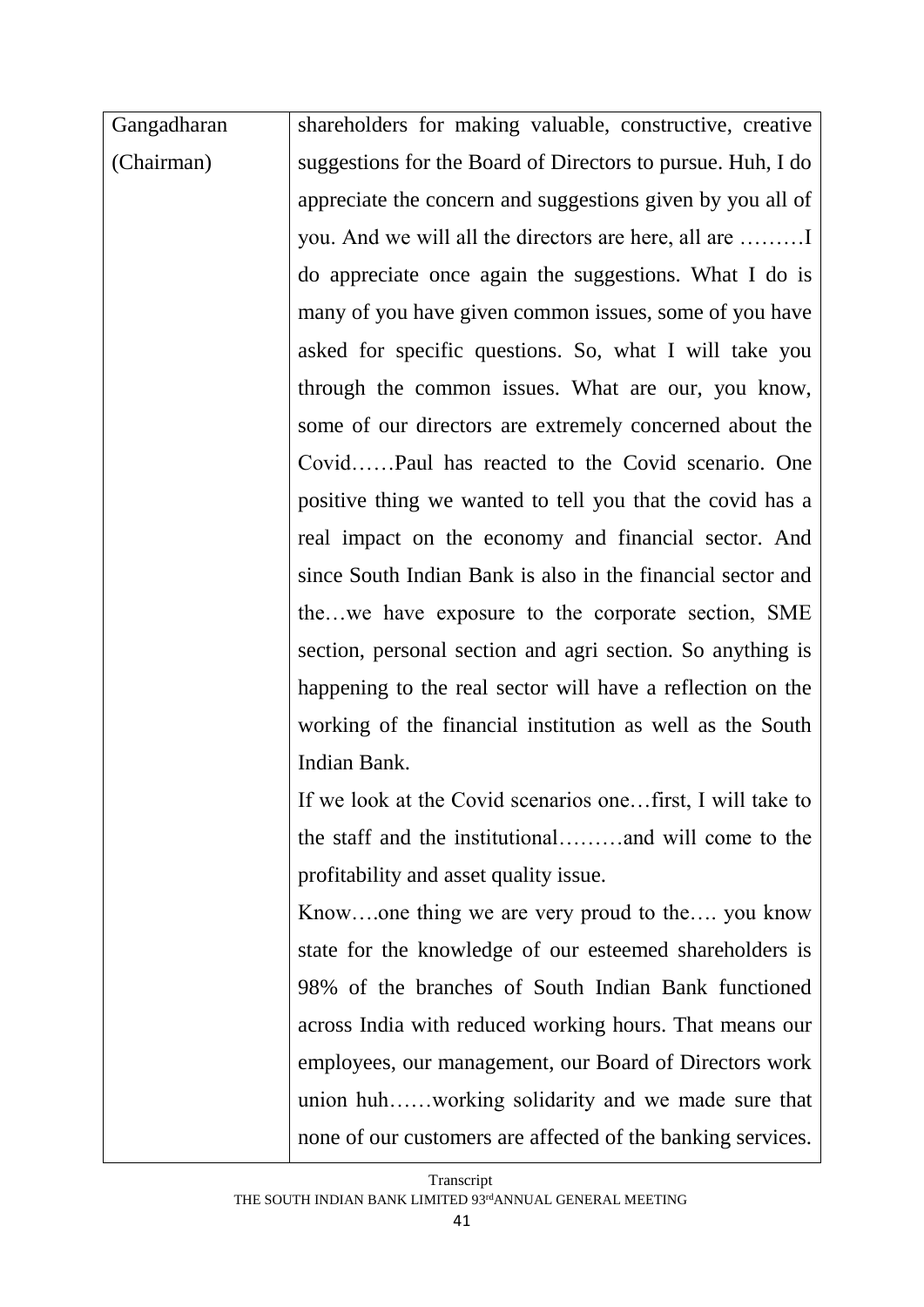That is one credit. And the whole huh... huh…commitment of the employees contributed despite ………. risky their lives, they have done wonders that is one point I wanted state to all of you.

And what South Indian Bank has done during the Covid pandemic scenario, we created a Quick Response Team, the objectives are two fold, one, to protect the health of the staff members and second one rendering of our services to the customers. So, no customers should be affected by the covid pandemic restrictions. So, what we have done is that, the Quick Response Team at the apex level headed by the MD & CEO of the organization and then what we have done is, we have a Business Continuity Plan, you know, any type of natural disasters or pandemic scenario, we have a well-articulated Business Continuity Plan so that was invoked immediately. And what we have done is as per our continuity plan, special employee communication team was constituted. So that there should not be any whispering or any informational asymmetry. So that everyone working in the South Indian Bank from the branches, head office will have a common communication. And the common communication of the ground realities, communication of the external environment and what safety measures to be taken everything has been taken into account. And what we have done is a proactive Work from Home, you know we do not want to our treasury function or IT function or any other critical function is to be impacted to.so we have alternate sites and Work from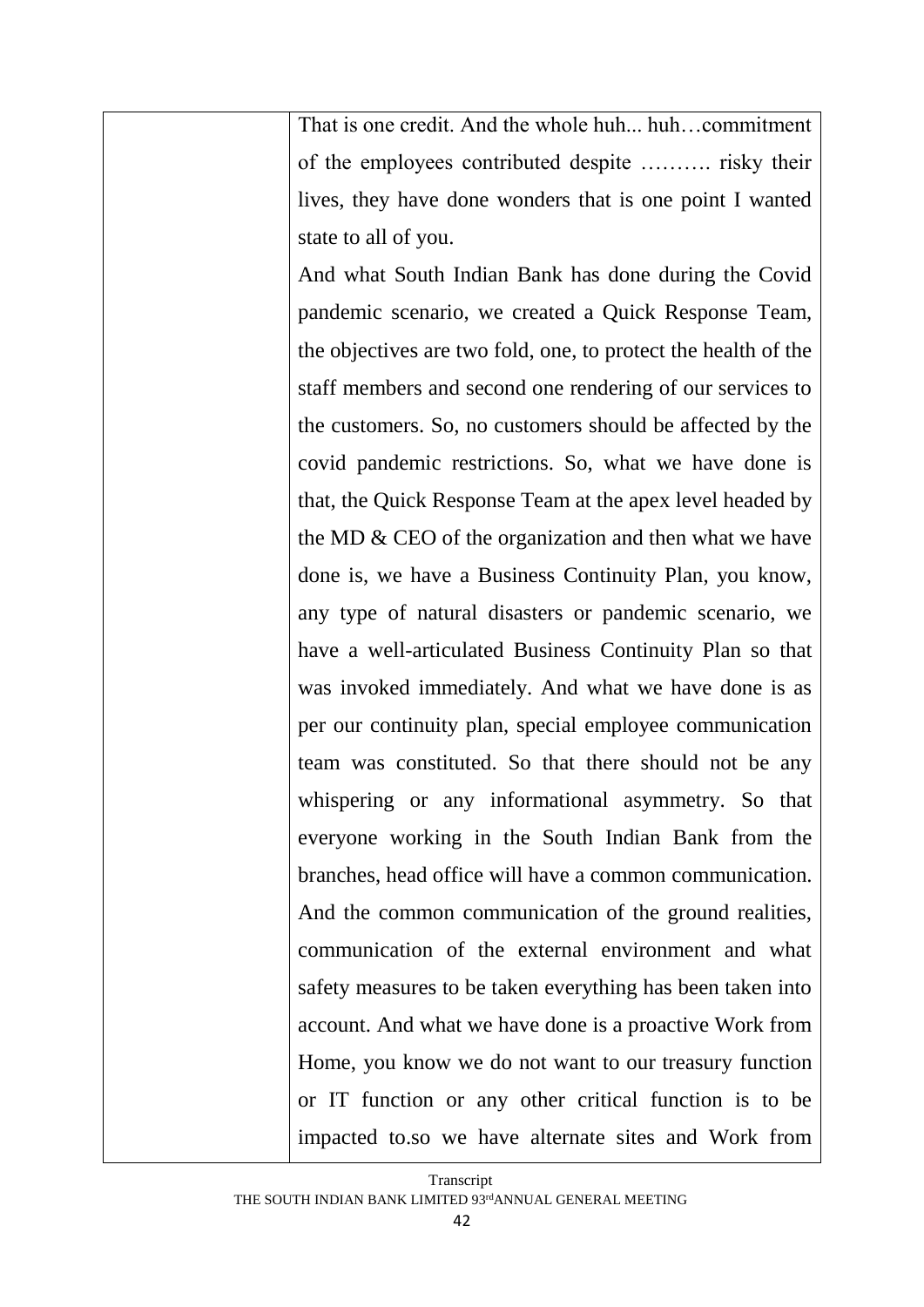Home, so when we have shifting from onsite office to Work from Home environment. There are serious effects of Cyber security, So, confirmatory we have tightened our cyber security measures, so that none of our system is compromised. And all these FT standards or security controls should be enforced so that is what we are … so alternate locations and Work from home is tried out and carried appropriate behavior. So, we have………customers visiting us, or our staff members. So, for pursuing the Covid appropriate behavior, we have pursued with strict order of the local authorities given their directions that we have enforced.

Then the question of, the customers do not come to the South Indian Bank premises for opening bank account or undertaking business operation. That is why I state in my speech also, we have introduced an innovative INSTA account opening, instantly we can open an account without making a visit. Huh… we have adopted to Video KYC methods. Then we have a system of our employees……… premises of the customers and open a tab account, they carry a tab with them. Then we have a……. if at a customer is willing to come to our premises, we have a 20 minutes' accounts, Quick account that can open.

And the most important aspect of the South Indian Bank is the focus we have given to digital, digital technology and promoting of digitization. We are proud to say that we are one among the top ten bank in reaching the digitization standards set by the Government of India so have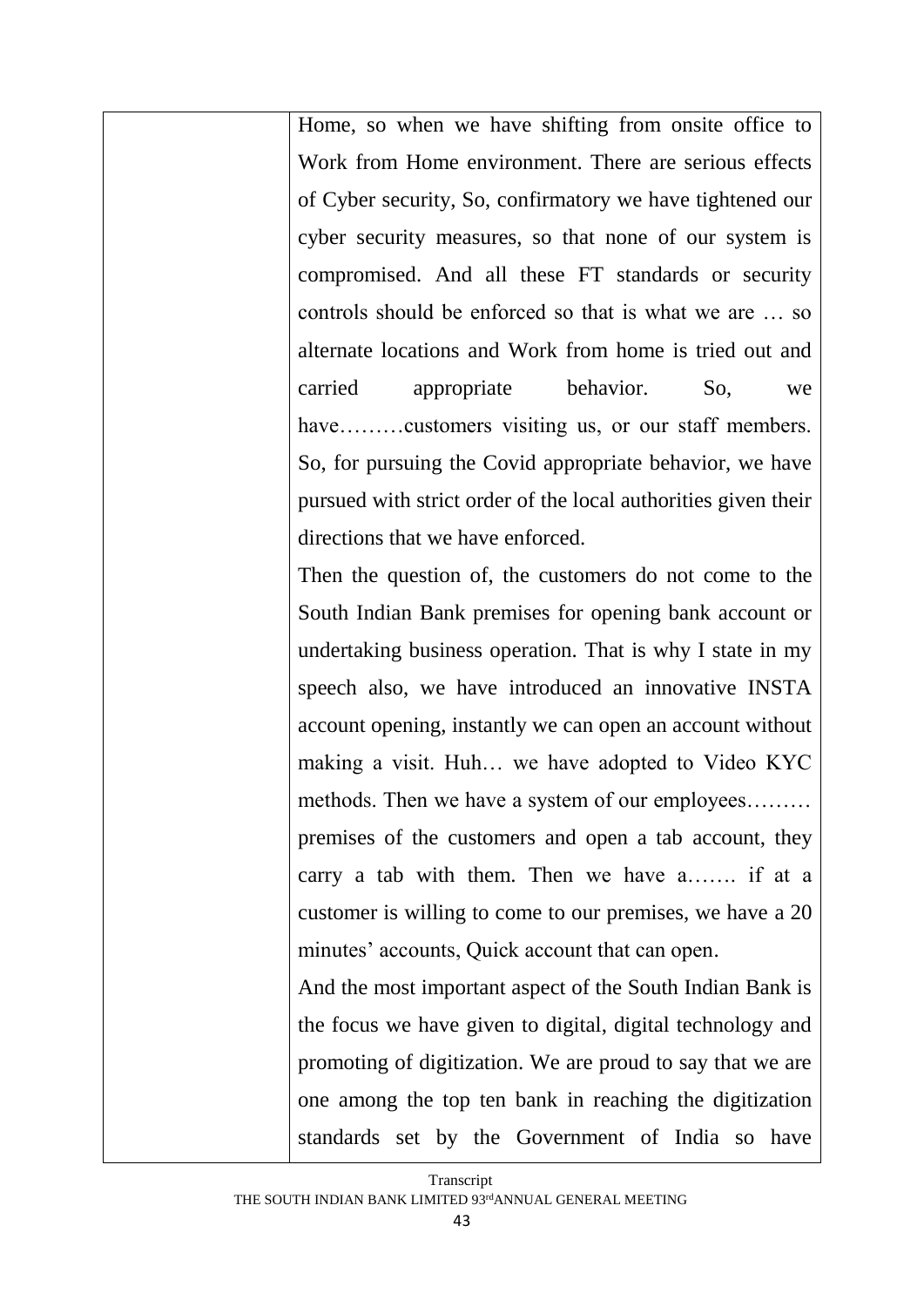significantly promoting the digitization. That is why the Mirror +, our internet banking, the focus is given on meeting, huh, undertaking digital transaction through the South Indian Bank infrastructure has become very important.

Then coming into the asset quality I do appreciate you concern. But, the point is as all of you are aware that we had large exposure to the corporate sector and then the corporate cycle hit on the economy and especially 2017 and 18. 2016,17 and 18. So, we had a hit of the corporate cycle on our Balance sheet and asset quality. Some of the large accounts especially large syndicated loans we jointly along with the large banks in the country. Some of them has because of the excess leverage or micro economic conditions or external environment become, huh…nonperforming assets. It hit our portfolio and we had around 50 plus percentage total advance to the corporate sector. So from 2018 onwards we have started a delisting process, and so the delisting process is to steering away from the corporate exposure and keeping our average …ticket size to 50 crores. Rather if at all, any ………we want to limit to 50 crore and so the delisting process is underway and we have moved over to a strategy of moving to……… having more exposure to the agricultural sector, more to the SME sector, more to the personal sector and into the mortgage sector. So what we have done is that the concentration risk is to be derisk through a diversification of the large portfolio that is why we have moved to SME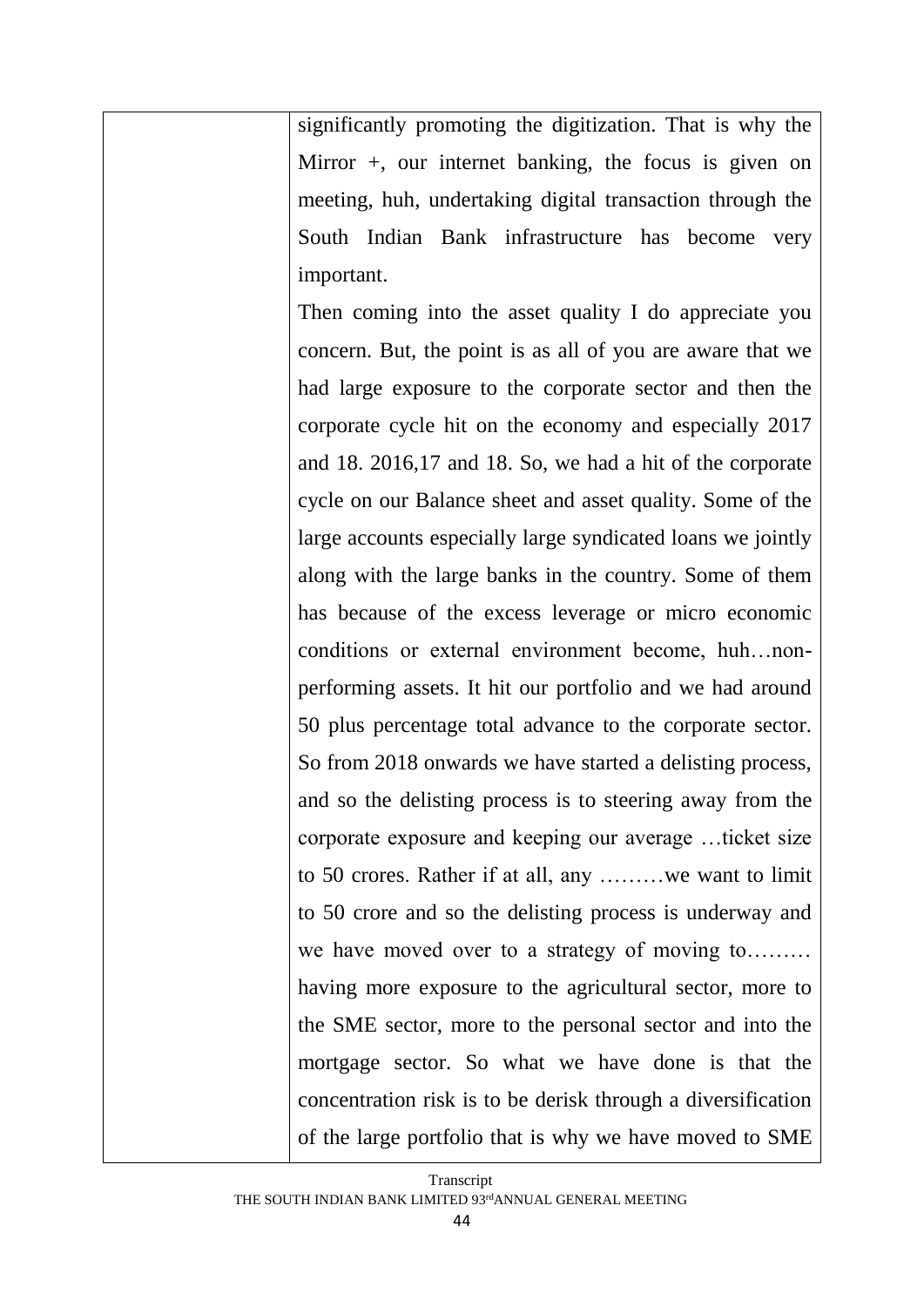sector and personal sector and the agriculture sector. You know good to report you that the corporate exposure has come down around 24% now. The remaining 76 % of our book is the form of retail either in the agriculture sector, in the SME sector, or the personal loan sector or the mortgage loan sector or the vehicle loan segment. So, unfortunately all of you aware that the Covid scenario, the first wave and second wave ha significant impact on the, into the marginalized people rather, I would SME sector or personal……many people have lost their job, many of the SME units have faced extreme inventory management problem and the cash flow problem. So this is a transitory issue which is faced by the segment because of the loss of the employment or closing down of the organization. So that is why huh…if look at the slippages of 2021 which is significantly driven by SME and personal segment of it. So, around 2300 crore out of which around 70% is from SME or the agriculture or the personal loan segment. So that is why, while we expected that the concentration risk is managing the corporate sector we have moved to the SME sector. But the SME sector or the personal segment while we had a large exposure is, unfortunately hit by the pandemic of the first wave or the second wave. So what we have now doing to deal with the problem is, first of all, the credit risk is a major concern. You know the major concern if you look at the total financials the single most problem facing is the asset quality issue.

If we look at the, in terms of employees, in terms of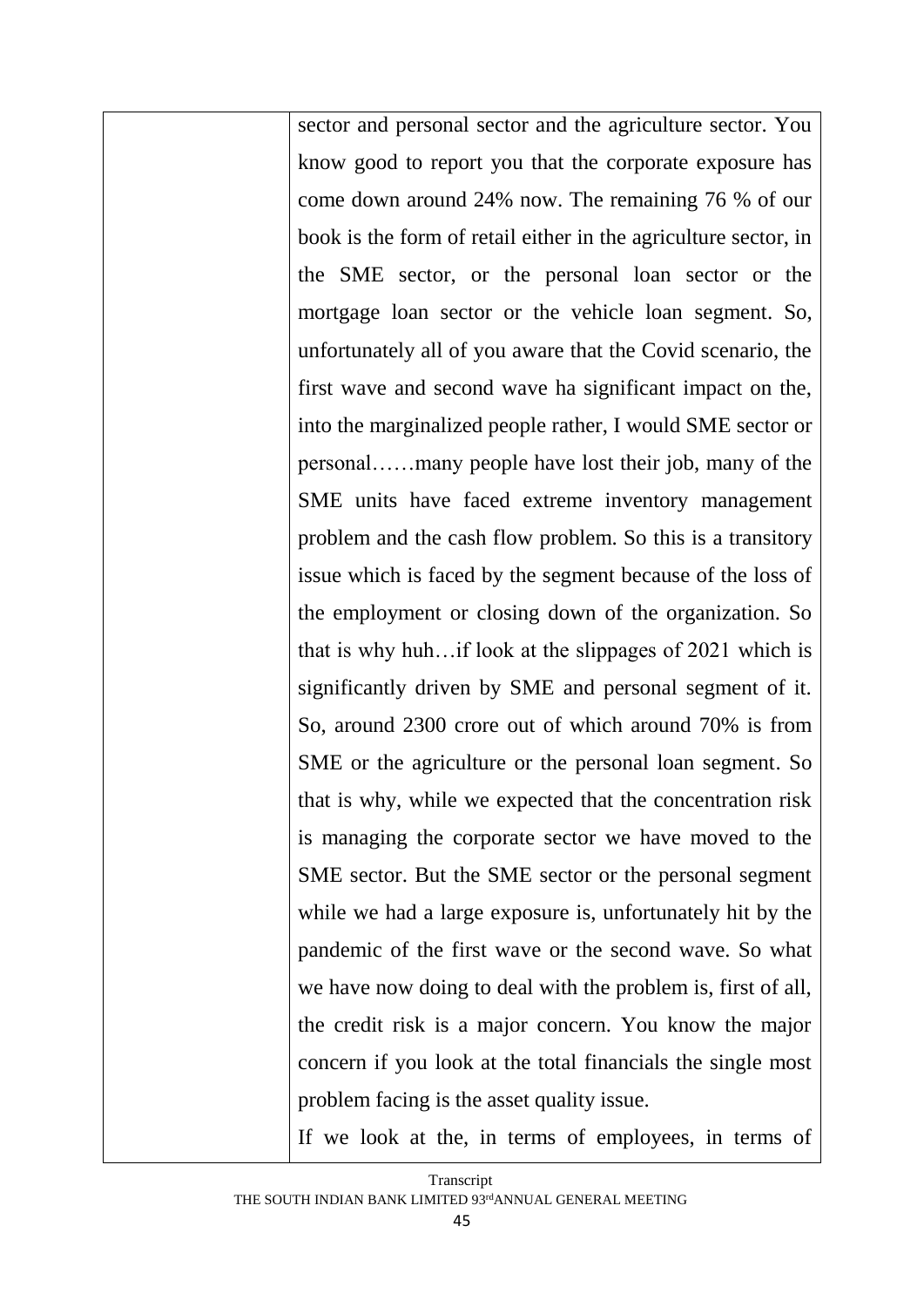employees, in terms of technology, in terms of system and process, we have made significant progress. But the point is unfortunately, we are a victim of the covid pandemic and its impact. So what we have done during the pandemic huh, stage and of now we have gone into a consolidation mode. You know the consolidation mode is we cannot afford to have any more NPAs in future. So whatever the entire focus is on quality and …………. the profitability. ………. these are the two objectives; we want to make profit but at the same time we do not want to compromise on the quality. So, what we have done is significant changes made in the way we are huh, underwriting huh...or the way we are soliciting or selling our loan products. So, what we have done is in any case of loan growth, major issue facing is thee conflict of interest issue. So when the sale person and the underwriting person of the same, so there is always a conflict interest issue. So, naturally what we have adopted a three-line policy. Three different policy, one is the sale is the front line, and one is the…mid office is the underwriting or risk management side and the third one is the operation side. So, what we have done is the entire credit risk management process has been brought it under three board spectrum huh...segmentation. So, ...... first line there are sales, they do the sale, they have nothing do with credit risk huh...appetite or the underwriting process, that is separate team, they have no commitment of the size. Whereas the sale team has the size requirement and the risk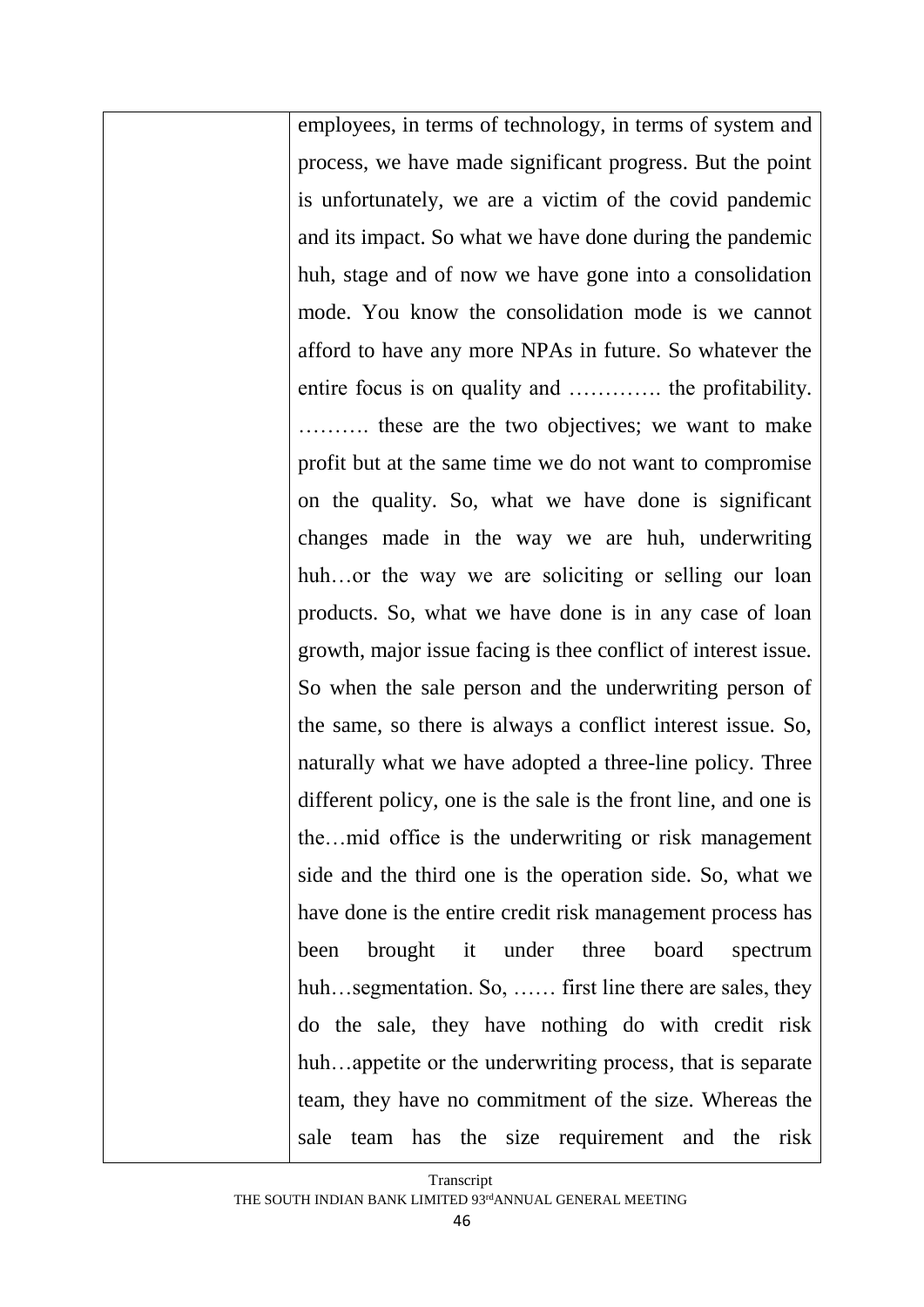management, what we have done is the series of changes made in the technology. And now the, we have Artificial intelligence, machine learning technique and we have auto underwriting norms, you know all type transformation is taken place in the risk management side as well as the underwriting side and we, whatever…. underwriting we do either from the SME…everything is based on the quality of the loan at the same time comingback into our balance sheet. There should be profitability contribution and the shareholders interest is to be protected. So that is why the entire pricing mechanism is designed ……...on equity, so what all loans we are giving, it should be well within the revised risk appetite of the organization. At the same time contribute towards the profitability and contribute towards the huh…taking interest of the depositors. That is what we have done it and for the business strategy what we have done is huh…… we have entirely ……total macro financial environment, engagement either not only in India ……and bond is a asset quality and what are the potential latest trends in our organization. That is why Mr. Ajit was really said, we have 6c strategy. So that is why, you must have seen, the capital we have already put in 240 crore and we are seeking your approval for a higher capital approvals. So, what we wanted to reinforce the capital of the organization. So that our financial strength is tightened and at the same time if any of the pandemic, you know as Mr. Babu was apprehending about a third wave carrying in. So we should have the resilience and internal strength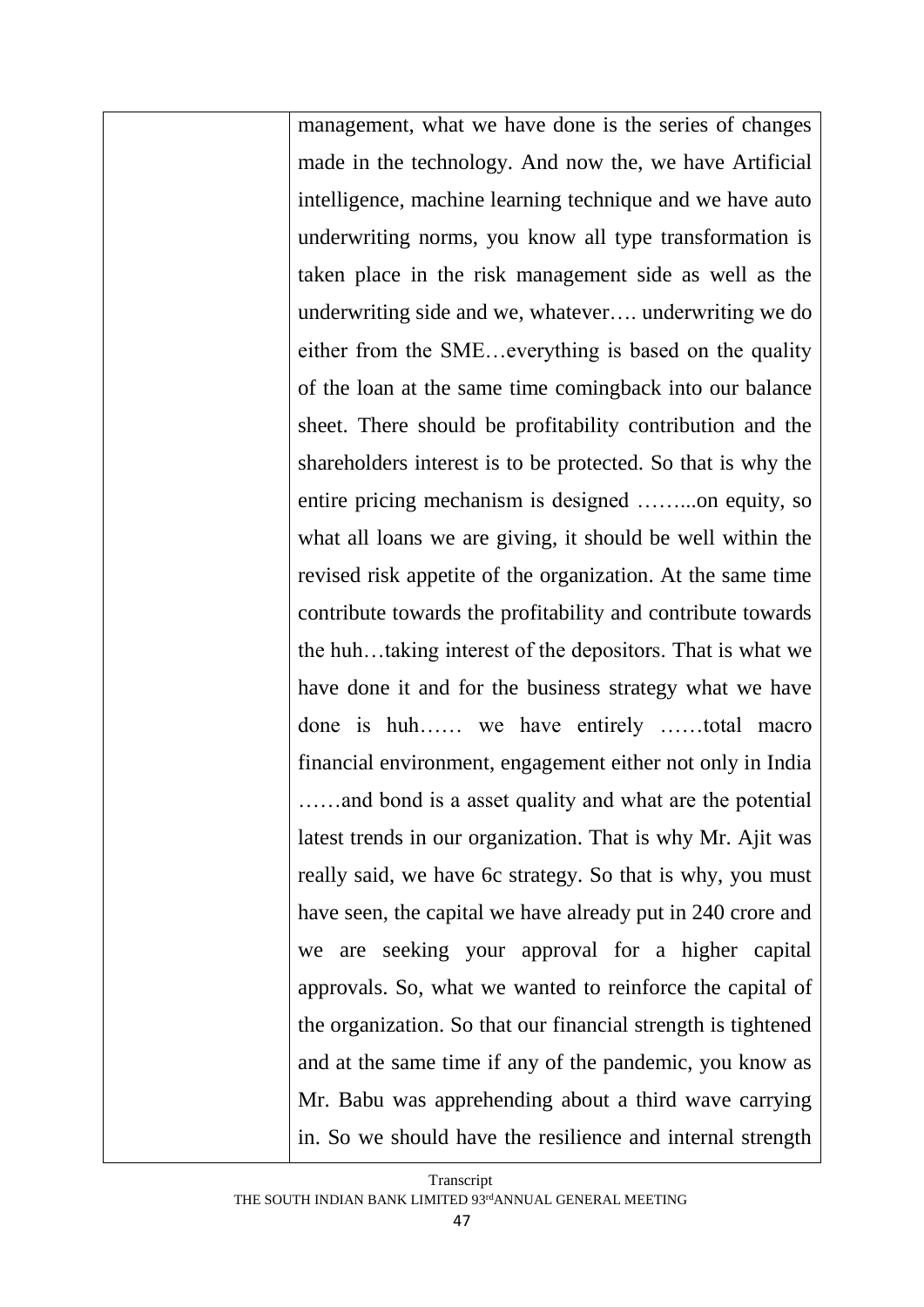in facing such future challenges. So that our bank can stand tall, stand tall to it. That is what the capital what we are doing it and the capital adequacy is already reflected 15.47%. So that is really a hu…even though it is lower our targeted 16 % so in the past what we are managing with 11 or 12 % capital adequacy, at least now our bank is standing on a solid foot of 15 %. That is what we have done in capital part of it. And the second one of the capital part is the CASA. I think this time you know, we are now entirely focusing on, entire profitability and our ability to price the market depending on the liability cost. So that is why ……...high cost fixed deposits and ……………. you must have seen we faced out on such high cost deposit from our book. And entirely we are moving back to the, back to school huh…we want traditional fixed deposits and more focus is on CASA is given. Fortunately, we have ………20 to 22 % CASA, we have reached to 30% of it. That is the CASA has shown result.

All type of cross selling has been brought in and that is why CASA principle and similarly the third principle we are focusing on cost to income. The cost income is the one way of huh… improving the cost income ratio is to improve the net interest income. So all type of revenue options, you must have read in yesterday …last week i.e South Indian Bank has been approved by RBI for undertaking government business now. This is another option. So, what we are looking at is, it is not only the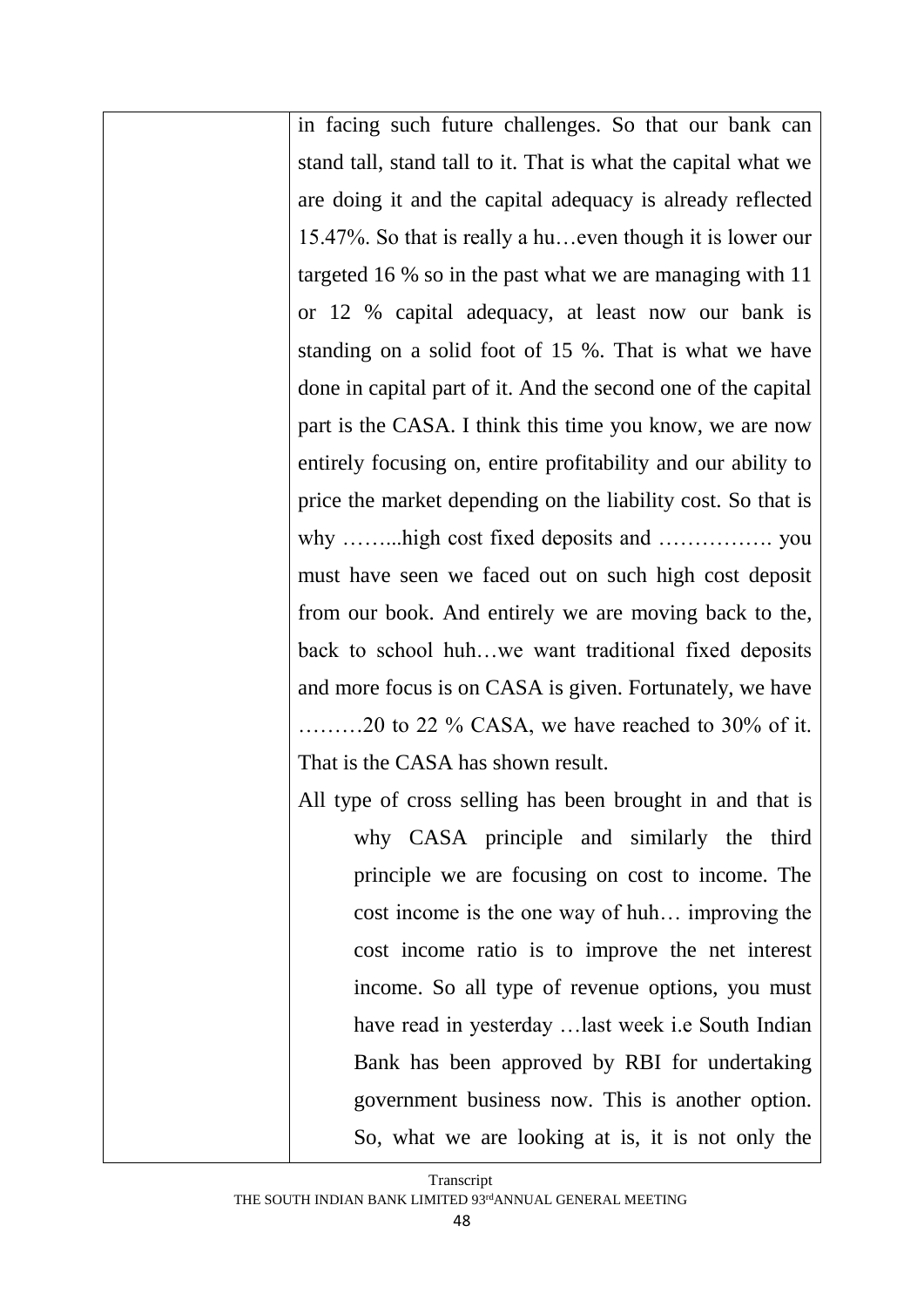traditional banking, ensure interest income. Huh… and not only an interest income we can survive in this world there are all lot of population for cross selling huh…That is why we have last year, we have two, four strategic shareholders came in and invested in our bank and we have tie up with for insurance and non-life transactions. So we have more focusing on mutual fund transaction. So any type of non – interest income we are focusing on to it and even the treasury, we have vison document for 2024. So not only managing the SLR or the cash, not only the responsibility of the asset liability management, there are also trading opportunity in the market. That is why we have a vision document. Especially drafted for the treasury. I think that is going to add tremendous potential for us. Going forward for improving our non-interest income, these things are visible now and another very important, strong point of the South India Bank is the digital. There are a lot of opportunity for promoting digital and digitization or digital transaction. I think that is also be a ………. cost income ratio. And next important factor is the competency of the staff ………you know the average age of the South Indian Bank staff is like……………..40 to 43 % is women employees. We are gender muted. What we wanted is most efficient and competent people. That is why we are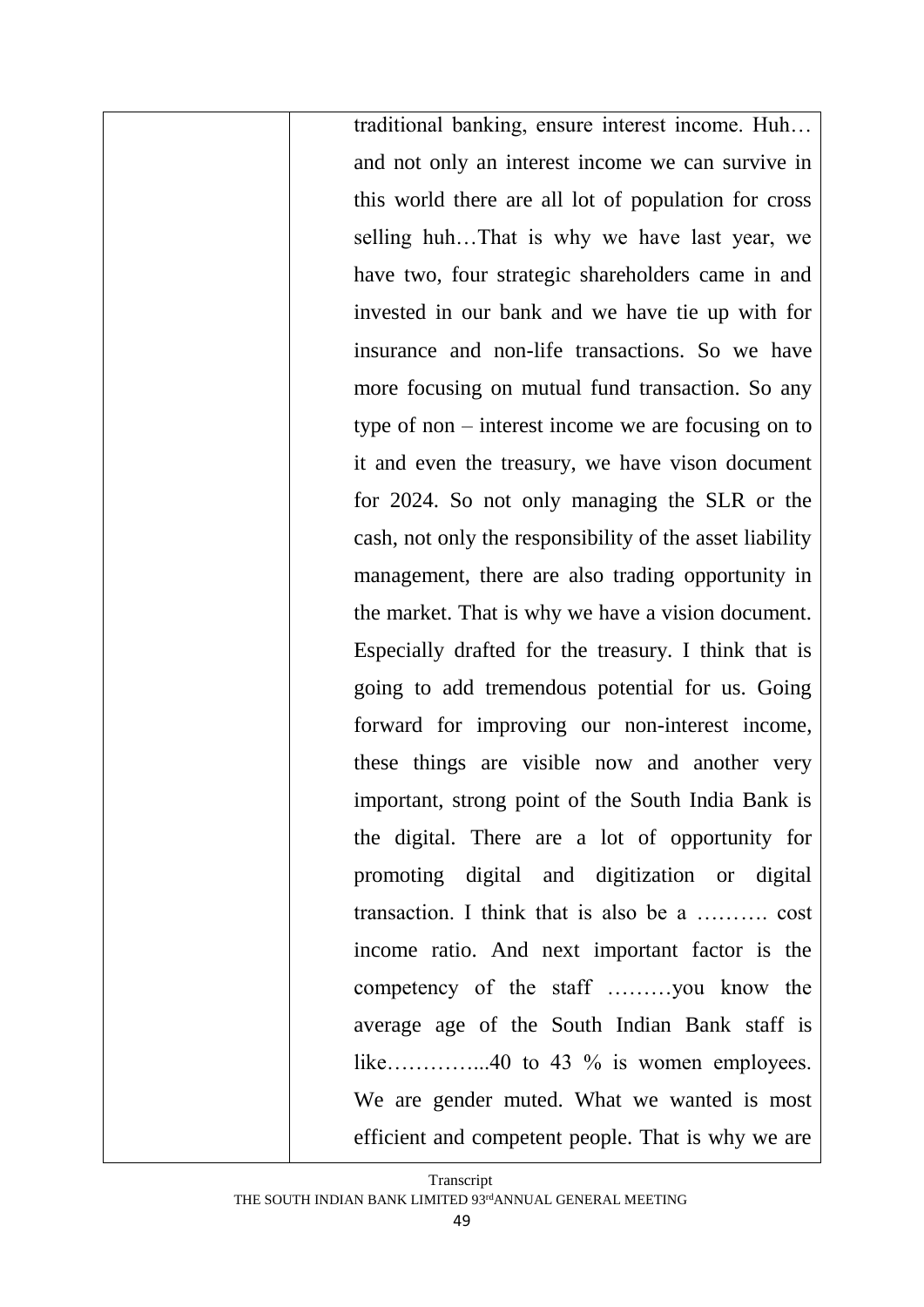recruiting straight from the colleges and top colleges and engineering college, recruiting young, budding male and female irrespective of the sex. We have recruited and what we are focusing on to them, be a partner in our progress, be a partner in our progress and empower them and skilled in them and ask to specialize in their areas. Not only general banking we want experts in credit underwriting, risk management, treasury, technology, cross selling, you know, liability management liability sourcing, you know, that is what we are focusing on this one. And on the credit side, for increasing credit side we have vertical approach now, we have a corporate vertical, we have a SME vertical now, agriculture vertical now, housing loan vertical now, loan against property, loan against security, personal loan separate vertical, Gold loan there is a separate vertical now. So all type of verticalisation for sales, product management and relationship managers has been taken place. We brought top launch bankers into the market with specialist knowledge in the new areas in two ways, one innovating new products and similarly empowering and training the employees of the South Indian Bank……… and another area we are now focusing on is the compliance part. You know it is not only the, the earning or the profitability, but there are regulations from SEBI, RBI, Governments, Companies Act.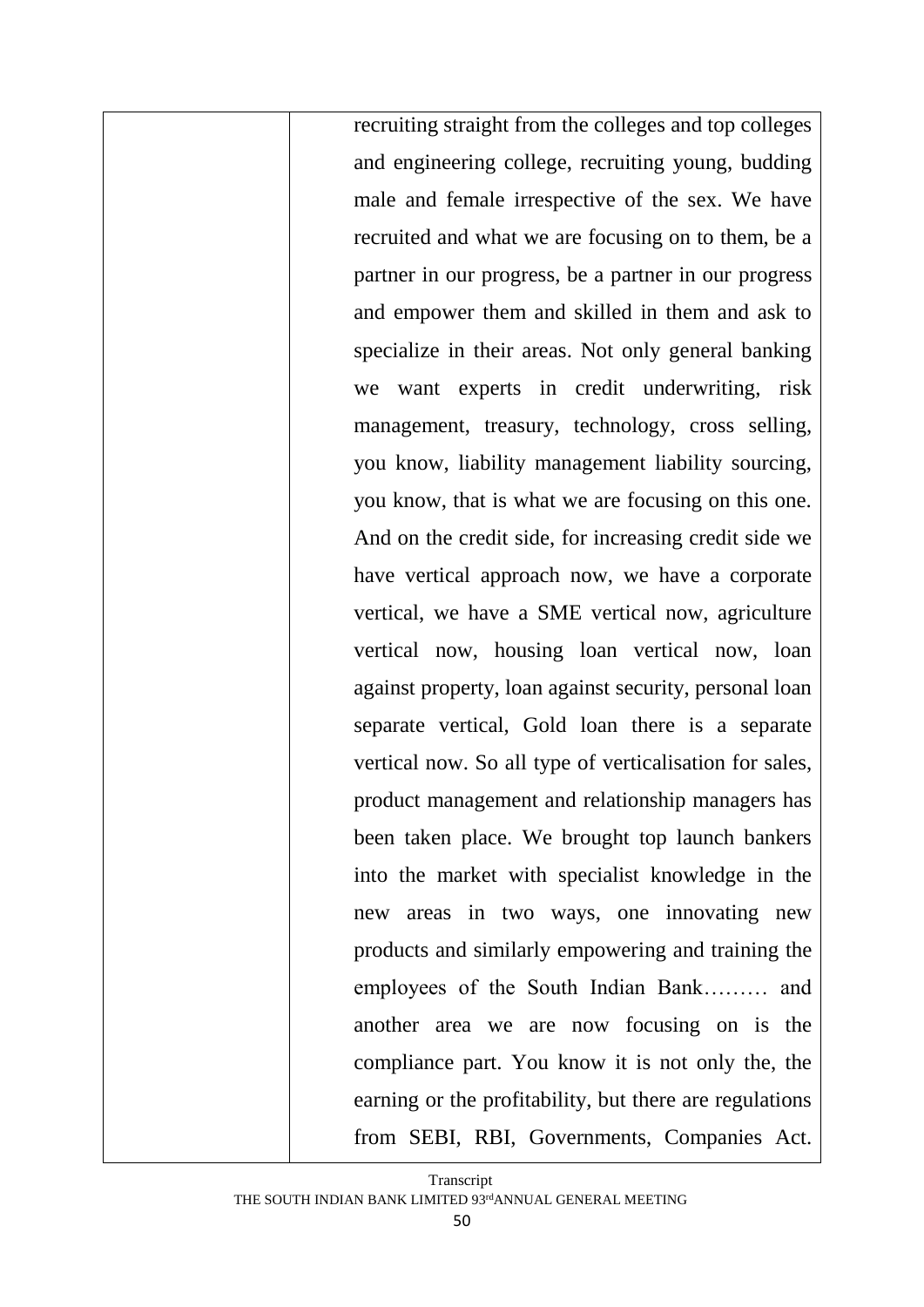You know all type of compliance is also. So whatever profit we are making or whatever profit we are, business we are making that should be complied with the law of the land. We do not want to breach any of them. So that is why the compliance is pa…also part of our 6Cs. This is the strategy we are doing it. So ultimately to come into narrow down one word, the focus of the vision 24 is the profitability and quality. So, we don't want any more NPA coming and hitting us. That is why we are extremely cautious and a consolidation process are more now system is in place and technology has been, Artificial intelligence is used as key instrument for underwriting. This time a similarly we a have a very good sophisticated software support from one of the top rating agency on the early surveillance system. So if any company……...any borrower ……...there is dilution, any deviation in their parameters, our early warning system will definitely catch them off. And similarly and equally, especially huh……in large NPA a most important aspect is the recovery and the collection. And now we have a recovery huh…… has been a new transformation you know, approach. So last year Mr. Ajit and some of our shareholders also indicated, we get sixty, six hundred crore for recovery, we have crossed the limit by 690n crore. And the NPA profile is slightly a higher side and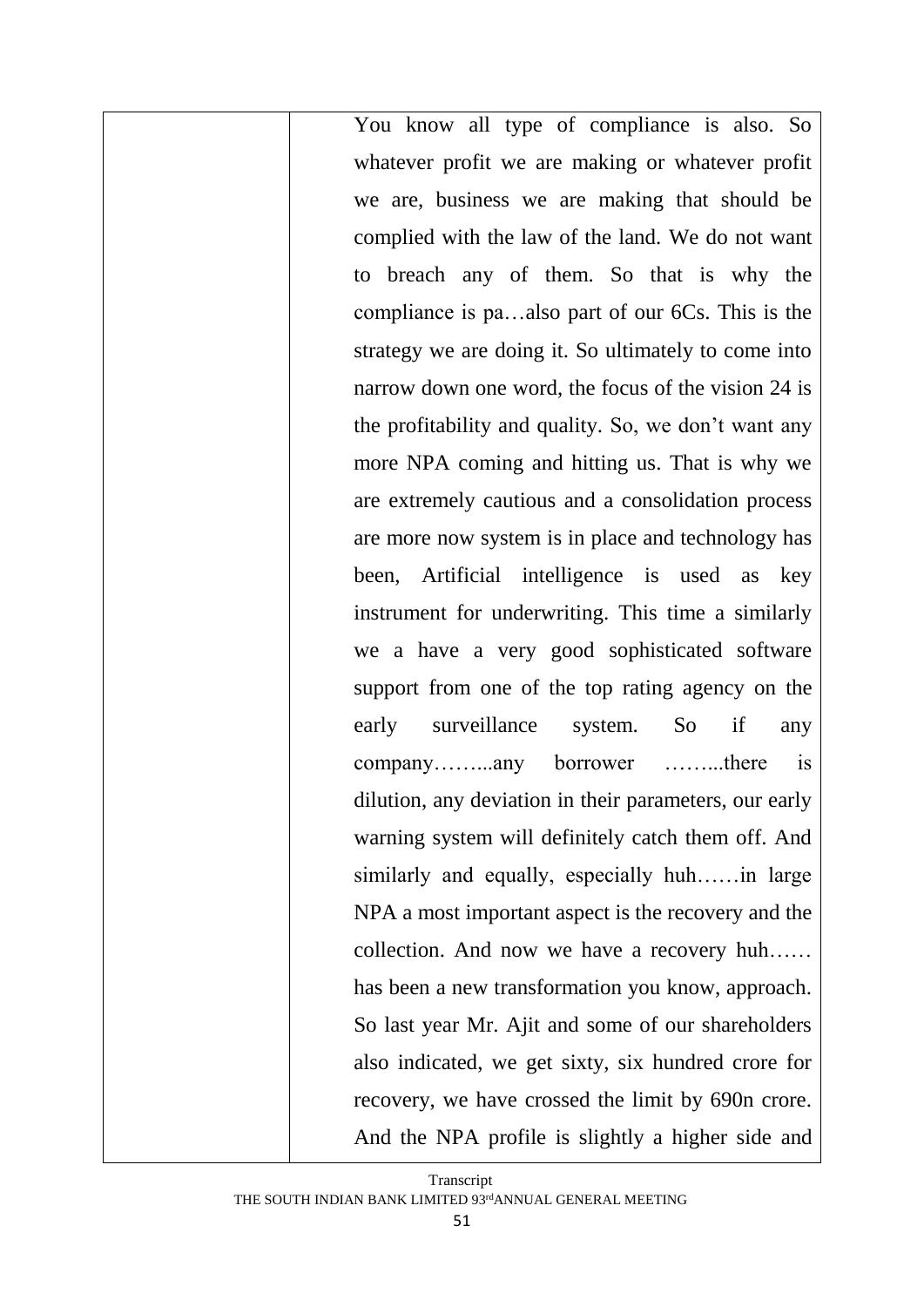the……… what we have done is , we have immediately Huh… board of directors huh…taking deliberations and lot of decisions. We set a recovery amount of 1200 crore this year. What we have done is, we have vertical approach, you know each specified number of branches or regions is put in under a senior official who is the directive steering from the head office. The recovery prospective and you know ……..during the pandemic. Many of our efforts has been put in a lower, because DRT is not giving any orders, the courts, there are moratorium, regional restrictions in some of the states. But nevertheless, we are able to cross the recovery and this year also we are hopeful of crossing the 600, 1200 crore recoveries. So that is the major changes we are made it on the recovery side. And and huh…credit growth, yes there is consolidation face we are putting in place the state of the art of underwriting and the mid office or the risk management and the back office you know the account an d the ………with quality. So we have made transformation in the system and all objective is profitability with quality, we are watching the market and we do not want to dilute the quality of loan. Not only for the sake of building a balance sheet. Especially for the standards of underwriting that is why, we are articulated to risk appetite. Policy of the organization. Ad credit risk policy an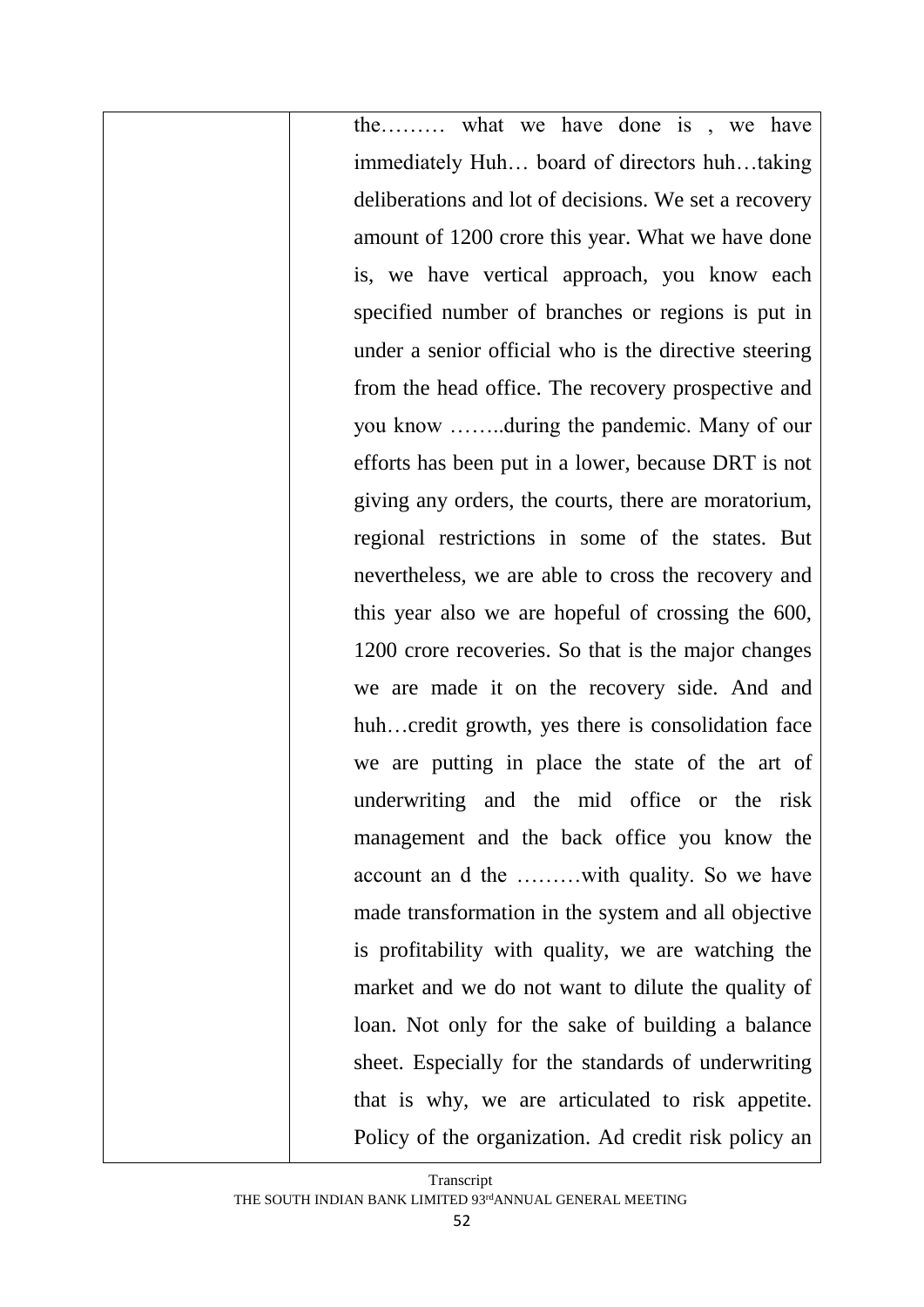everything if confirmed that…………………. we do underwriting. So that is why we are tapping opportunity, there is a growth in the loan……………from July onwards you will see andanother point particularly during the covid scenario, the most difficult part in underwriting predicting the defaulters in an extremely difficult. we do not know what is the magnitude we will know huh…last year a second wave if at all it is caring what is the magnitude of the same and lot of people government agencies and lot are talking about third wave. So we don't know what is the magnitude of the third wave. Suppose when you are underwriting a loan and when a pandemic or third wave hanging over our head, so prediction of the default is difficult. So that is why huh… we are……we have articulated our policy. So that is what we have tightened our system. Many corporate faces huge cash accumulation during last year. There are all loss of ......not much inventory financing is required because the demand side was hit very badly. They don't require much of a working capital. There ……imported our…third one. But, now a sum sort of a green shots are available. And ready with our system to take any type of opportunity coming in our way. …….we do appreciate huh…that there are….profitability for the last two to three years profitability is coming down.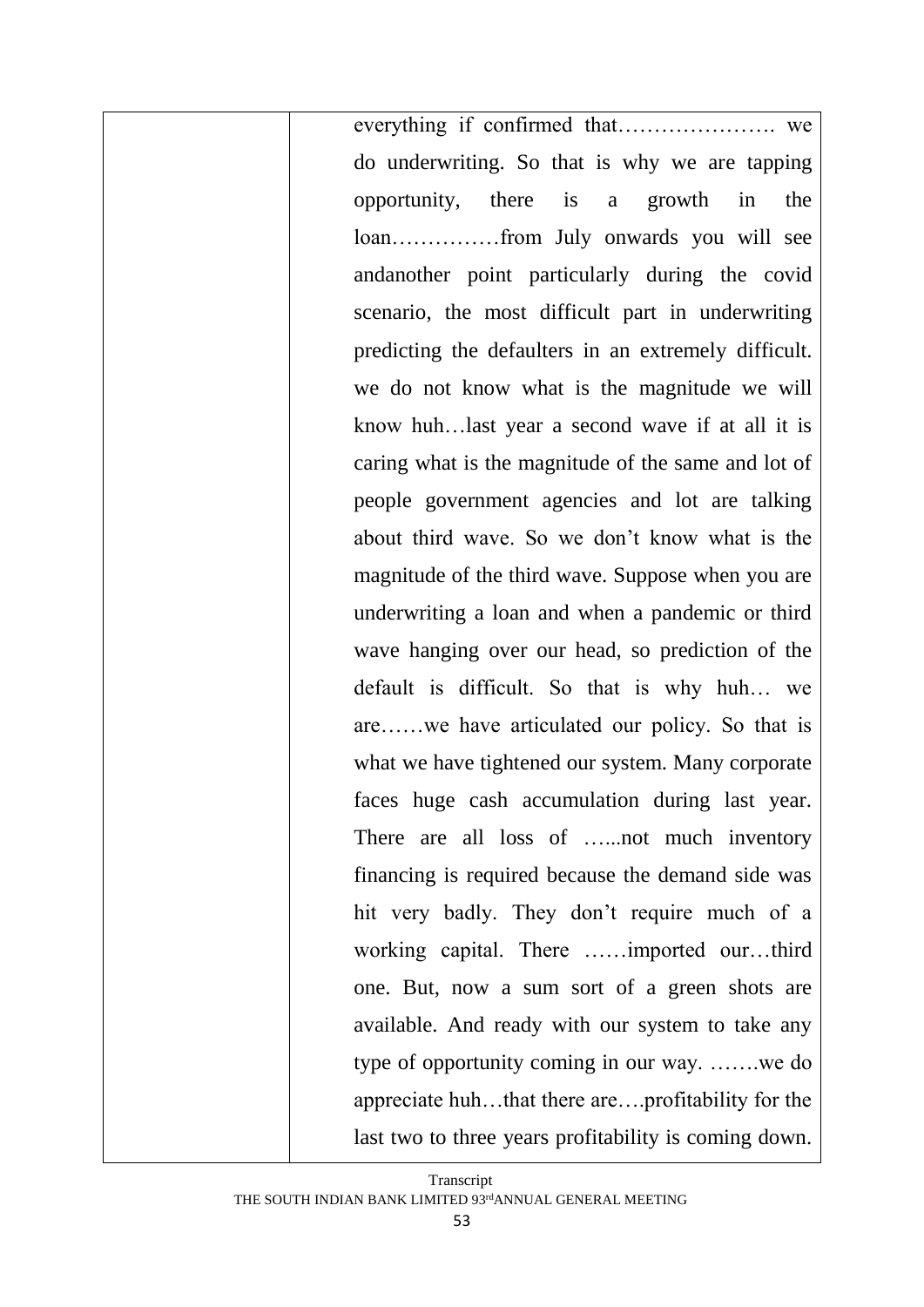And you should appreciate that, you know there are true, clear, visible credit cycle happened in the country. Pone is the corporate credit cycle, know the leverage victim of that corporate credit cycle. And unfortunately last one and half years, we are going through a worst pandemic situation in the world. And you look at the numbers you know, in the operating profit side e are nowhere down. The operating side, cost, operating profit for the year is 1618 crore, whereas last year it was 1645. So there is only a marginal , there is 6430 crore fall on the business. Now…we are able to sustain the operating profit. That means the operational side we are strong, but when we are adjusting for the loan losses, almost 1500 crore we are provided for the loan losses, the provisions for the year. So huh…we had IBA settlement, we are a IBA listed bank, we are providing the IBA settlement around 107.75 crore. That is from the profitability. We are now entire focus is contain the asset quality. Containing of the asset quality, slippages will automatically will come down. And it will significantly reduce our provision obligations. And so moving forward, we see some great light, green light or the positive things to happen fpor the organization. Similarly, while, huh…one side we are focusing on profitability huh…by reducing the NPA, increasing treasury profit, or getting cross selling and more free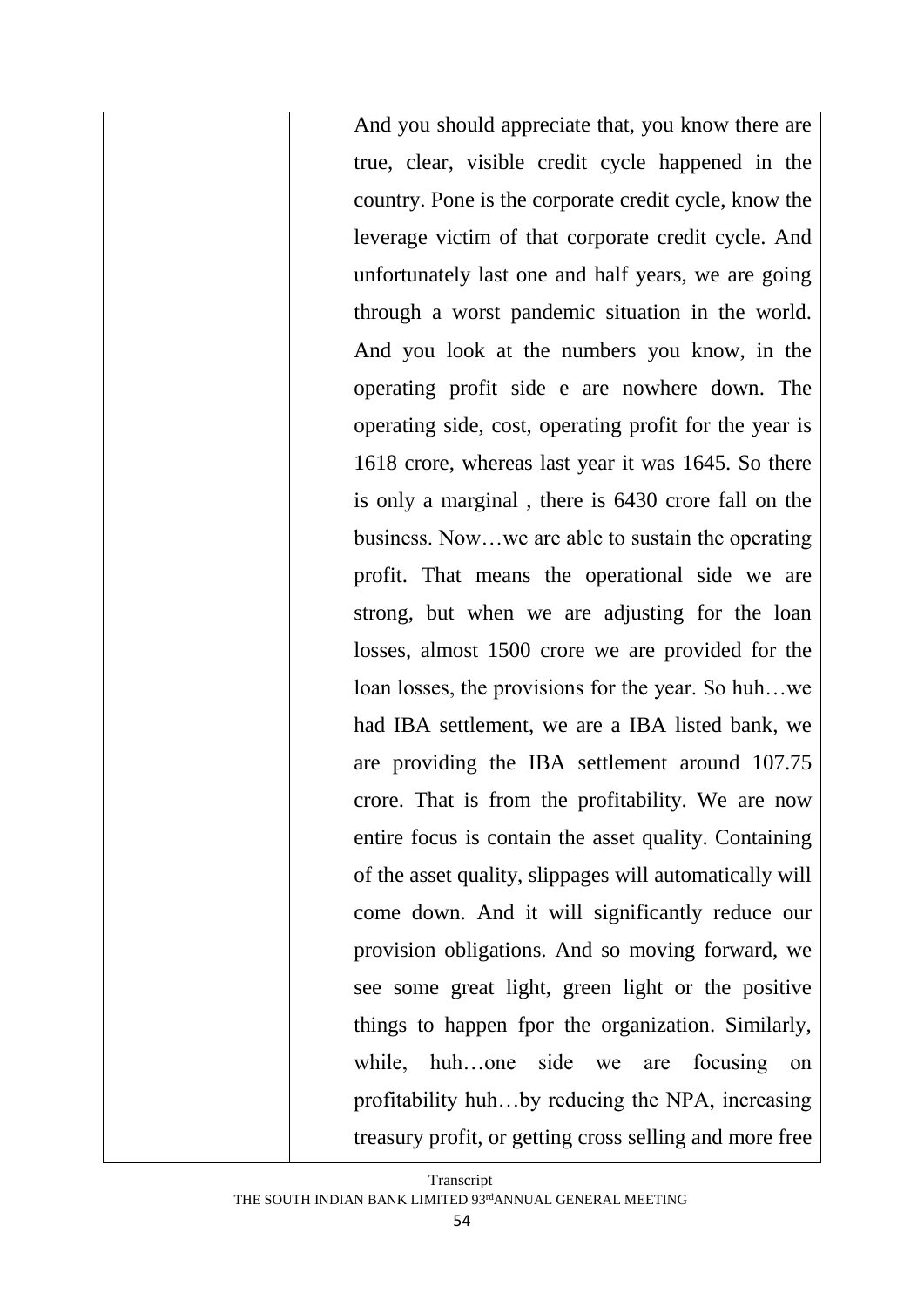income. huh…coming in. as well as the digital income coming into this, we are also in focus of cost cutting. What we have done is, I'll just state few strategies for year on cost reduction alone we have achieved around 3.32 crore by, renegotiating with all our landlords. Then AMC charges we have cost reduction impact. And capital budget we have slashed the capital budget from 64 crore to we used only 29 crore. That we have energy saving. Solar ……we are covering in tall buildings. ……………..most our meetings are through Video conferencing, all directors are attending and general body we are doing it. And ATM, all the loss making ATMs we have …wherever the ATMs we are winding it down and identifying using Artificial intelligence and cash management. So which evere…………….in IT we have a ………….the report has come to us to reduce our cost. But, one thing during the covid we have not removed any of our employees. Employees are our strength. An d100% of them risking their lives given to the organization. We have taken full care of them. There is no salary cut. We are one among the first in paying the IBA settlement. We made extra allowance for few days working during covid scenario. That is how we are taking care. Even vaccination of our employees, we said you need go to Govt. hospitals , you go private hospitals. In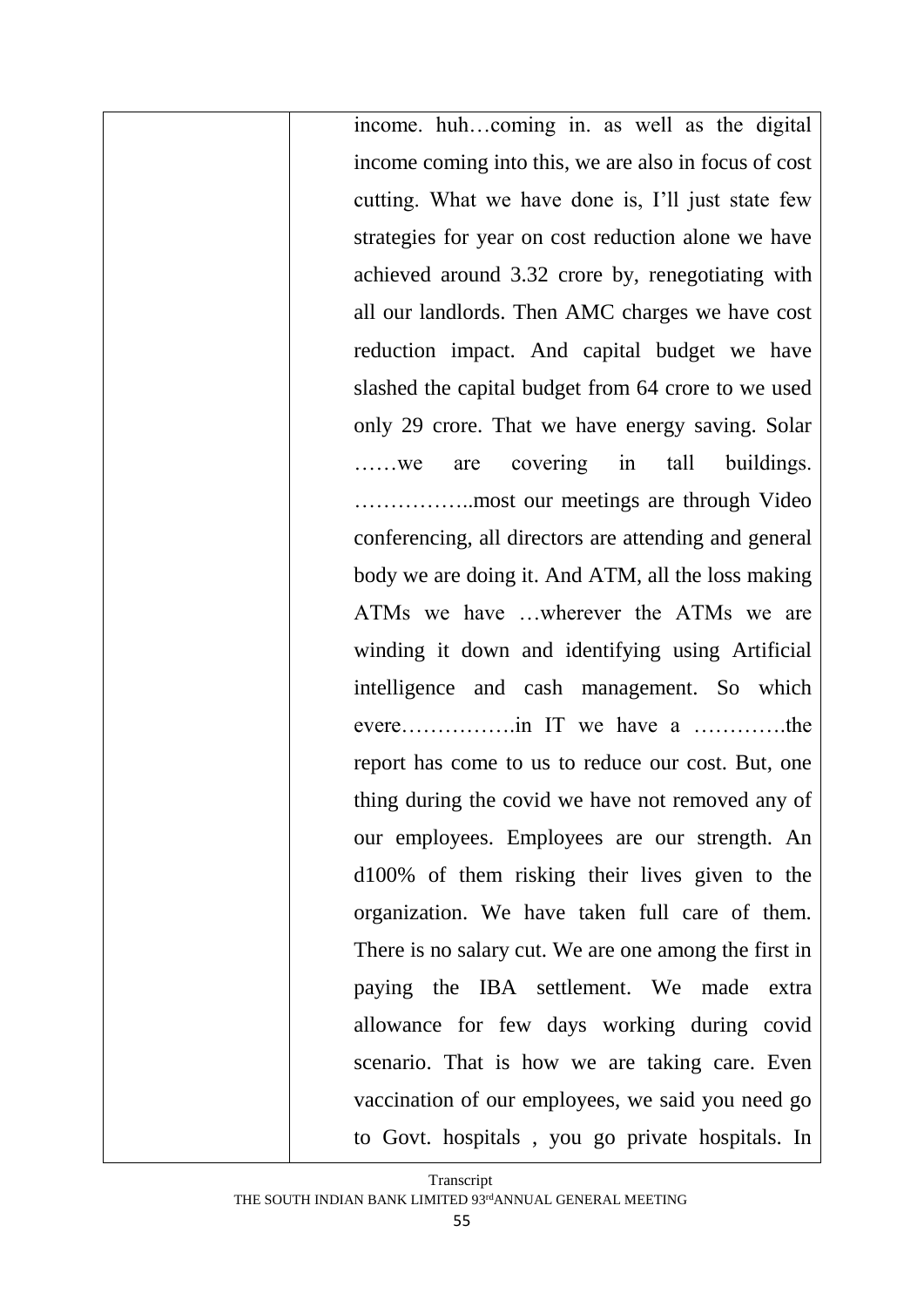some places we have conducted vaccination camps. Our average age is 33 , they were not coming in the 45-60 category, 18-45 window was opened , then only our employees have got it. Our HR department is taking care of it. Large number of our employees gone one dose.

About credit risk management, definitely credit risk management is transmission we have done it. Verticalisation , underwriting , mid office huh…back office you know. So what we have done is a, we have a market intelligence unit, they track what is happening in the macro economy or the capital market. And what are the signals available in the market. ………………………….so that

> anybody, who is taking underwriting, looking for an exposure, the market intelligence, of the customer, the particular individual. That is what we have done. Then retail score card is made. It is an auto; human intervention is narrow down. We have identified covid stress sector. And put them available to the credit rating department …this more of a fundamentally judgmental credit risk making that is been …….underwriting model with the judgement. This is what we have done. Now we are looking for corporate we have made artificial intelligence for data analytics not only for underwriting and monitoring purpose as well. Minimum entry norms have tightened and pricing as I stated earlier, risk is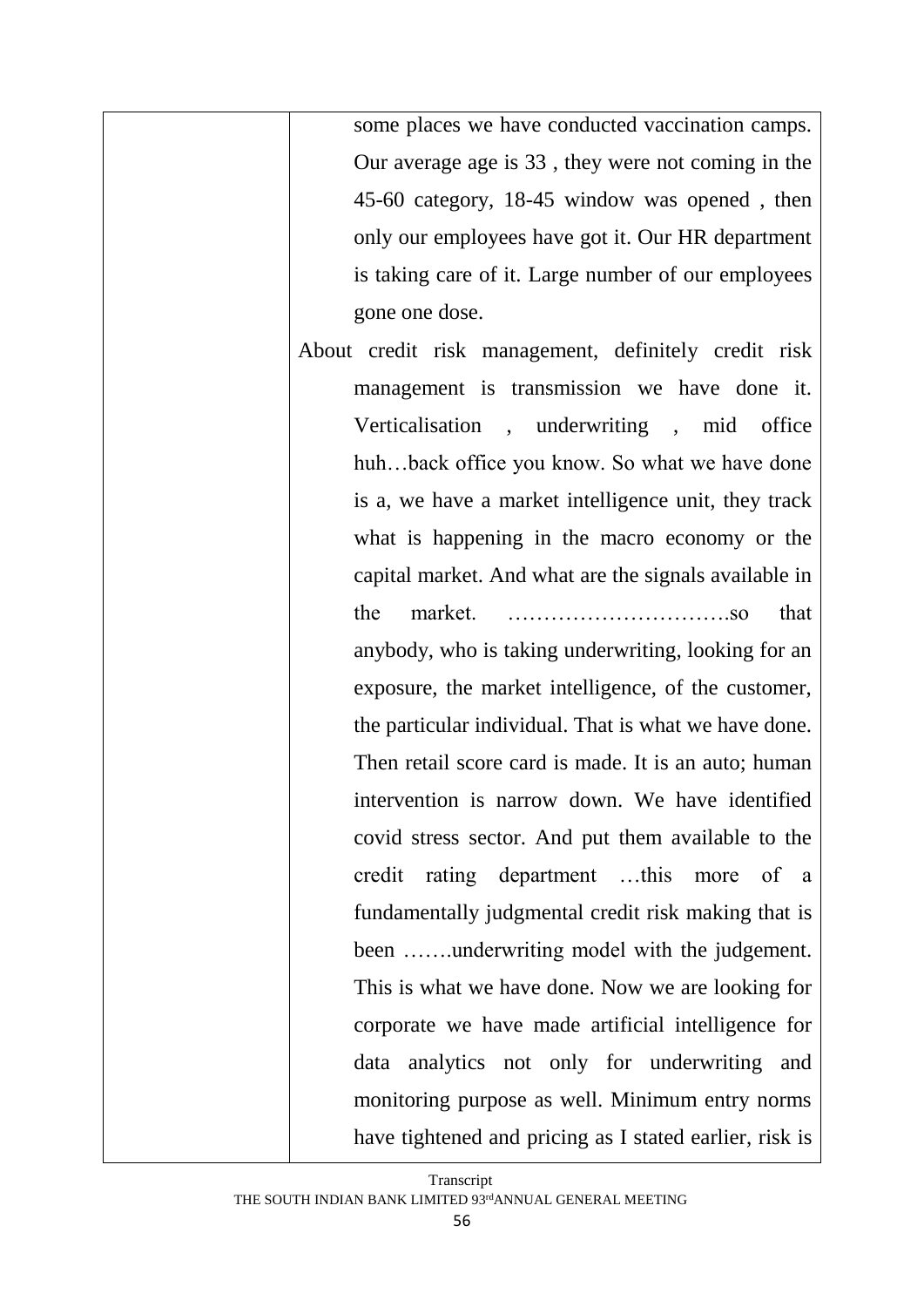| identified risk premium has been identified               |
|-----------------------------------------------------------|
| scientifically. Simultaneously, every pricing is          |
| connected to equity, in pricing CFO is also actively      |
| participating.                                            |
| I'll just look some of the queries raised by some of you. |
| Mr. Ajit mentioned about NPA management. How you are      |
| going to manage the NPA in the pandemic. Once             |
| again io wanted to tell that, we are significantly        |
| changed the way we are giving loans. The way we           |
| underwrite the loans. The way we risk manage the          |
| loans, and the way we see the operations,                 |
| disbursement, compliance with disbursement. The           |
| three faced mechanism we have put in place.               |
| Mr. Santhosh Kumar Saraf, the exit of employees, we       |
| don't have any employee leaving other than career         |
| projection. They are with us; they are the sole           |
| strength of the organization. We patronage our            |
| employees. We want growth supported by quality            |
| and it should add into the profitability                  |
| Education, our employees are trained, definitely we are   |
| giving, all lot of machine learning, digital training.    |
| Digital mode of training webex, you know webinars         |
| we are saying is provided.                                |
| Women, if we look at, many of our GMs are women           |
| employees only. They are doing wonderfully well.          |
| Credit sales side or credit underwriting side, or in      |
| CFO side, all they are women employees.                   |
|                                                           |

Mr. Krishnan points, one advantage we have corporate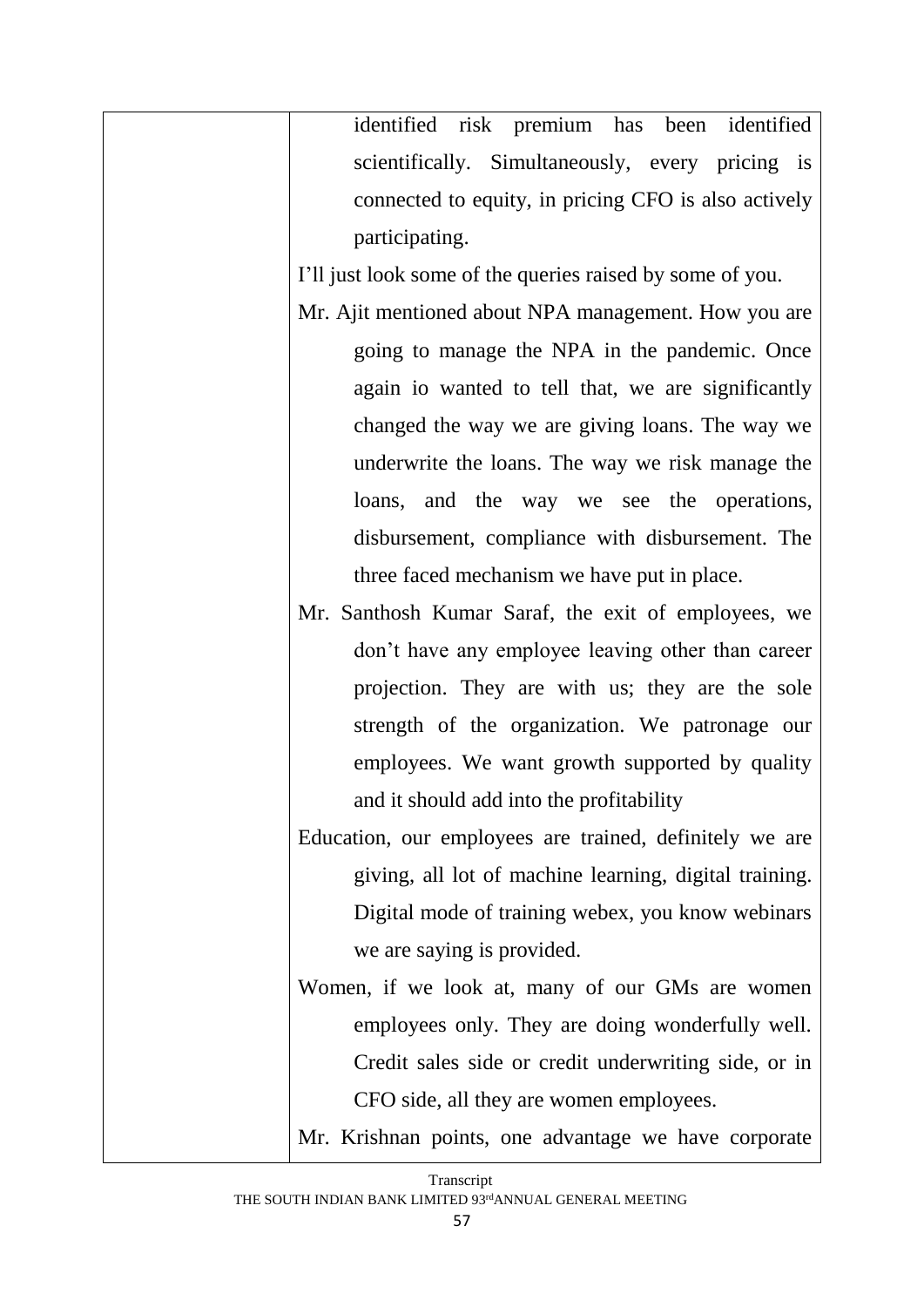cycle in the pandemic, they offer collateral security. another point, most of the NPA first are first time defaulters. Specifically, not intended defaulters. Pandemic affected their sales. Cash flow less. so that is why, if we have third wave, RBI is now saying that India has good opportunity for growth. 9.50 % is the second half and going to be good for the country. Lot of green shoots in consumption side, rural side, urban side you know. Some of our NPA account is also migrated into performing assets. You know, whatever restructuring we shave, large accounts in NPA we don't restructure. We just not go for restructuring; unless we are seeking the viability of the business. You can see our restructuring number is very much lower compared to any other banks. We cautious of the quality of the business while restructuring. Similarly, we have given them large Emergency Credit Guarantee of 2700 crore. We have restructured them. And PCR I agree with it is a keen indicator, so we have made it ………….to 60%and target in sustainably increase the PCR. So that shareholders interest is taken care of.

Collaboration, definitely we are looking for multiple operation, collaborations is one of the idea, one of the possibilities. But, that we have to deliberate on it. We are now focusing on capital; we have now an approval of 2000 crore. I the equity, in the market, equity is advantage for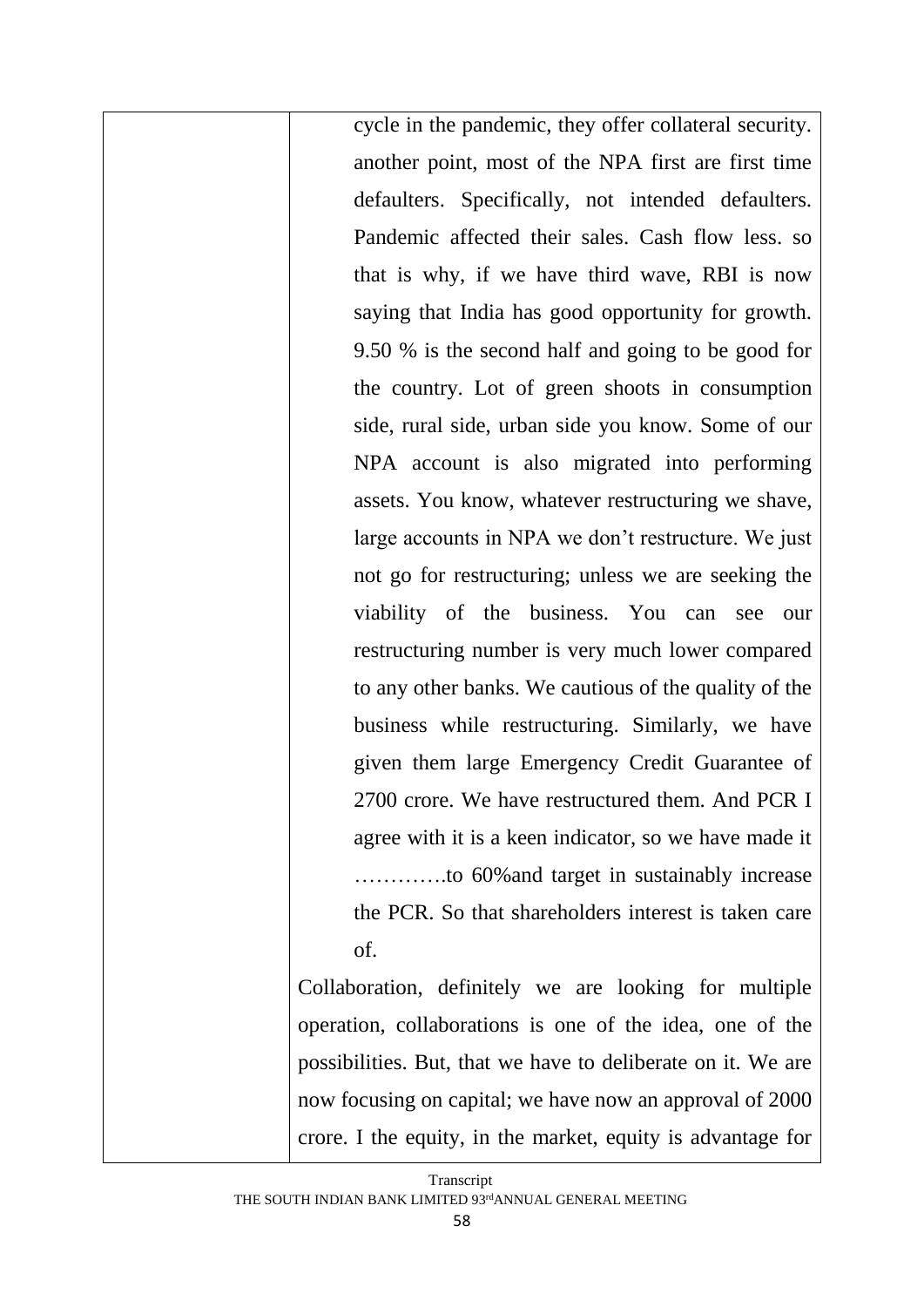us. So that will take care of it. And

Mr. Abhishek, employees have been sacked, we have not sacked any employees. If at all any employees go out of the organization for better career exposure only. Probationary officers in SBI or public sector job, they are getting it. Employees are the asset for us. We do not want to lose any of them. And top ten defaulters, Mr. Abhishek, as per the confidentiality of the law of the land, we can't disclose any of the name of the defaulters. Now we are doing recovery, huh… we are focusing on it.

Lekha Shah, we are very happy you are joining from Mumbai and Saraf from Calcutta. We want you to face to face, we want your blessings, we want your support, we want your constructive suggestions. Nut, now we can't see you in face.

Our employees are taken well care of. Vaccination is one of our priority. And road map for 2 to 3 years, I said 6Cs. And

Sarvjeet Singh, share price, I appreciate even if it is not very attractive, looking at the ………………………we see that this should not be .............. our focus now. That is why now our strategy now focus on profitability, so we look forward for a good response.

I do appreciate the questions of Mr. Babu George, that our performance is pathetic, profit is less, that is true. The reason is shown in the balance sheet. So we look forward to it. We want more transparency and what are the past gaps in our system we identify and what is the lacking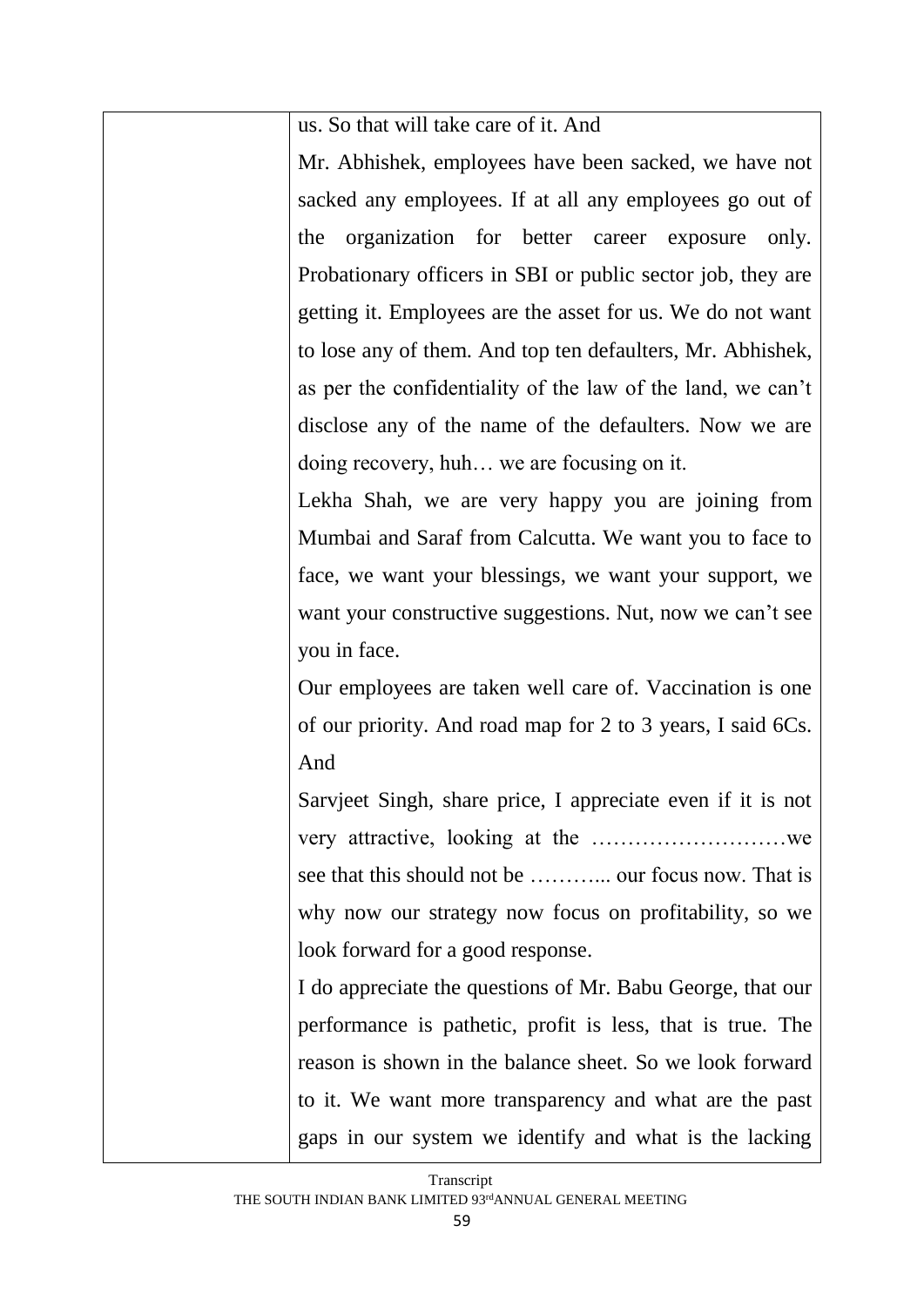point, from the lacking point move forward to it. That is what we have done all the structural transformation. In the HR side, in the capital side, in the capital adequacy size, in the underwriting side, NPA side or the recovery and collection.

Last time I did respond to the talk on Adeep. It is not only Adeep, in past also there was request from government of Kerala for deputation of officer and we did it. In case of Adeep, we received request from GOK. We look that, there is no cost to the organization on his deputation. Huh…we have a HR policy. He was deputed on the basis on internal policy. Decision taken was well within the HR policy. And he has come back and joined in the organization., that is what we want to give you.

And regarding the loan to a particular customer a di was stated earlier there are constrains in disclosing the exposure in individual wise, the name of the borrower. But, I can assure you that every loan is made out, in our organization on the base of well-articulated, risk appetite formed by the board of directors and the policy drafted on the basis of risk appetite of the Board of Directors and pricing approved by the Board of Directors. And that in care of legal state. The rate of interest, risk of the borrower every details are done. I think every exposure we render will be well within the policies. And Mr. V J Kurian we are happy to be one of our colleagues and our decisions making exercise is not individualistic. It is a collective decision, team decision. Any decision unless all directors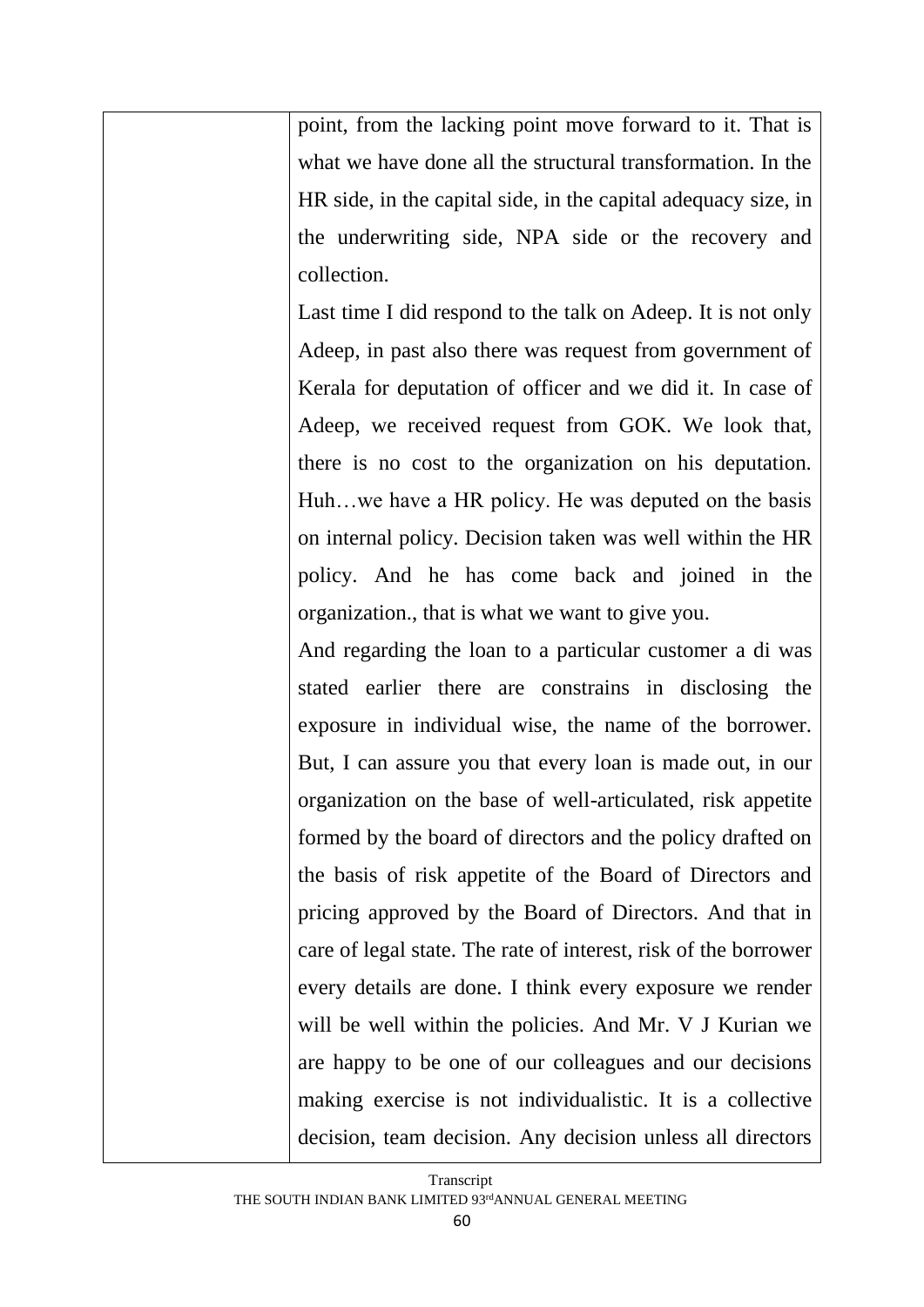are approved it, even a single member has a decent to it, we don't take it. So it is collective decision. Everybody is part of it. We look at competency. So that we have taken him into risk management side, we want his longer experience. We have Mr. Pradeep M Godbole, expert in IT, he worked in very top position in IT sector. He is heading our It committee, significantly contributing. Similarly take every director contributing. Share price I do appreciate, it in today it has reached, just now 9.60. third I do appreciate your apprehension. I was quoting IMF was saying vaccination in Kerala is higher than rest of India. Probably third wave may not be significant. But we don't know the magnitude of it. And

Mr. Rakesh Kumar, profit decline, as I explained we are working towards that one. And whistle blower policy, we have whistle blower policy. I don't have the number exactly now, but I can assure you, they are going to the personal mail id of the Audit Committee Chairman and once the Audit Committee Chairman gets it, and he goes through the Whistle Blower complaint and immediately get s into the audit head and it is thoroughly investigated and in 20-21 we have 7 such numbers and in 21-22 we have 3 complaints. So each complaint is thoroughly investigated under the direct supervision of the Audit Committee Chairman and we are looking into the root of the complaint and at the same time we maintain the confidentiality off the, protecting the identity of the whistle blower person. So I want to say that, 20-21 7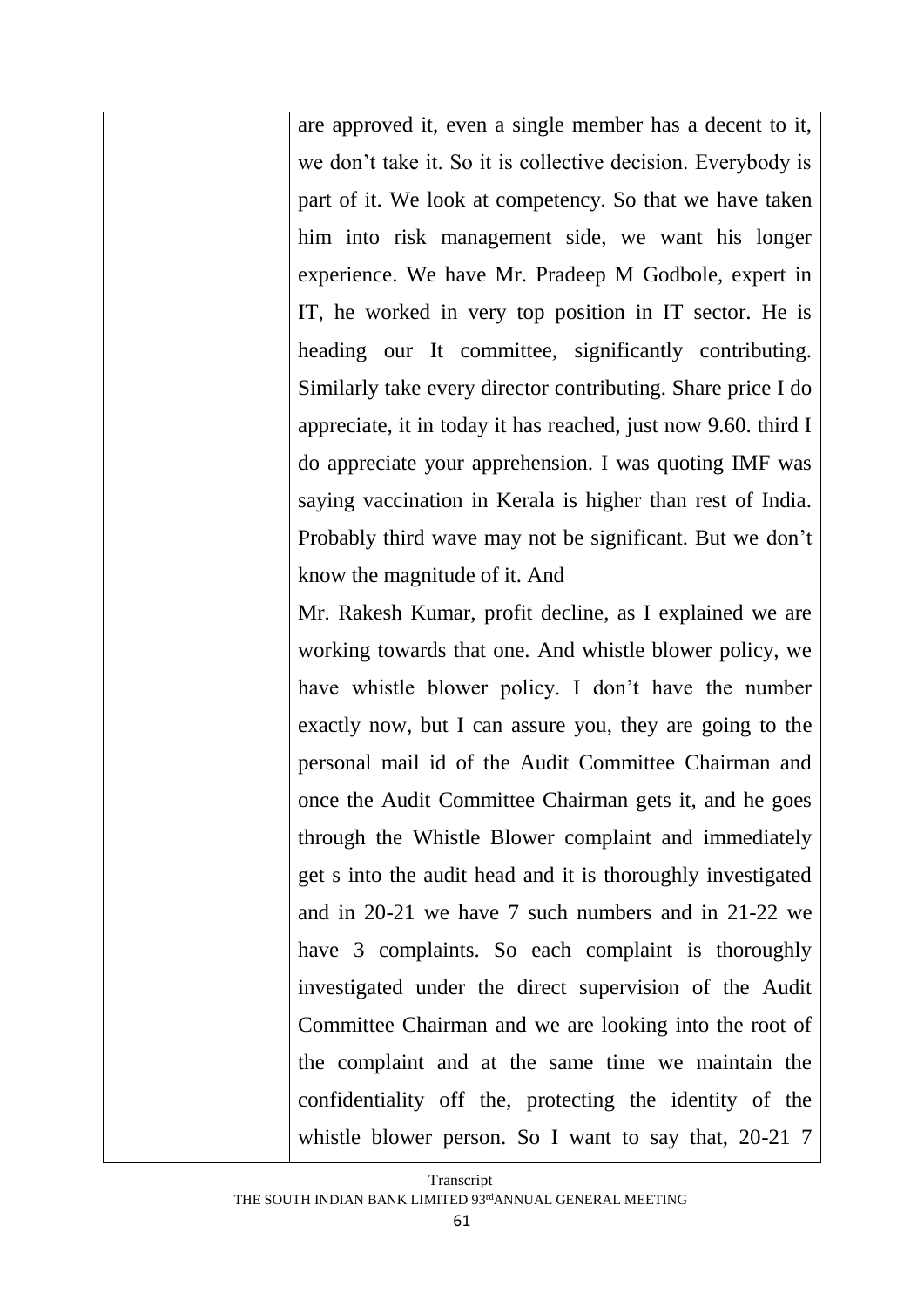|             |       | complaints and 21-22 3. And all are dispersed to with the   |
|-------------|-------|-------------------------------------------------------------|
|             |       | satisfaction of the audit committee chairman.               |
|             |       | I think I've gone through all the systems not only given by |
|             |       | you personally and those are given over the chat box as     |
|             |       | well.                                                       |
|             |       | Once again we assure you that we have also people with      |
|             |       | wide experience in the Board of Directors and some of you   |
|             |       | have recognized quality of the board of directors as well.  |
|             |       | So will work for the interest of the organization.          |
|             |       | I think we are quite sure that we are in the right path now |
|             |       | and we will move afterwards. So that is what my             |
|             |       | conclusion part of mine speech as well. So we move on to    |
|             |       | the next agenda item. Somebody has to propose the           |
|             |       | $\lim_{m \to \infty}$                                       |
|             |       |                                                             |
| Mr.         | Jimmy | Sir, no need                                                |
| Mathew      |       |                                                             |
| (Company    |       |                                                             |
| Secretary)  |       |                                                             |
| Mr.         | Salim | $\lim_{\text{my}}$                                          |
| Gangadharan |       |                                                             |
| (Chairman)  |       |                                                             |
| Mr.         | Jimmy | No need Sir.                                                |
| Mathew      |       |                                                             |
| (Company    |       |                                                             |
| Secretary)  |       |                                                             |
| Mr.         | Salim | No need at all. Ok.                                         |
| Gangadharan |       |                                                             |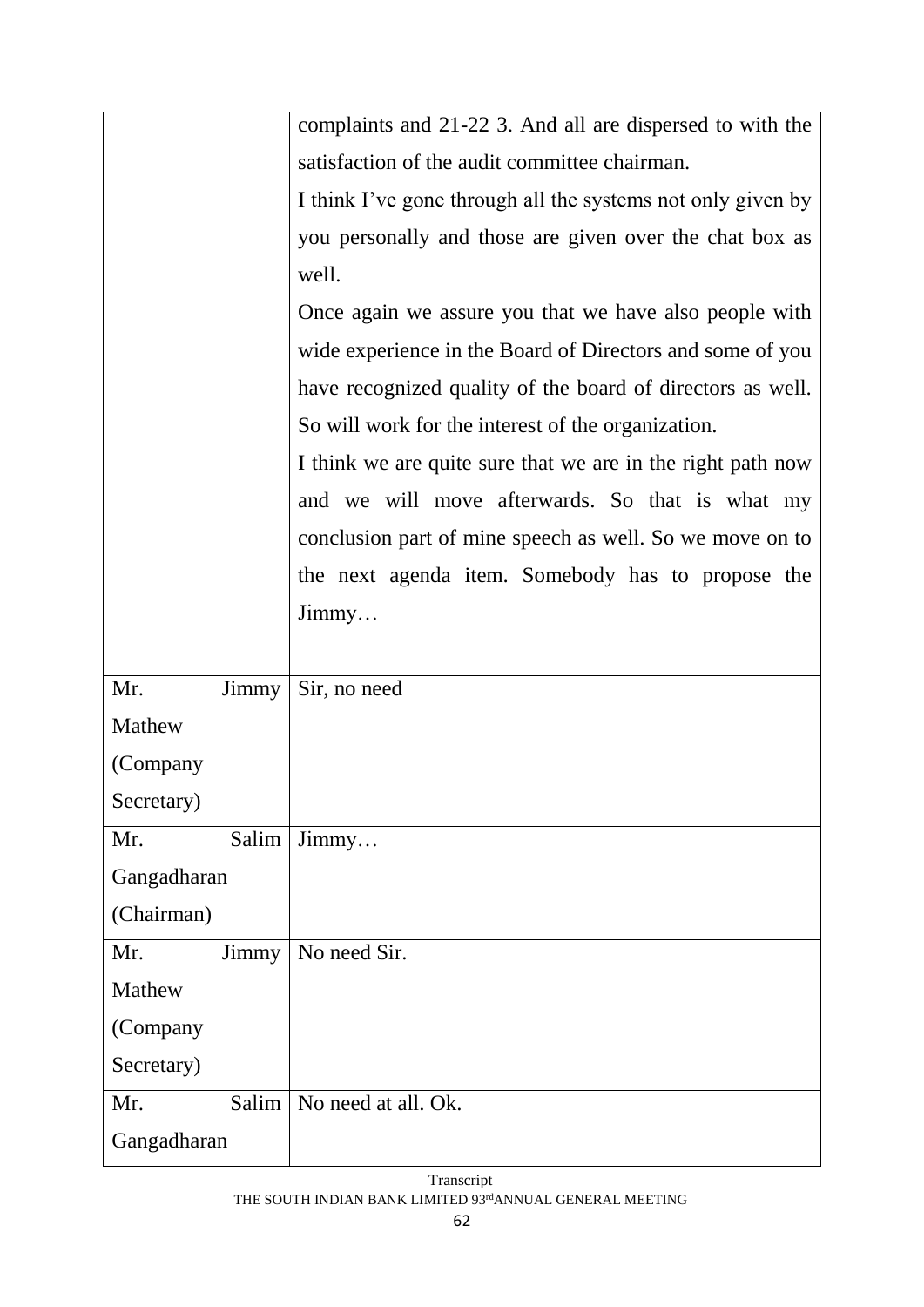| (Chairman) | Can I move to item number 2 that is Appointment of            |
|------------|---------------------------------------------------------------|
|            | Director in the place of Director who retires by rotation?    |
|            | Item No. 02 is an Ordinary Resolution Appointing Sri          |
|            | Pradeep M Godbole (DIN: 08259944), as Director of the         |
|            | Bank, liable to retire by rotation, who retires by rotation   |
|            | and offer himself for re-appointment. In terms of Section     |
|            | 160 of the Companies Act, 2013, the Bank has received a       |
|            | notice in writing signifying the intention to propose the     |
|            | candidature of Sri Pradeep Godbole (DIN: 08259944)            |
|            | (representing Majority Sector) for the office of Director.    |
|            | Further, Sri Pradeep M Godbole's appointment is in            |
|            | compliance with the provisions of Section 10A of the          |
|            | Banking Regulation Act, 1949, and in the opinion of the       |
|            | Board also, he fulfils the conditions specified under the     |
|            | Companies Act, 2013 for such an appointment. In the           |
|            | opinion of the Board, Sri Pradeep M Godbole meets the fit     |
|            | and proper criteria and is a person of integrity, and has the |
|            | necessary knowledge, experience and expertise for being       |
|            | appointed as a Director.                                      |
|            |                                                               |
|            | "RESOLVED THAT in accordance with the provisions of           |
|            | Sections 149, 160, Schedule IV and other applicable           |
|            | provisions, if any, of the Companies Act, 2013, read with     |
|            | the Companies (Appointment and Qualification of               |
|            | Directors) Rules, 2014 and other applicable rules, if any,    |
|            | Section 10A and other applicable provisions of the            |
|            | Banking Regulation Act, 1949 (including any statutory         |
|            | modification(s) or re-enactment thereof for the time being    |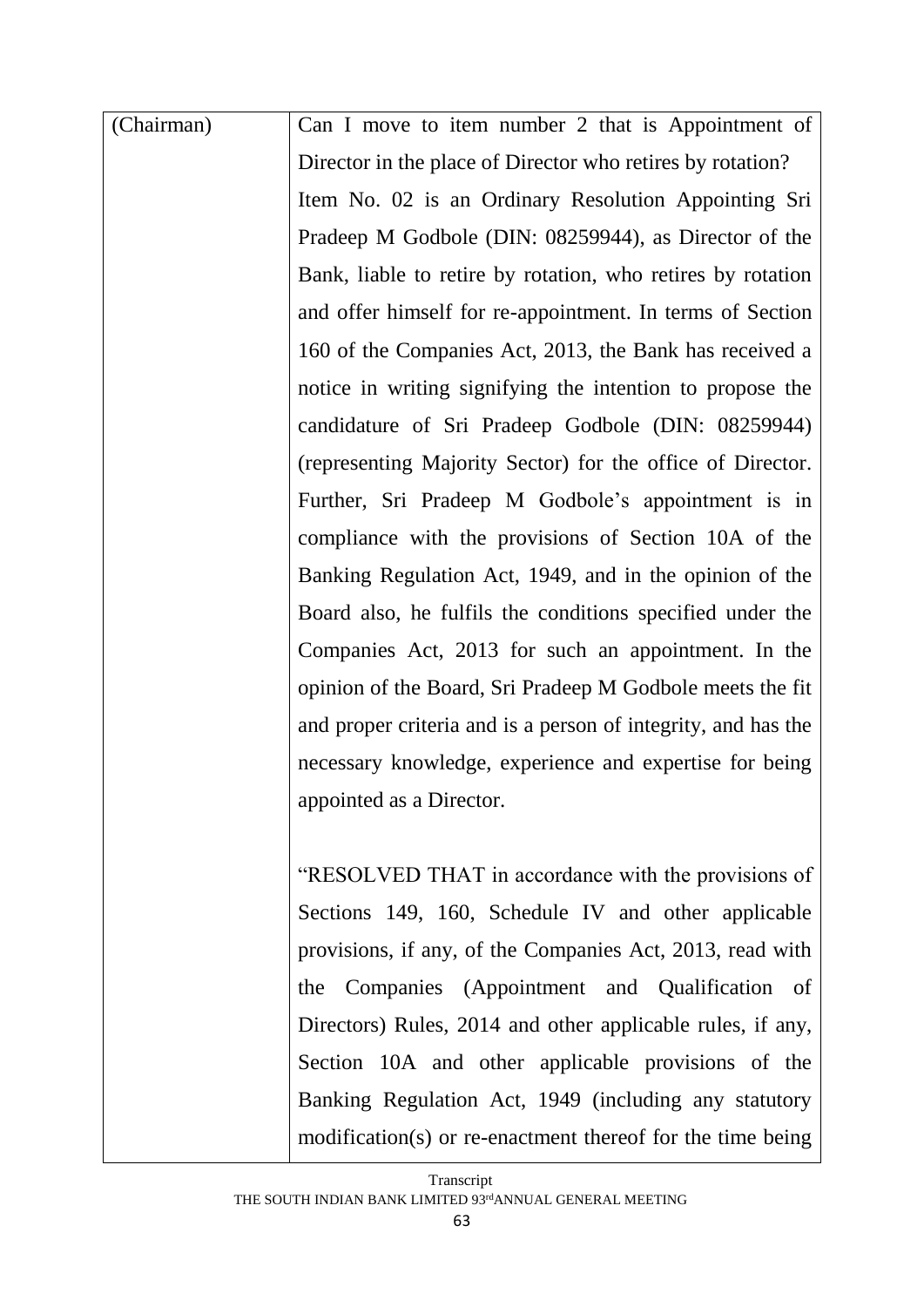|              | in force) and the Rules, Circulars and Guidelines issued by   |
|--------------|---------------------------------------------------------------|
|              | the Reserve Bank of India, Sri Pradeep M Godbole (DIN:        |
|              | 08259944), in respect of whom the Bank has received a         |
|              | notice in writing proposing his candidature for the office    |
|              | of huhDirector, be and is hereby appointed as a               |
|              | Director of the Bank liable to retire by rotation."           |
|              | HuhJimmy anymore proposing?                                   |
|              |                                                               |
| Mr.<br>Jimmy | No Sir, Not at all require for this                           |
| Mathew       |                                                               |
| (Company     |                                                               |
| Secretary)   |                                                               |
| Mr.          | Salim   Ok. Let us move to the next agenda. Agenda Three      |
| Gangadharan  | <b>Appointment of Joint Statutory Central Auditors:</b>       |
| (Chairman)   | "We have now come to item no. 3 of the agenda.                |
|              | HuhThe Shareholders of the Bank at the 91st Annual            |
|              | General Meeting held on July 17, 2019 has appointed M/s       |
|              | VARMA & VARMA, Chartered Accountants, Kochi                   |
|              | (Firm Registration Number 004532S) as Statutory Central       |
|              | Auditors of the Bank for the period commencing from the       |
|              | conclusion of the 91st Annual General meeting until the       |
|              | conclusion of the 93rd Annual General Meeting (i.e for a      |
|              | period of two years) for the purpose of audit including       |
|              | reporting on internal financial controls of the Bank's        |
|              | accounts at its head office, branches and other offices, and  |
|              | for issuing other certification prescribed by the Regulators. |
|              |                                                               |
|              | India<br>vide<br>The<br>Bank of<br>circular<br>Reserve<br>No. |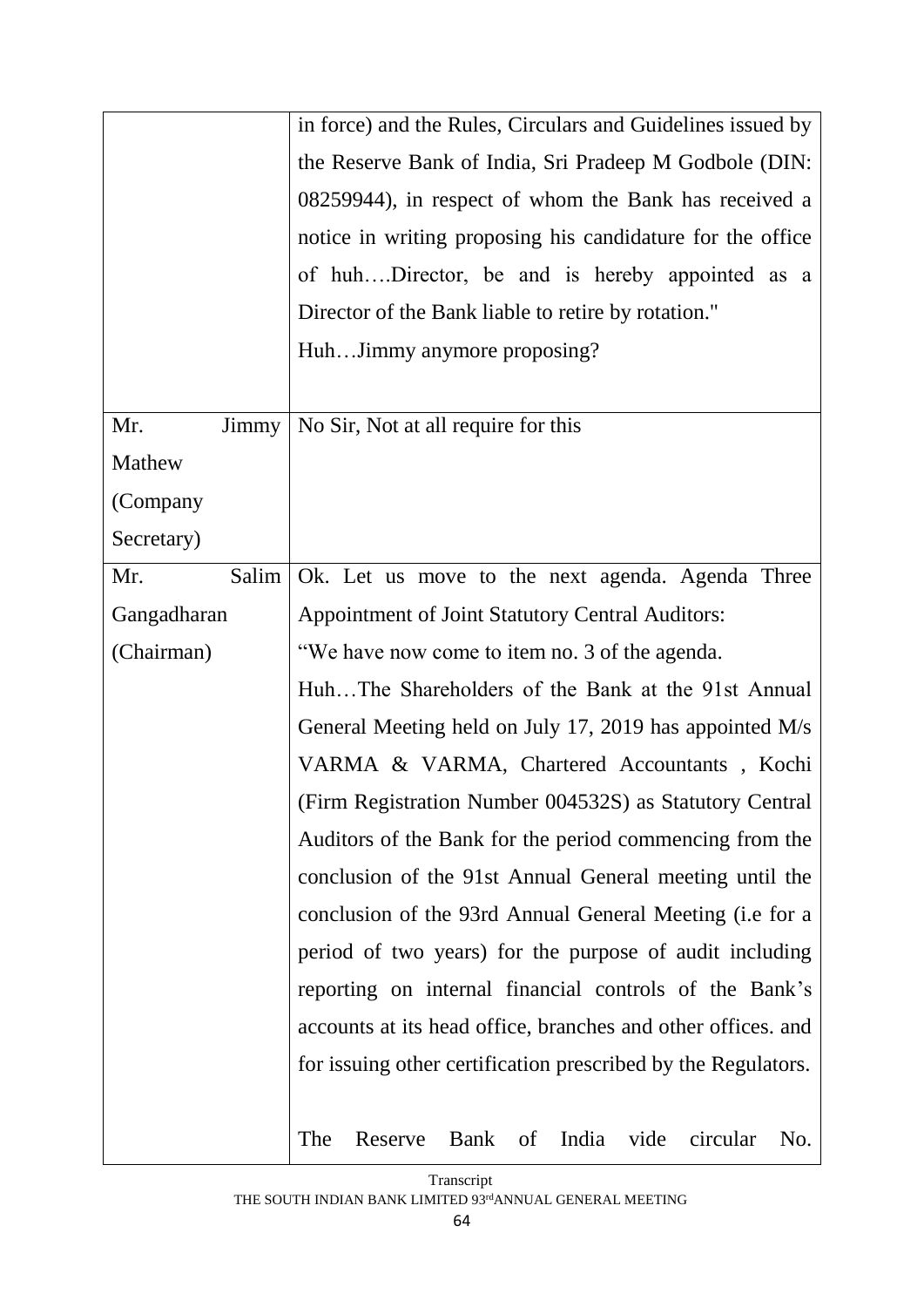DoS.CO.ARG/SEC.01/08.91.001/2021-22 dated April 27, 2021 stipulated that "For Entities with asset size of Rs.15,000 Crore and above as at the end of previous year, the statutory audit should be conducted under joint audit of a minimum of two audit firms huh… two audit firms . In compliance with the above circular and based on the recommendation of the Board of directors, the RBI vide letter No DOS.ARG.No. PS-90 /08.21.005/2021-2022 dated July 9, 2021,has approved the re-appointment of M/s. Varma & Varma, Chartered Accountants, (Firm Registration Number 004532S), as Joint Statutory Central Auditors of the Bank for the Financial Year 2021-22 and this will be their third Year and to appoint M/s. CNK  $\&$ Associates private…LLP, Chartered Accountants, Mumbai (Firm Registration Number: 101961 W/W-100036) as new Joint statutory Central auditors for the Financial Year 2021-22 and this will be their first Year.

Huh…The Audit Committee and Board of Directors of the Bank have recommended the re-appointment of M/s. Varma & Varma, Chartered Accountants, (Firm Registration Number 004532S), as Joint Statutory, Joint Statutory Central Auditors of the Bank for the Financial Year 2021-22 and to appoint M/s. CNK & Associates LLP, Chartered Accountants, Mumbai (Firm Registration Number: 101961 W/W-100036) as new Joint Statutory Central auditors for the Financial Year 2021-22.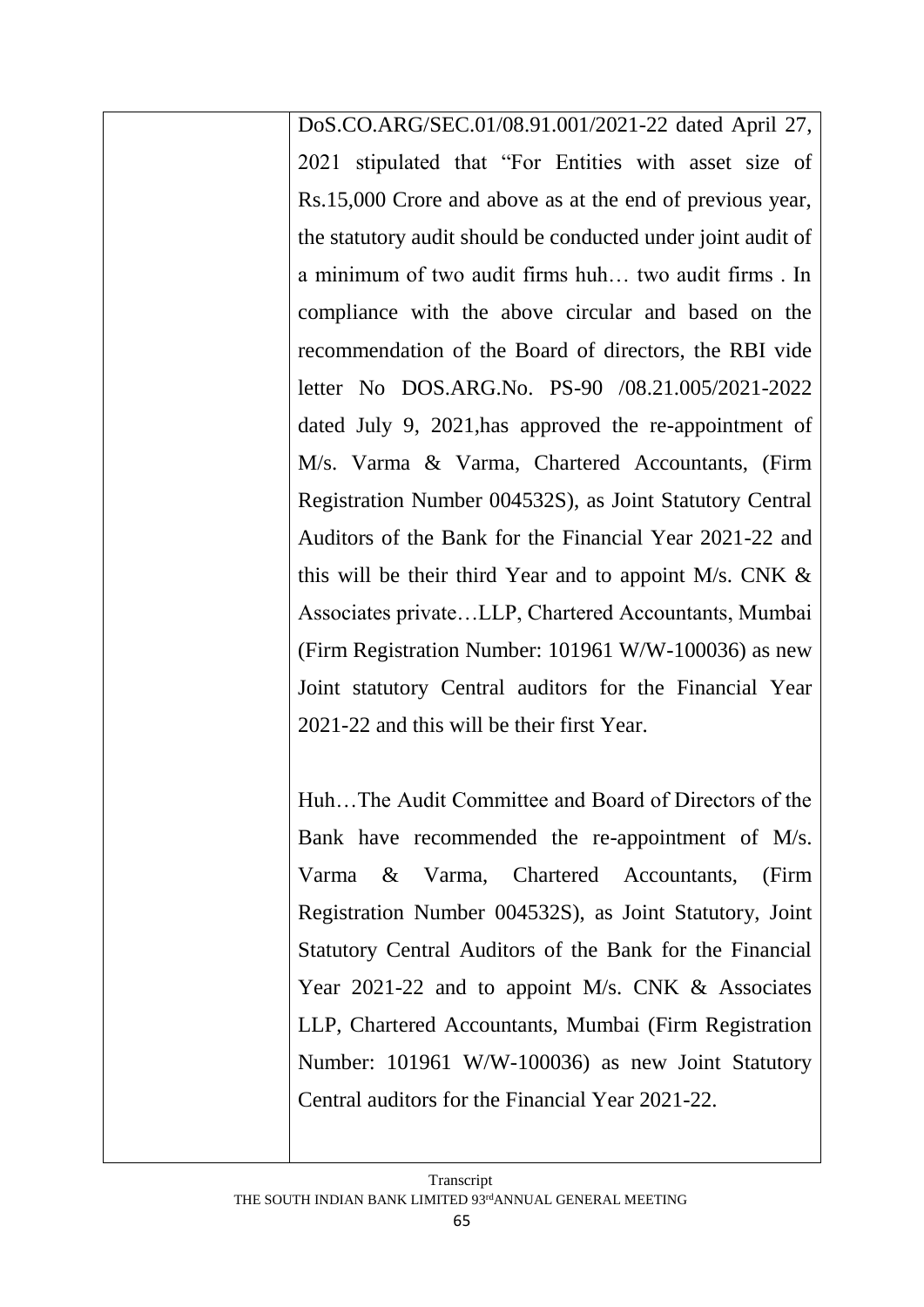|            |       | "Company Secretary will now read the text of ordinary                                                              |
|------------|-------|--------------------------------------------------------------------------------------------------------------------|
|            |       | resolution."                                                                                                       |
|            |       | $\lim_{\text{my}}$                                                                                                 |
| Mr.        | Jimmy | "RESOLVED THAT pursuant to the provisions of                                                                       |
| Mathew     |       | Sections 139, 141, 142 and other applicable provisions, if                                                         |
| (Company   |       | any, of the Companies Act, 2013 read with the underlying                                                           |
|            |       | rules viz., Companies (Audit and Auditors) Rules, 2014 as                                                          |
| Secretary) |       | may be applicable and the Banking Regulation Act, 1949,                                                            |
|            |       | (including any statutory modification(s) or re-enactment(s)<br>thereof for the time being in force) and the Rules, |
|            |       | Circulars and Guidelines issued by the Reserve Bank of                                                             |
|            |       | India, from time to time and such other regulatory                                                                 |
|            |       | authorities, as may be applicable, and as approved by                                                              |
|            |       | Reserve Bank of India vide. Letter No DOS.ARG.No. PS-                                                              |
|            |       | 90/08.21.005/2021 - 2022 dated July 9, 2021, the members                                                           |
|            |       | of the Bank be and is hereby accord sanction for $: (1)$ re-                                                       |
|            |       | appointment of M/s VARMA & VARMA, Chartered                                                                        |
|            |       | Accountants, Kochi (Firm Registration Number 004532S),                                                             |
|            |       | who has offered themselves for re-appointment and have                                                             |
|            |       | confirmed their eligibility to be appointed, as the Joint<br>Statutory Central Auditors of the Bank for the period |
|            |       | commencing from the conclusion of this Annual General                                                              |
|            |       | meeting until the conclusion of the 94th Annual General                                                            |
|            |       | Meeting of the Bank and (2) appointment of M/s. CNK $\&$                                                           |
|            |       | Associates LLP, Chartered Accountants, Mumbai (Firm                                                                |
|            |       | Registration Number: 101961 W/W-100036)who has                                                                     |
|            |       | offered themselves for appointment and have confirmed                                                              |
|            |       | their eligibility to be appointed, as the Joint Statutory                                                          |
|            |       | Central Auditors of the Bank for the period commencing                                                             |
|            |       | from the conclusion of this Annual General meeting until                                                           |
|            |       | the conclusion of the 96thAnnual General Meeting of the                                                            |
|            |       | Bank for a period of 3 years subject to the firm/LLP<br>satisfying the eligibility norms each year and obtaining   |
|            |       | Reserve Bank of India's prior approval in this regard, on                                                          |
|            |       | an annual basis, for a total remuneration of Rs. 60,00,000/-                                                       |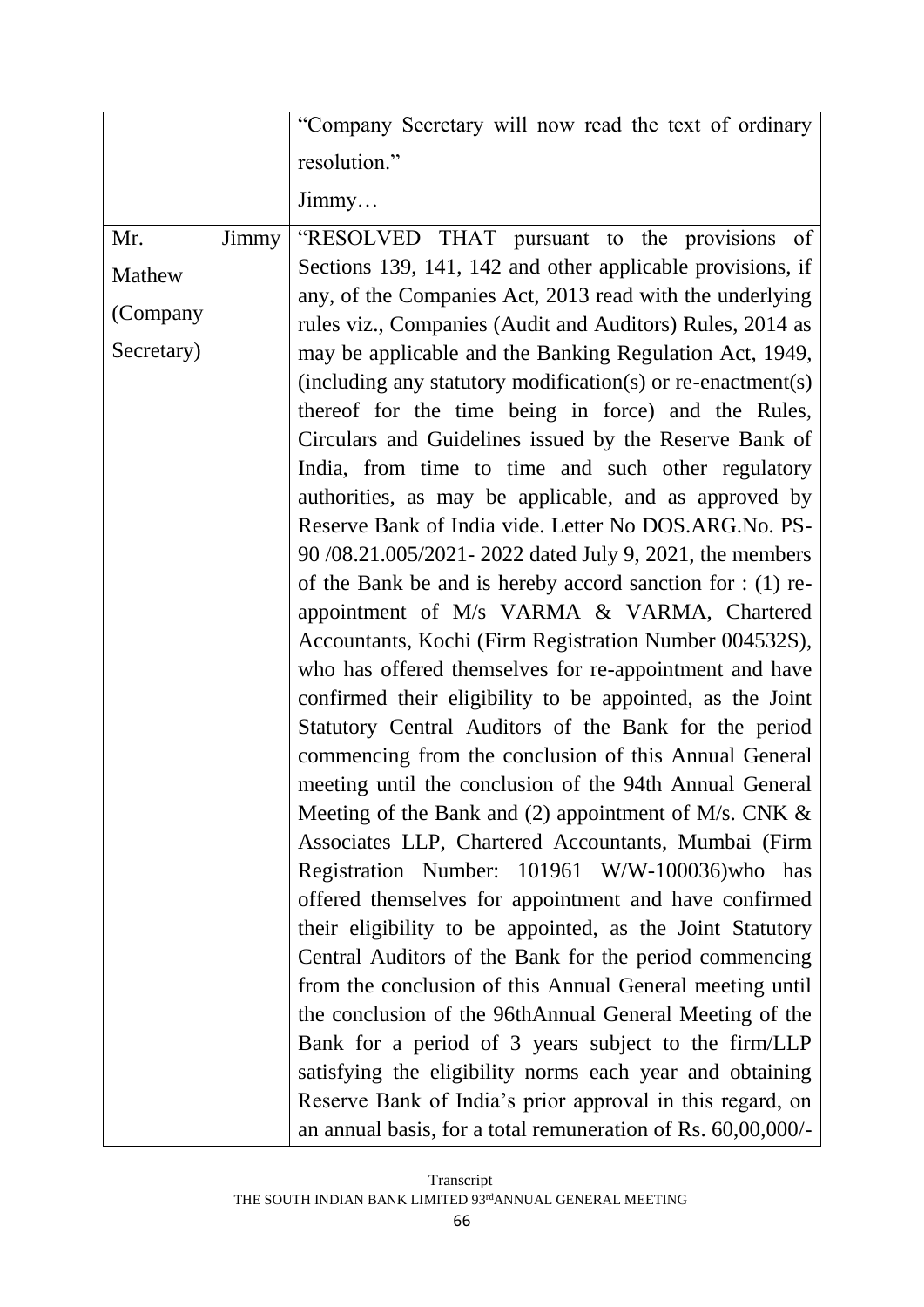|             | (Rupees Sixty Lakhs Only) plus GST (excluding fee for          |
|-------------|----------------------------------------------------------------|
|             | branch audits conducted by them) and out of pocket             |
|             | expenses extra (on actual basis) for the FY 2021-22, for       |
|             | the purpose of Statutory Audit, Limited Review, LFAR,          |
|             | Tax Audit under Income Tax Act, 1961 and to issue all          |
|             | certificates as stipulated by the RBI at its appointment       |
|             | letter/circular/notification, certificates required under      |
|             | Companies Act, 2013, SEBI Listing Regulations and              |
|             | reporting on internal financial controls of the Bank's         |
|             | accounts at its head office, branches and other offices, for   |
|             | such remuneration and expenses thereafter as may be            |
|             | mutually agreed between the Bank and the said Statutory        |
|             | Auditors and as may be further approved by the Board           |
|             | from time to time, with power to the Board, including          |
|             | relevant Committee(s) thereof, to alter and vary the terms     |
|             | and conditions of appointment, remuneration etc.,              |
|             | including by reason of necessity on account of conditions      |
|             | as may be stipulated by the RBI and / or any other             |
|             | authority, in such manner and to such extent as may be         |
|             | mutually agreed with the Joint Statutory Central<br>Auditors." |
|             |                                                                |
|             |                                                                |
| Mr.         | Salim   HuhThank everyone. Before moving to item number 4      |
| Gangadharan | I've received one more question through chat box. I'll         |
| (Chairman)  | reply to that one. And Mr. Babu George, dividend part of       |
|             | it. Yes, huhwe do also declare dividend. Mr. Babu              |
|             | George was saying about possible third wave when we are        |
|             | strengthening our balance sheet, Mr. Babu George, what is      |
|             | the dimension of third wave and how it is going to impact      |
|             | you know, the financial sector is the most affected by the     |
|             | first and second wave. The possible third wave will            |
|             | definitely affect our asset quality. So we thought, as         |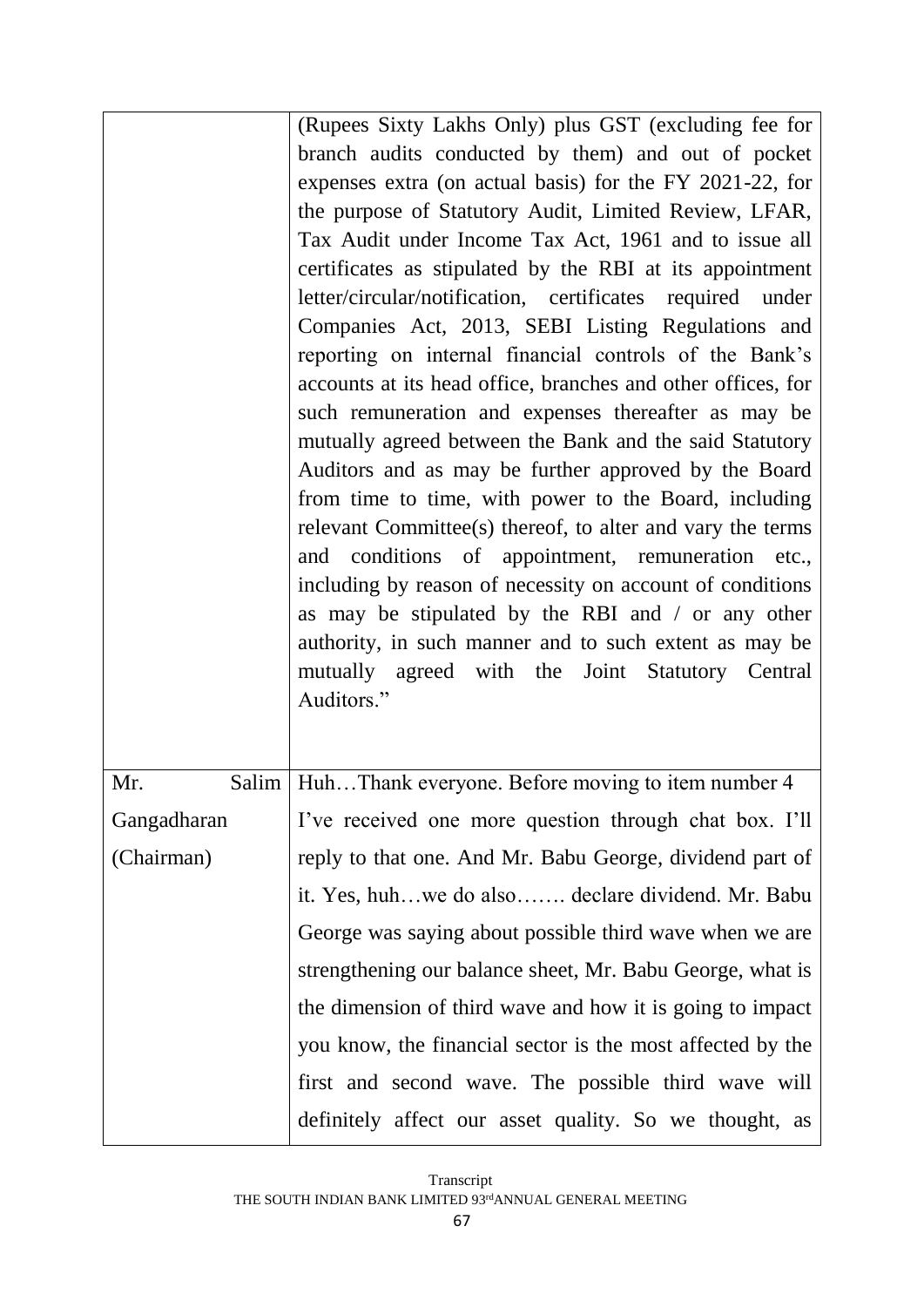international banks and international bodies like IMF states, this is the time when pandemic is at our door step and going to hit you, the best thing to do if defense mechanism. So that is why for the last 2 years wherever sources are available we are adding capital. It is not only the business potential as well as increasing comfortable level of 15.47 appropriately by rating agency and investor community. Once we are stand on our foot, sufficient capital, definitely, Babu George will come back with a dividend.

Somebody else, asked a question, Mr. David, asked how much income we have earned from Hadi Exchange Management? whether such relationship is profitable?

Definitely Profitable in the sense that 235000 dirhams where earned as management fees last year and the relationship is profitable. We need not look at purely profit or the income or management fee, the entire exchange house is managed by us, we get the advantage of managing exchange house number one, and this give opportunity for leveraging our customer base, you know lot of NRI deposit, new to bank customers, lot of loan customers are sourced through Hadi exchange, this is not the management fee we are also getting tremendous business advantage. So that is why it is profitable and single source of business opportunity for us

We shall now move on the item no 4 of the notice. Item no 4 is Authorizing Board to Appoint Branch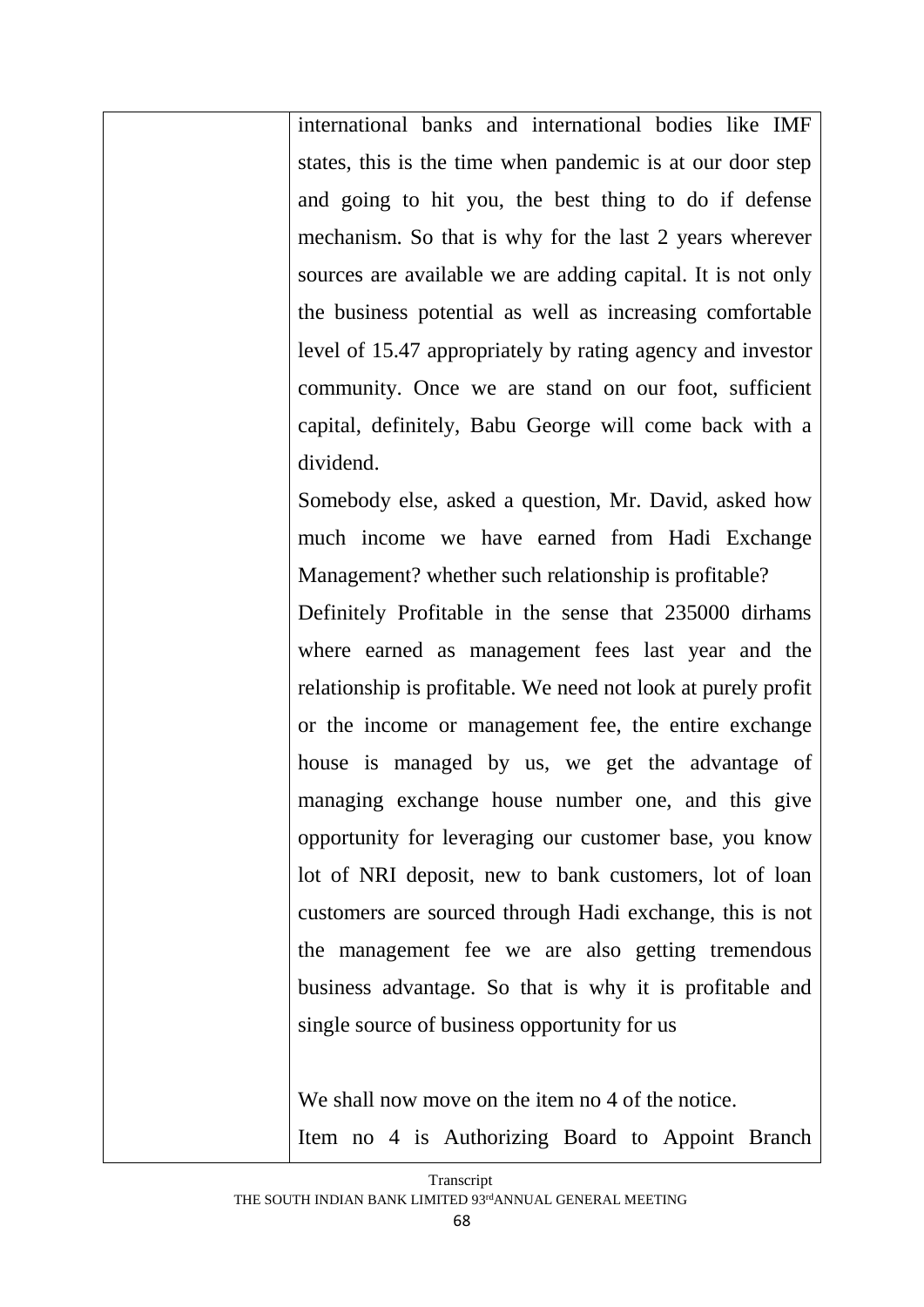|              | Auditors:                                                |
|--------------|----------------------------------------------------------|
|              | Item No. 04 is an ordinary resolution empowering the     |
|              | Board to appoint Branch Auditors from time to time in    |
|              | consultation with the Bank's Statutory Central auditors  |
|              | and to fix their remuneration.                           |
|              |                                                          |
|              | "Company Secretary Will now read the text of ordinary    |
|              | Resolution."                                             |
| Jimmy<br>Mr. | "RESOLVED THAT pursuant to the provisions of             |
| Mathew       | Section 139 and section 143(8) of the Companies Act,     |
| (Company     | 2013 read with the Companies (Audit and Auditors)        |
| Secretary)   | Rules, 2014 and other applicable rules, if any, the      |
|              | applicable provisions of the Banking Regulation Act,     |
|              | 1949 (including any statutory modification(s) or re-     |
|              | enactment thereof for the time being in force) and the   |
|              | Rules, Circulars and Guidelines issued by the Reserve    |
|              | Bank of India, Board of Directors be and is hereby       |
|              | authorized to arrange for the audit of the Bank's        |
|              | branches for the financial year 2021-22 and to appoint   |
|              | and fix the remuneration of branch auditors in           |
|              | consultation with the Joint Statutory Central Auditors   |
|              | for the purpose."                                        |
| Salim<br>Mr. | We may now move on to next agenda item"                  |
| Gangadharan  | Item No.5 To appoint Sri. R A Sankara Narayanan          |
| (Chairman)   | (DIN: 05230407) as Independent Director of the Bank.     |
|              | Item No. 5 is an ordinary resolution to appoint Sri. R A |
|              | Sankara Narayanan (DIN: 05230407) as Independent         |
|              | Director of the Bank.                                    |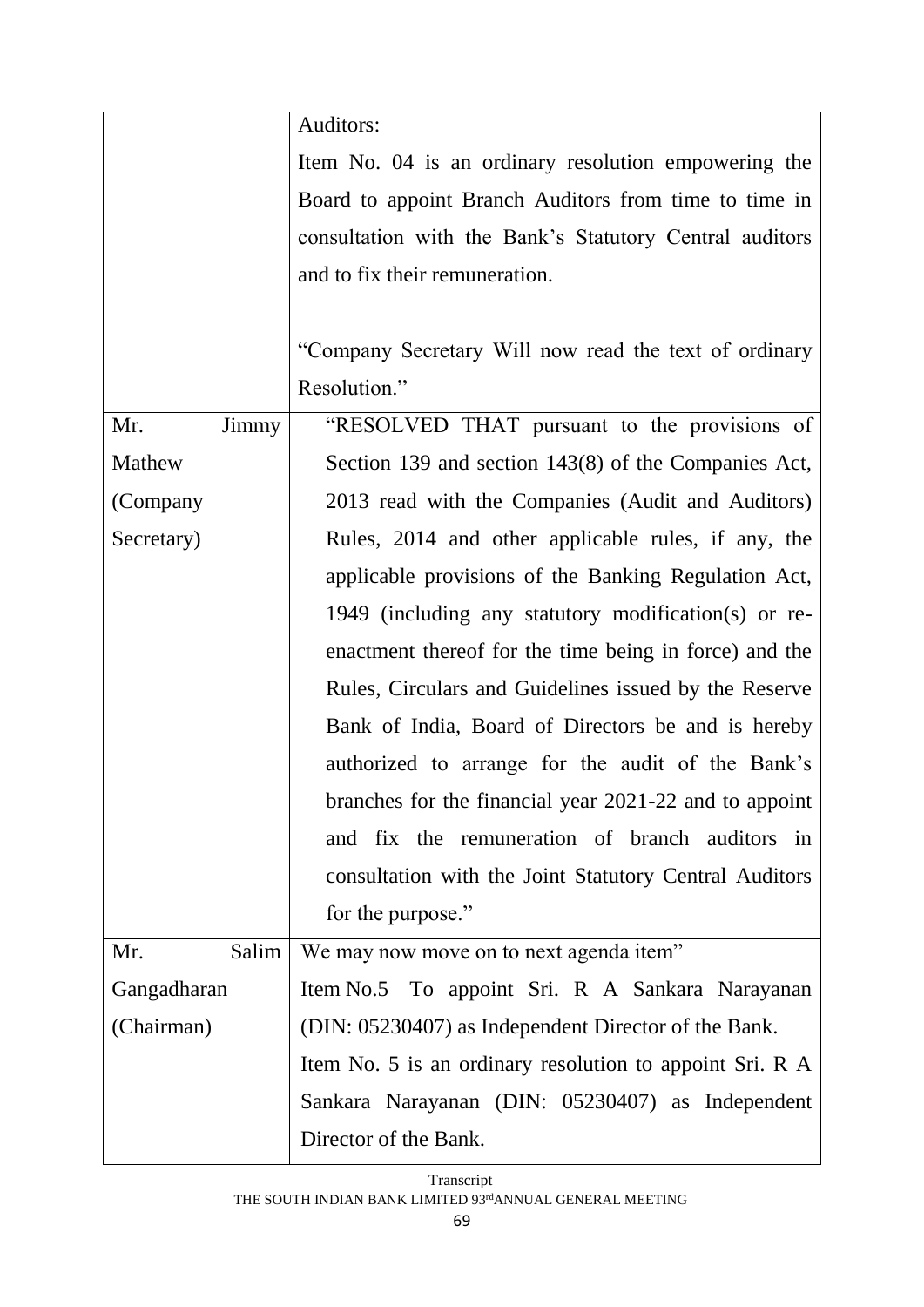|            |       | Sri. R Sankara Narayanan (DIN: 05230407), who has been        |
|------------|-------|---------------------------------------------------------------|
|            |       | appointed as Additional Independent Director of the Bank      |
|            |       | w.e.f. October 15, 2020 and holds office up to the date of    |
|            |       | this Annual General Meeting of the Bank and is eligible       |
|            |       | for appointment. Sri. R A Sankara Narayanan meets the fit     |
|            |       | and proper criteria and is a person of integrity, and has the |
|            |       | necessary knowledge, experience and expertise for being       |
|            |       | appointed as an Independent Director. Considering his         |
|            |       | vast expertise and knowledge in the field of Banking,         |
|            |       | Treasury, forex, Risk Management and HR, it would be in       |
|            |       | the interest of the Bank that R A Sankara Narayanan is        |
|            |       | appointed as an Independent Director on the Board of the      |
|            |       | Bank. In terms of Section 149(10) of the Companies Act,       |
|            |       | 2013, an Independent Director shall hold office for a term    |
|            |       | up to five consecutive years.                                 |
|            |       | Company Secretary will now read the text of ordinary          |
|            |       | Resolution.                                                   |
| Mr.        | Jimmy | "RESOLVED that pursuant to the provisions of Sections         |
| Mathew     |       | 149, 150, 152, 160, Schedule IV and all other applicable      |
| (Company   |       | provisions, if any, of the Companies Act, 2013 read with      |
| Secretary) |       | Companies (Appointment and Qualification of<br>the            |
|            |       | Directors) Rules, 2014 and other applicable rules,            |
|            |       | (including any statutory amendment(s) or modification(s)      |
|            |       | or re-enactment(s) thereof for the time being in force), the  |
|            |       | Banking Regulation Act, 1949 (including any statutory         |
|            |       | modification(s) or re-enactment thereof for the time being    |
|            |       | in force) and the Rules, Circulars and Guidelines issued by   |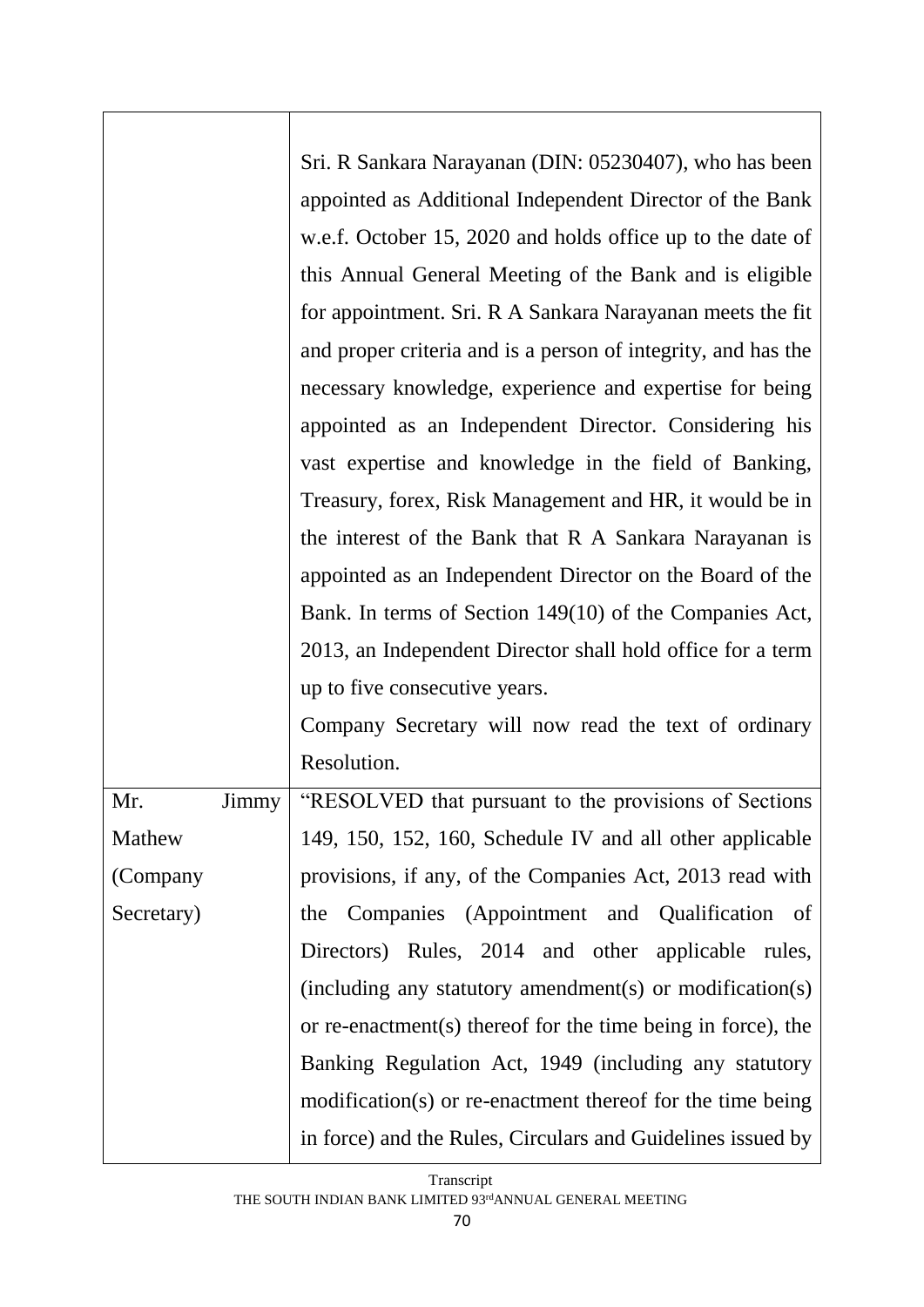|              | the Reserve Bank of India, the SEBI (Listing Obligations     |
|--------------|--------------------------------------------------------------|
|              | Requirements)<br>Regulations,<br>2015<br>Disclosure<br>and   |
|              | (including any statutory amendment(s) or modification(s)     |
|              | or re-enactment(s) thereof for the time being in force) read |
|              | with provisions of the Articles of Association of the Bank,  |
|              | and on the basis of the recommendation of the Nomination     |
|              | and Remuneration Committee of the Board of Directors of      |
|              | the Bank, Sri. R A Sankara Narayanan (DIN: 05230407),        |
|              | who was appointed as an Additional Independent Director      |
|              | pursuant to Section $161(1)$ of the Companies Act, 2013 on   |
|              | 15th October, 2020 and who holds office up to the date of    |
|              | this Annual General Meeting and in respect of whom the       |
|              | Bank has received a notice in writing, proposing his         |
|              | candidature for the office of director, be and is hereby     |
|              | appointed as an Independent Director of the Bank, for the    |
|              | purpose of Section 149 of the Companies Act, 2013 for a      |
|              | period of five (5) consecutive years with effect from 15th   |
|              | October, 2020, not liable to retire by rotation."            |
| Mr.          | Salim   HuhWe shall now move on to Item No. 06 of the        |
| Gangadharan  | Notice.                                                      |
| (Chairman)   | Item No. 06 is an Ordinary Resolution seeking the            |
|              | approval of members for increasing the authorized capital    |
|              | of the Bank and to amend the Capital Clause of the           |
|              | Memorandum of Association of the Bank.                       |
|              | Company Secretary will read the text of the resolution:      |
| Mr.<br>Jimmy | "RESOLVED THAT pursuant to the provisions of                 |
| Mathew       | Sections 13, 61 of the Companies Act, 2013 and all other     |
| (Company     | applicable provisions, if any, of the Companies Act, 2013    |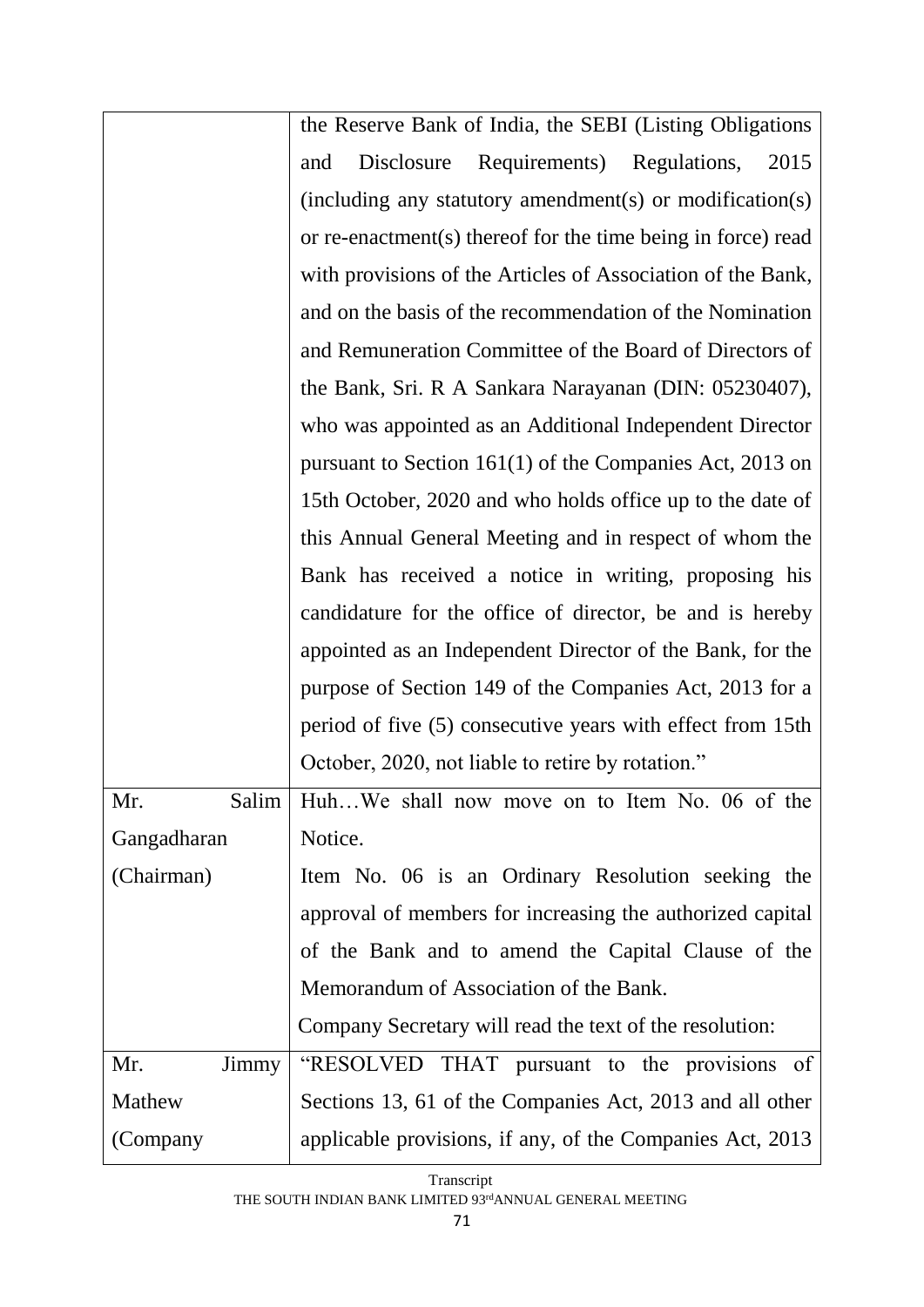| Secretary) | and the rules made thereunder, including any statutory        |
|------------|---------------------------------------------------------------|
|            | modification or re-enactment thereof for the time being in    |
|            | force and the rules made there under (including the           |
|            | Companies (Incorporation) Rules, 2014), the applicable        |
|            | provisions of the Banking Regulation Act, 1949                |
|            | (including any statutory amendment(s) or modification(s)      |
|            | or re-enactment(s) thereof for the time being in force), the  |
|            | rules, circulars and guidelines issued by the Reserve Bank    |
|            | of India ("RBI") from time to time, subject to approval of    |
|            | the Reserve Bank of India, Registrar of Companies, and        |
|            | further to such other terms, conditions,<br>subject           |
|            | stipulations, alterations, amendments or modifications as     |
|            | may be required, specified or suggested by RBI, the Board     |
|            | of Directors (herein after referred to as "the Board", which  |
|            | term shall include any of its duly authorized Committee or    |
|            | individual Director) is hereby authorized to accept such      |
|            | terms, conditions, stipulations, alterations, amendments or   |
|            | modifications as it may deem fit, the Authorized Capital      |
|            | of the Bank be and is hereby increased from Rs.               |
|            | 350,00,00,000/- (Rupees Three Hundred and Fifty crore         |
|            | only) to Rs. 400,00,00,000/- (Rupees Four Hundred Crore       |
|            | only) by creation of additional Rs. 50,00,00,000 (Fifty       |
|            | crore) equity shares of Re.1/- each, ranking for dividend     |
|            | and in all other respects pari passu with the existing equity |
|            | shares of the Bank when issued and accordingly the            |
|            | existing Clause 5 of the Memorandum of Association of         |
|            | the Bank be and is hereby amended by substituting the         |
|            | words and figures The Authorized Share Capital of the         |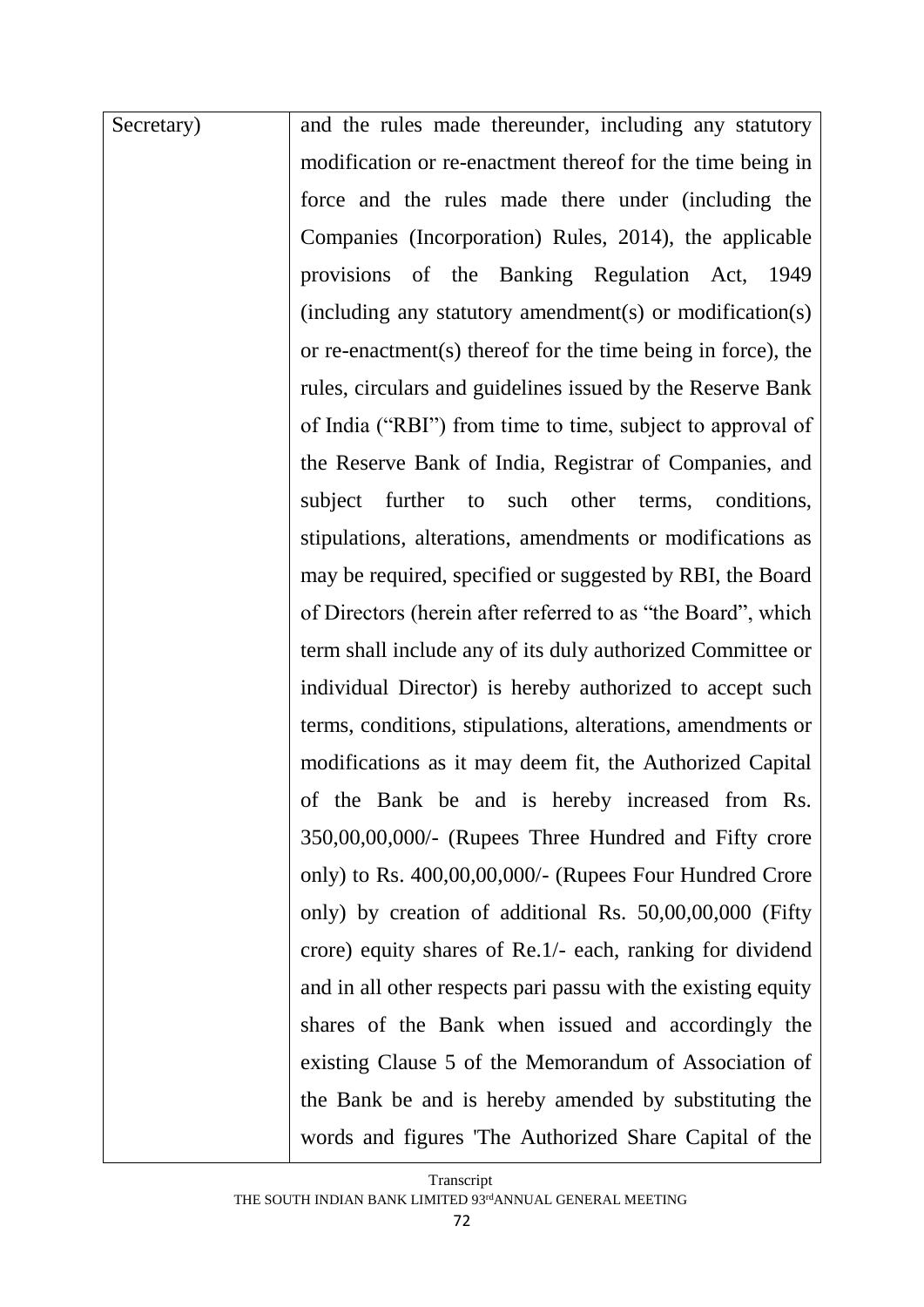|              | Bank is Rs. 400,00,00,000/- (Rupees Four Hundred crore       |
|--------------|--------------------------------------------------------------|
|              | only) divided into 400,00,00,000 shares of Re. 1/- each.'    |
|              | for the words and figures, 'The Authorized Share Capital     |
|              | of the Bank is Rs. $350,00,00,000/$ - (Rupees Three          |
|              | Hundred and fifty crores only) divided into 350,00,00,000    |
|              | shares of Re. 1/- each.', appearing in Clause 5 thereof."    |
|              | RESOLVED FURTHER THAT for the purpose of                     |
|              | giving effect to this resolution, the Board of Directors of  |
|              | the Company be and is hereby authorised to take all such     |
|              | steps and actions and give such directions and delegate      |
|              | such authorities, as it may in its absolute discretion, deem |
|              | appropriate."                                                |
| Salim<br>Mr. | "We may now move on to next agenda"                          |
| Gangadharan  | ITEM NO. 07 Special resolution Raising Tier I capital of     |
| (Chairman)   | the Bank through issuance of Securities                      |
|              | A banking company requires adequate capital not only to      |
|              | meet the needs of growing business, but also to meet the     |
|              | applicable regulatory requirements. As business grows,       |
|              | capital requires to be augmented. The objective of every     |
|              | commercial enterprise is to grow. Added to the economic      |
|              | and regulatory factors, innovative technological banking     |
|              | methods are to be introduced and such methods to be not      |
|              | only updated, but also have to be upgraded from time to      |
|              | time.                                                        |
|              | The Bank expects to continue its robust growth trajectory    |
|              | in medium to long-term. Availability of adequate capital is  |
|              | one of the key requirements for achieving this feat. Apart   |
|              | from augmenting lending capabilities for the Bank, higher    |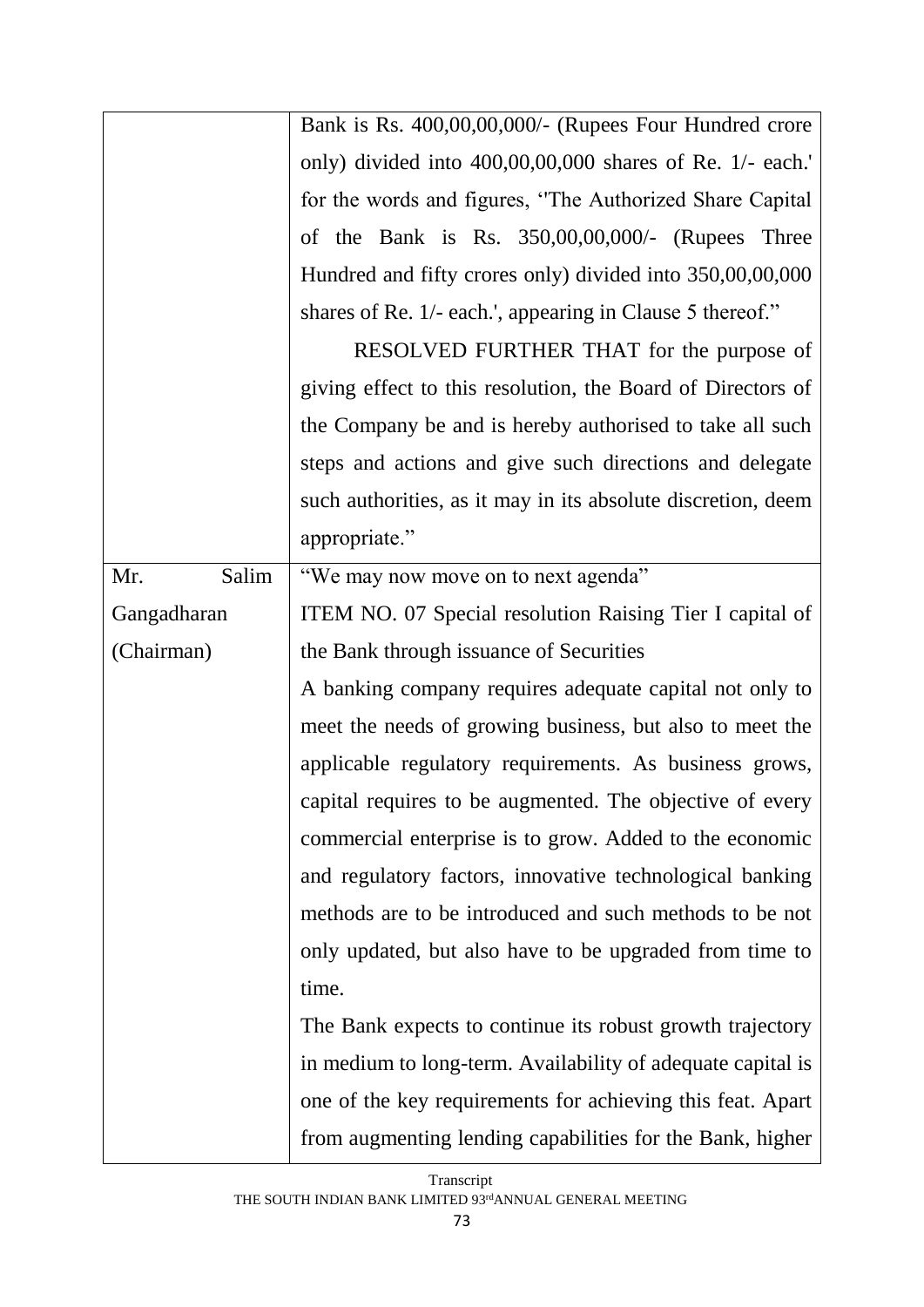capital requirement is also necessitated to comply with BASEL III capital requirements, funding investments in Infrastructure and Technology to expand reach, enhance customer experience and augmenting processes and controls. As a proactive move to leverage the available business opportunities and for maintaining appropriate regulatory capitalization levels, the Bank proposes to raise additional capital aggregating up to Rs.2,000 Crore (Rupees Two Thousand Crore only) inclusive of any premium, by way of placement of Securities or a combination thereof to Qualified Institutional Buyers through Qualified Institutions Placement (QIP) and/ or private placement in international markets through ADRs/ GDRs or foreign currency convertible bonds or issue of fully convertible debentures/partly convertible debentures, and/or any other financial instruments or securities convertible into Equity Shares with or without detachable warrants with a right exercisable by the warrant holders to convert or subscribe to the Equity Shares or otherwise, in registered or bearer form, whether rupee denominated or denominated in foreign currency or a Further Public Offer ("FPO") or rights issue or any other methods. The issue of securities may be consummated in one or more tranches at such mode, at such time or times, at such price, at a discount or premium to market price or prices in such manner and on such terms and conditions as the Board may in its absolute discretion decide, taking into consideration prevailing market conditions and other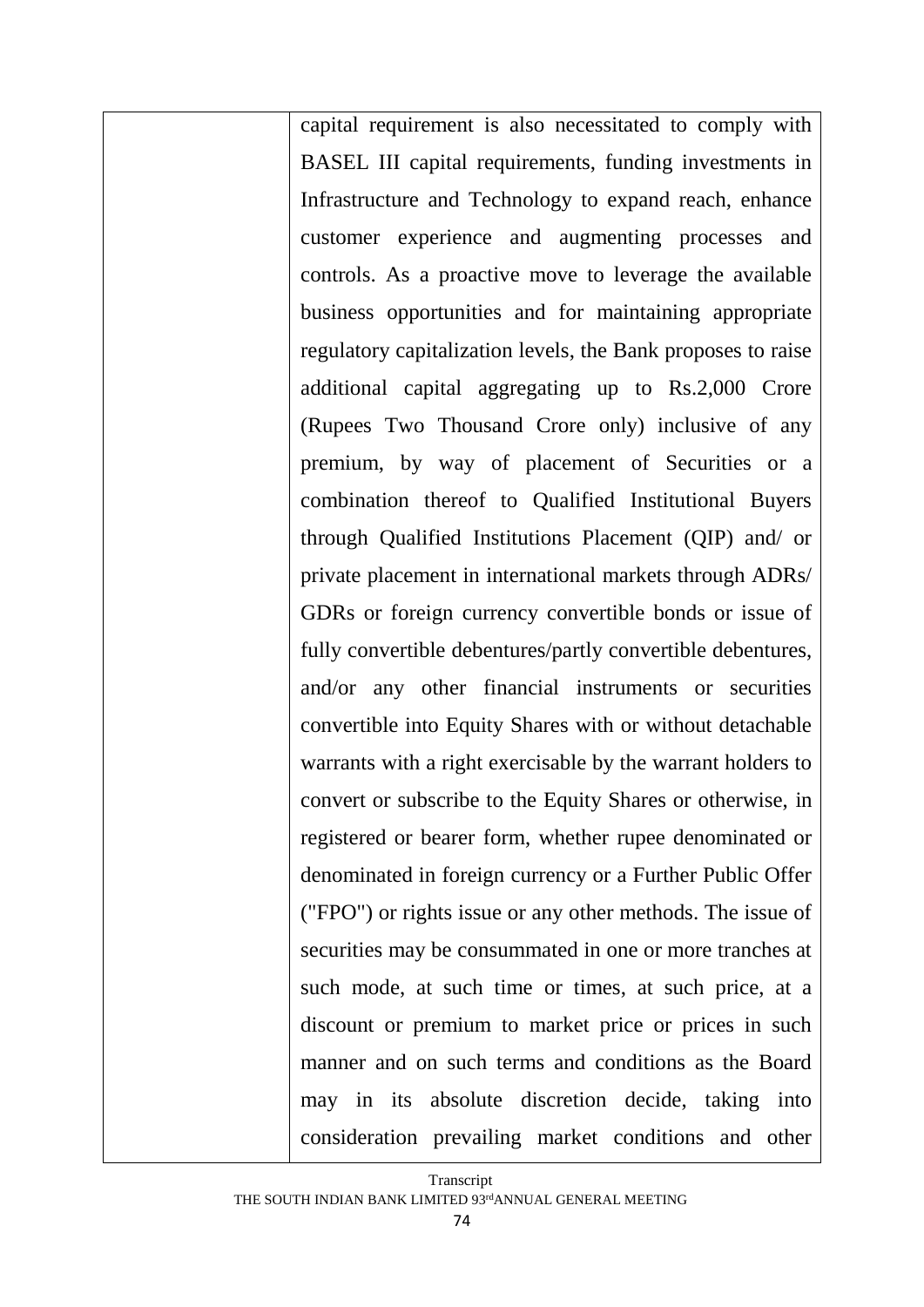| relevant factors and wherever necessary in consultation      |
|--------------------------------------------------------------|
| with advisors, lead managers, underwriters and such other    |
| authority or authorities as may be necessary and subject,    |
| to, as applicable, the ICDR Regulations, the Issue of        |
| Foreign Currency Convertible Bonds and Ordinary Shares       |
| (Through Depository Receipt Mechanism) Scheme, 1993,         |
| the Depository Receipts Scheme, 2014, and other              |
| applicable guidelines, notifications, rules and regulations, |
| each as amended. The Board may in their discretion adopt     |
| any one or more of the mechanisms prescribed above to        |
| meet its objectives as stated in the aforesaid paragraphs    |
| without the need for fresh approval from the members of      |
| the Bank.                                                    |
| The proposed offer is in the interests of the                |
| Company and the Directors recommend the passing of the       |
| Special Resolution, as set forth in Item No.7 of this Notice |
| for approval by the Members of the Bank.                     |
| As this resolution is a lengthy one, may I have your         |
| consent to take the resolution as read.                      |
| huh "We may now move on to the next agenda item"             |
| huh                                                          |
| ITEM NO. 08 Special resolution for Raising of funds by       |
| issue of bonds/ debentures/ securities on private placement  |
| basis                                                        |
| Pursuant to Section 42, 71, 179 and other applicable         |
| provisions, if any, of the Companies Act, 2013, as           |
| amended, and the rules made there under, Companies           |
| (Prospectus and Allotment of Securities) Rules, 2014, the    |
|                                                              |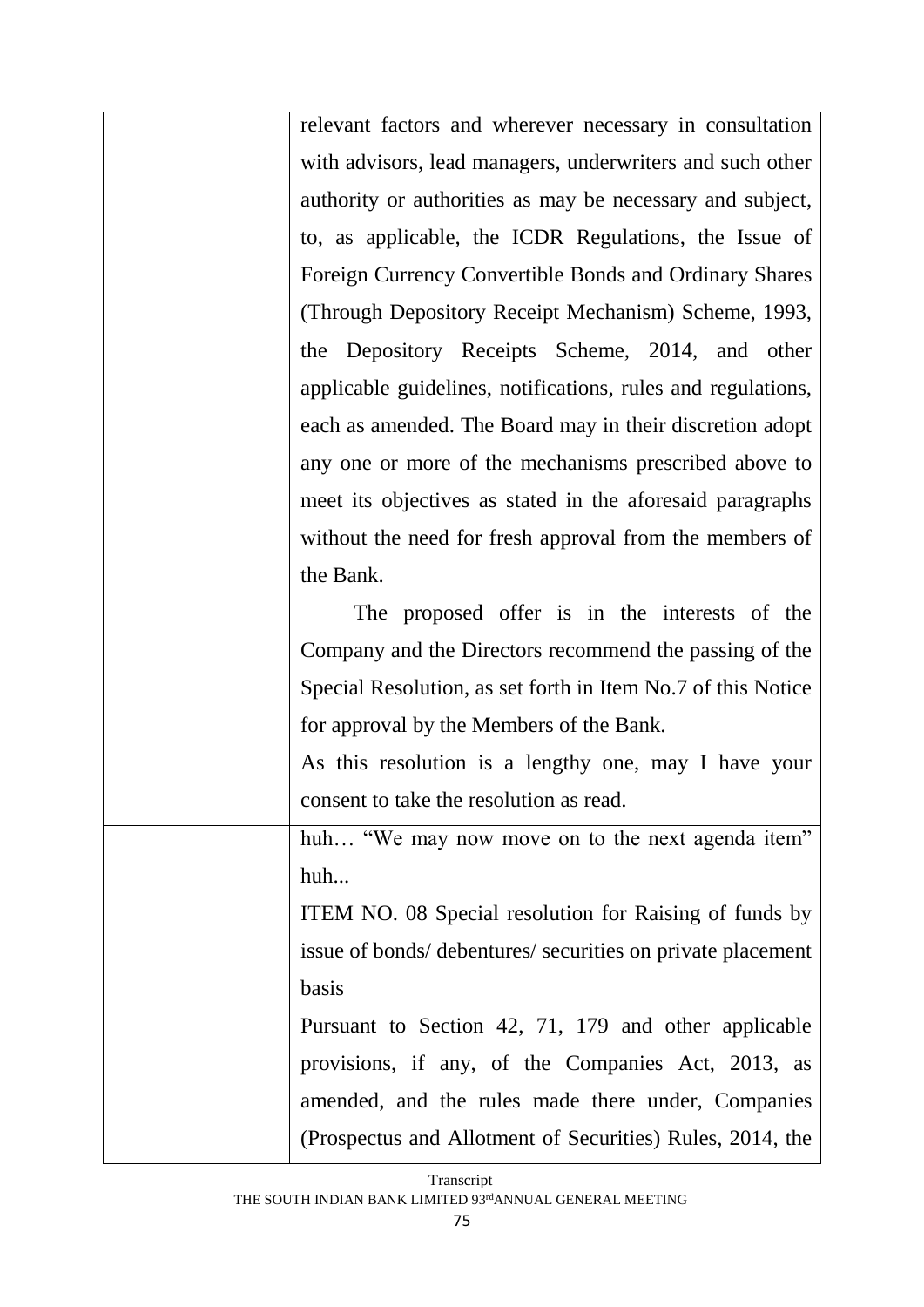Companies (Share Capital and Debentures) Rules 2014, Securities and Exchange Board of India (Issue and Listing of Debt Securities) Regulations, 2008 including any amendment, Securities and Exchange Board of India (Listing Obligations and Disclosure Requirements) Regulations, 2015, including any amendment, the applicable provisions of the Banking Regulation Act, 1949, as amended, Foreign Exchange Management Act, 1999 (including any statutory amendment(s) or modification(s) or re-enactment(s) thereof for the time being in force) and the rules, circulars and guidelines issued by Reserve Bank of India ("RBI") from time to time (including any statutory amendment(s) or modification(s) or re-enactment(s) thereof for the time being in force) and all other relevant provisions of applicable law(s), the provisions of the Memorandum and Articles of Association of the Bank and subject to such other approval(s), consent(s), permission(s) and sanction(s) as may be necessary from the statutory authority(ies) concerned, including RBI, the approval of the Members of the Bank be and is hereby accorded to the Board of Directors of the Bank (hereinafter referred to as "Board" and which term shall be deemed to include any Committee of the Board or any other persons to whom powers are delegated by the Board as permitted under the Companies Act, 2013) for borrowing/ raising of funds in Indian/foreign currency by issue of debt securities including but not limited to non-convertible debentures,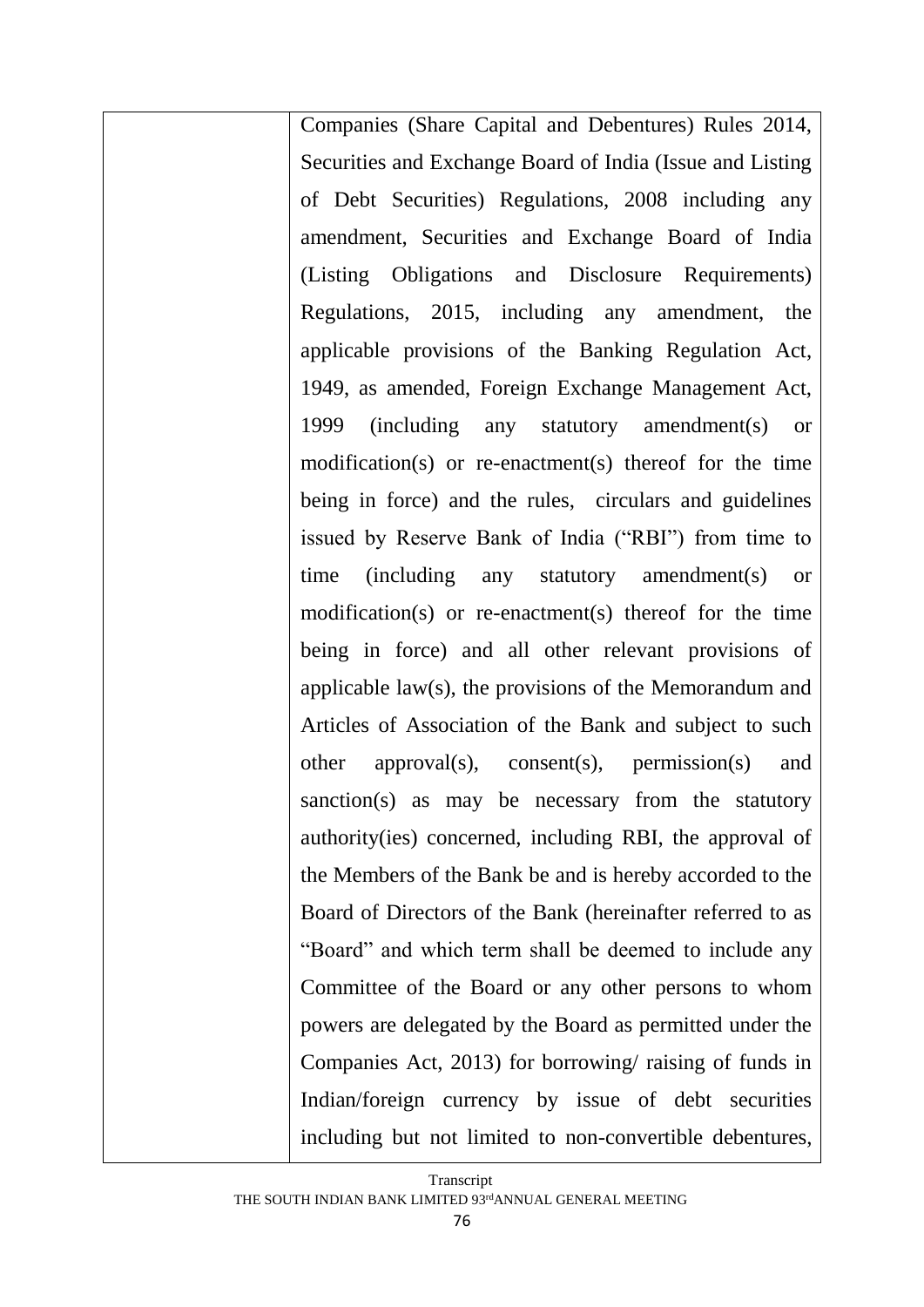| MTN (Medium-Term Notes)bonds (including bonds                |
|--------------------------------------------------------------|
| forming part of Tier I capital/Tier II capital in accordance |
| with and subject to the terms and conditions specified in    |
| the Basel III Capital Regulations prescribed by RBI, long    |
| terms infrastructure bonds or such other securities as may   |
| be permitted by RBI from time to time) in domestic and/or    |
| overseas market, secured or unsecured, as per the agreed     |
| structure and within the limits permitted by RBI and other   |
| regulatory authorities and/or for making offers and/or       |
| invitations therefore and/or issue(s)/issuances therefore,   |
| on private placement basis, for a period of one year from    |
| the date hereof, in one or more tranches and/or series and   |
| under one or more shelf disclosure documents and/or one      |
| or more letters of offer, and on such terms and conditions   |
| for each series/tranches including the price, coupon,        |
| premium, discount, tenor etc., as deemed fit by the Board,   |
| as per the structure and within the limits permitted by the  |
| RBI, of an amount not exceeding Rs.500 Crore (Rupees         |
| Five Hundred crore only), within the overall borrowing       |
| limits of the Bank, as approved by the Members from time     |
| to time.                                                     |
| The proposed offer is in the interests of the Company and    |
| the Directors recommend the passing of the Special           |
| Resolution, as set forth in Item No.8 of this Notice for     |
| approval by the Members of the Bank.                         |
| As this resolution is a lengthy one, may I have your         |
|                                                              |

consent to take the resolution as read.

Huh…we may now move on to the next agenda.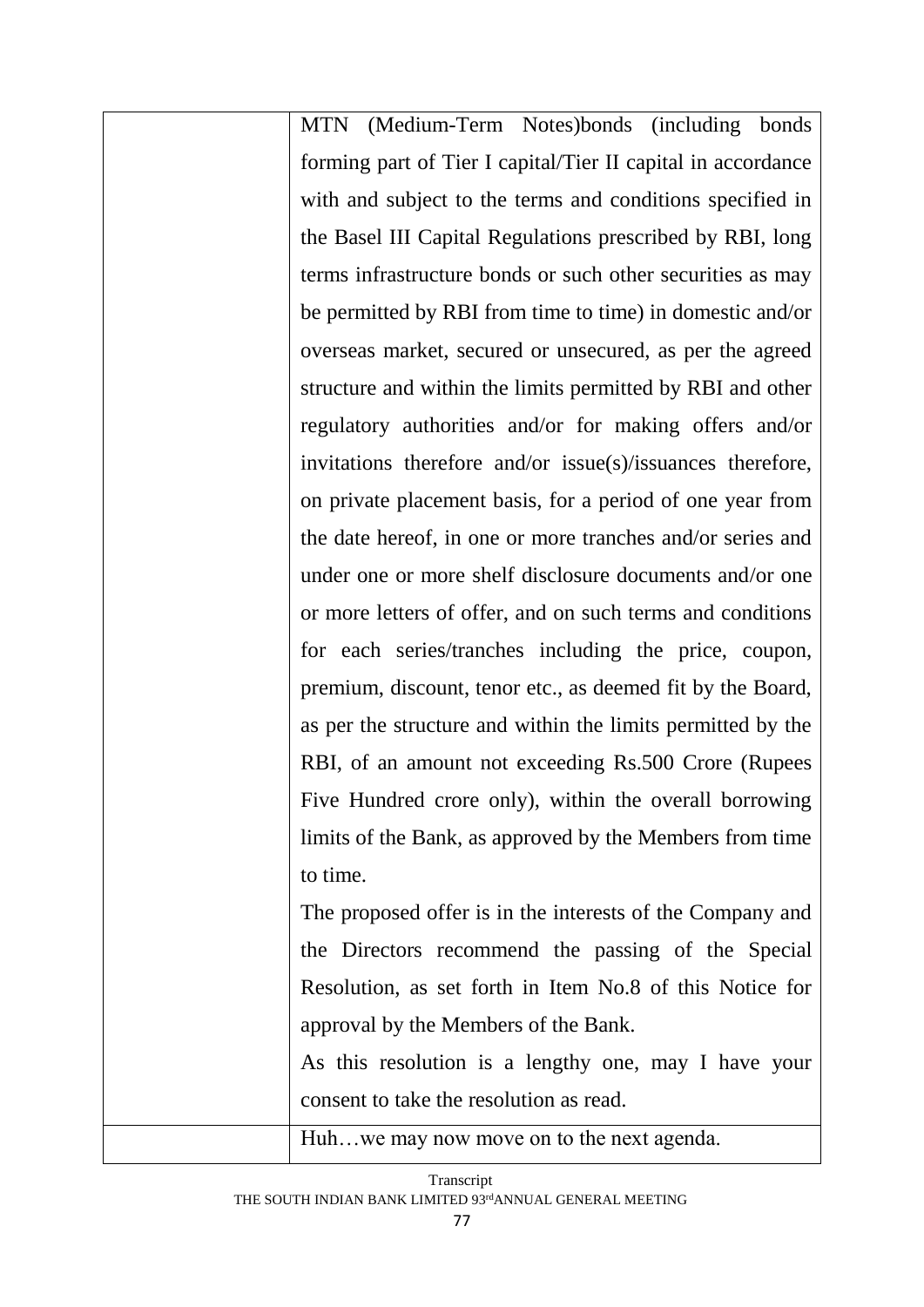It is a Special resolution for Amendment in Employees Stock Option Scheme

The Employees Stock Option Scheme (SIB ESOS 2008) is an effective tool to attract, reward, retain and motivate the employees, it creates a proprietary interest among the employees, provide them an opportunity to share in the growth of the Bank and create long- term wealth in their hands. Accordingly, the Employees Stock Option Scheme (SIB ESOS 2008) was created in the year 2008 after obtaining the approval of shareholders at the 80th Annual General Meeting held on August 18, 2008 and the same was further amended by shareholders vide their resolution at the 85th, 87th and 92ndAnnual General Meeting of the Bank held on June 28, 2013, July 15, 2015 and September 29, 2020, respectively.

The existing scheme provides for grant of ESOS to Permanent employees only. But going forward, in order to attract and retain the good talent, the Bank proposes to extend the ESOS to employees appointed for a fixed tenure also, in the form of variable pay/incentive. Further in order to make the Scheme more attractive the exercise period is proposed to increase to five years from one year.

In order to attract and retain the good talent, the Bank proposes to extend the ESOS to employees appointed for a fixed tenure also, in the form of variable pay/incentive. Further in order to make the Scheme more attractive the exercise period is proposed to increase to five years from one year.

The proposed variation is of general nature and it applies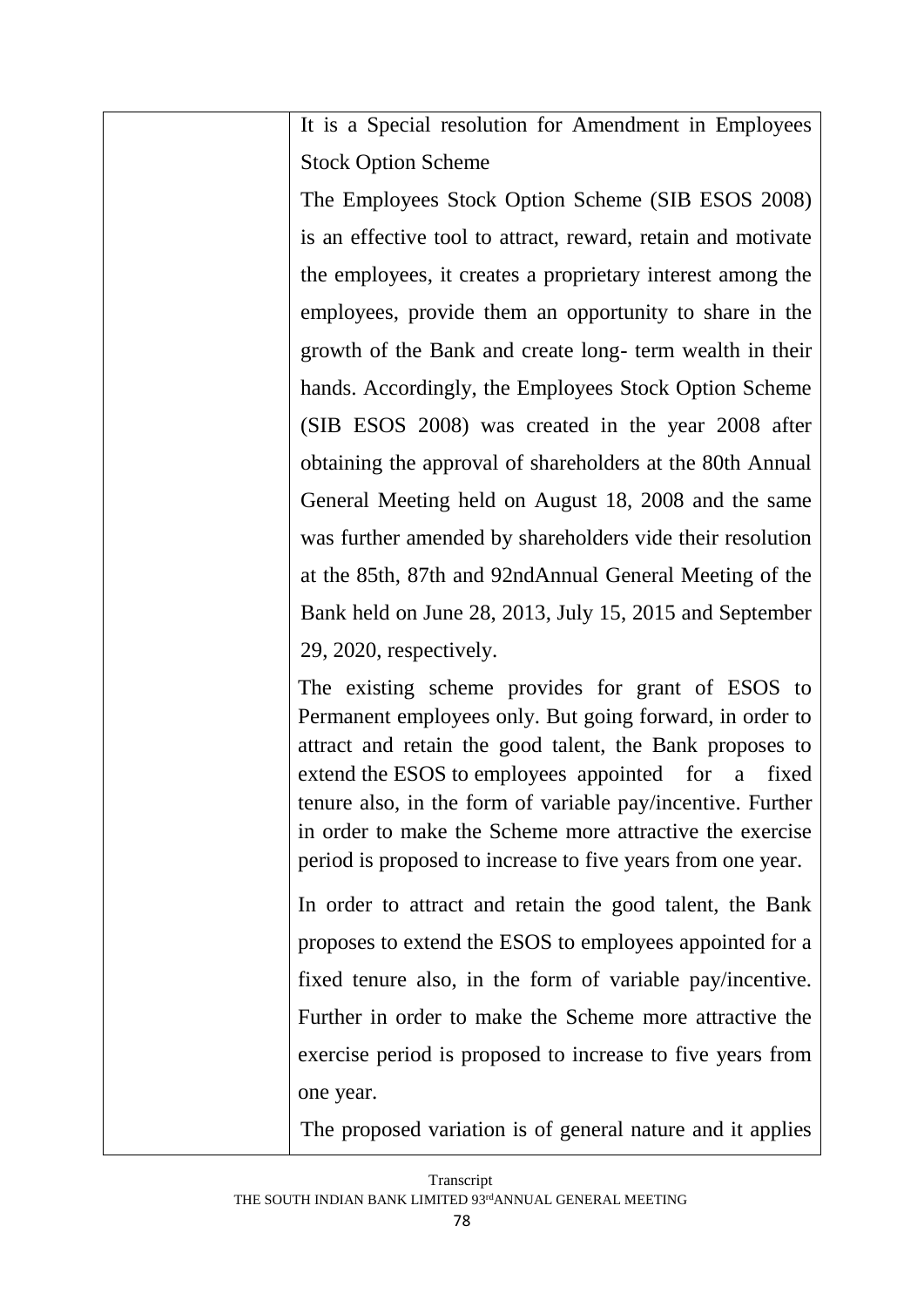| to the options to be granted to the eligible employees          |
|-----------------------------------------------------------------|
| (present and future). It is not detrimental to the interests of |
| employees.                                                      |
| As this resolution is a lengthy one, may I have your            |
| consent to take the resolution as read.                         |
| "Ladies & gentlemen,  we have transacted all the                |
| business that was on the agenda.                                |
| Members may note that the voting on the NSDL platform           |
| will continue to be available for the next 30 minutes.          |
| Therefore, members who have not cast their vote yet are         |
| requested to do so.                                             |
| In this regard, The Board of Directors has appointed Mr.        |
| P. D. Vincent, Practicing Company Secretary (Managing           |
| Partner SVJS & Associates, Company Secretaries) or              |
| failing him Mr. Jayan K. L., Practicing Company                 |
| Secretary (Partner SVJS & Associates, Company                   |
| Secretaries) as the Scrutinizer to scrutinize the voting and    |
| Remote e-voting process in a fair and transparent manner.       |
| The Results on above resolutions shall be declared not          |
| later than 48 hours from the conclusion of the AGM and          |
| the resolutions will be deemed to be passed subject to          |
| receipt of the requisite number of votes in favor of the        |
| Resolutions.                                                    |
| I thank all the shareholders for attending the Meeting and      |
| for the kind co-operation and assistance extended for the       |
| smooth conduct of this Meeting.                                 |
| I am also taking on record that the prescribed number of        |
| members required for constituting a quorum, was present         |